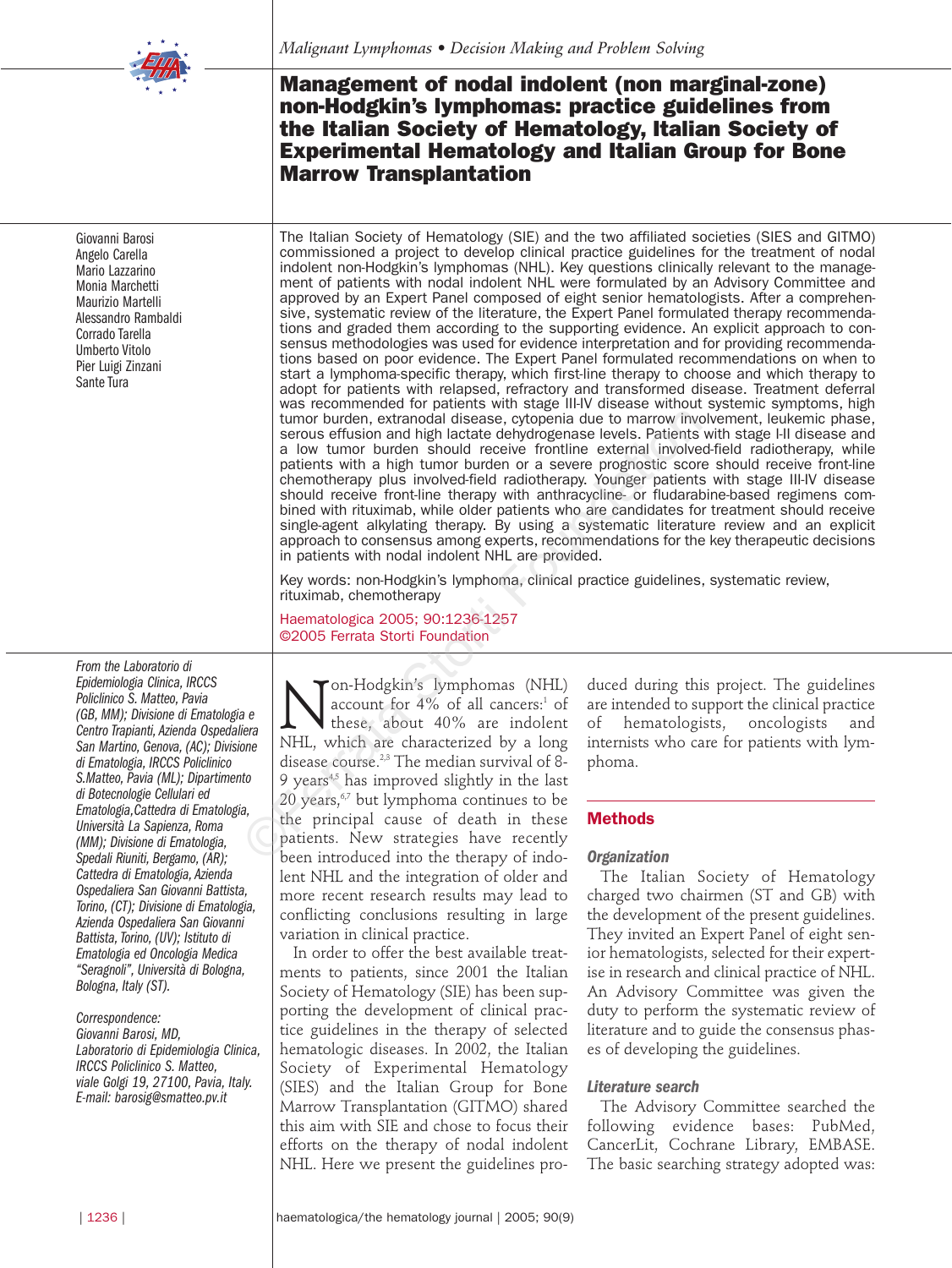*Lymphoma/therapy*\* in MESH. The major hematology, oncology and general medicine journals (Blood, Journal of Clinical Oncology, British Journal of Haematology, Bone Marrow Transplantation, Haematologica, New England Journal of Medicine, Lancet) were manually searched for relevant papers published from 1992 to 2005. Additionally, the proceedings of the latest annual meetings were searched for relevant unpublished evidence: American Society of Hematology (1998-2004), Italian Society of Hematology (2001, 2003), European Haematology Association (2002-2004), American Society of Clinical Oncology (2000-2004). The inquiry was updated to March  $1<sup>st</sup>$ , 2005. The full reference list (including the abstracts of full papers) is available on request from *marchettim@smatteo.pv.it.*

## *Evidence analysis*

During the first meeting between the Advisory Committee and the Expert Panel were identified the key therapeutic questions for development of guidelines. The Advisory Committee members performed a systematic literature review by selecting the relevant pieces of evidence and grading their quality. The grading system chosen for the present guidelines is the one produced by the Scottish Intercollegiate Guideline Network (SIGN):8 this system primarily classifies evidence according to the study design, thus assigns randomized trials to level 1, cohort and casecontrol studies to level 2, and case reports to level 3. Studies belonging to level 1 and 2 are further classified into three levels, namely ++, + and -, according to the study and reporting quality. We modified the original classification so as to account for phase II studies, which were assigned level 2, as for cohort studies. Relevant studies (i.e. randomized clinical trials) reported in abstract form only could not be assigned a quality level, but were uniquely classified according to their study design. lated from level  $1+/1++$  trials,<br>
grade 2+ studies that could be<br>
de Expert Panel were identified the level  $1++$  studies from differencestions for development of guide-<br>
level  $1++$  studies from differencestions for develo

# *Formulation of recommendations*

Each member of the Expert Panel formulated recommendations pertinent to a specific key question. For any statement the expert qualified the strength of evidence supporting the recommendation. When no evidence at all was available, the expert suggested expertise-based recommendations.

In order to reach the final set of recommendations, an explicit approach to consensus methods was devised. A first round of consensus on the recommendations proposed by any individual expert was obtained through paper questionnaires, according to the Delphi Panel technique.<sup>9</sup> The Expert Panel expressed the degree of agreement on any individual recommendation with comments. The final round of consensus was organized through the nominal group

technique10 along three consensus conferences. Participants at the consensus conferences were individually asked to rate each recommendation, the interpreted strength of evidence and the link between the recommendation and the supporting evidence as appropriate or not appropriate. If an 80% consensus was not achieved, the recommendation was discussed in round-robin fashion and a second vote taken. If an 80% consensus was still not attained, the problem was declared unresolvable and was not considered further.

All the recommendations were graded class A if supported by consistent and applicable level 1 evidence (at least one level 1++ trial or some consistent level 1+ trials), class B if evidence was derived from consistent results of level 2++ studies or was extrapolated from level  $1+/1++$  trials, class C if supported by grade 2+ studies that could be applied directly to the object population and provided consistent results, or level 1++ studies from different populations (translated evidence), and grade D when supported by poor quality evidence or evidence extrapolated from grade 2+ studies, and thus sustained mainly by the experts' opinion.

Draft guidelines were reviewed by an external panel of expert radiotherapists and by the presidents of the three scientific societies, i.e. SIE, SIES and GITMO.

The present guidelines are intended to be updated in 2007.

# *Definitions*

The Expert Panel agreed on the following definitions to be used in the present guidelines:

*Indolent NHL*: including follicular lymphoma grade 1-2 and small-cell lymphocytic lymphoma in the absence of criteria for a diagnosis of chronic lymphocytic leukemia (defined according to the modified NCI criteria).<sup>11</sup> Immunocytoma, Waldenström's disease and nodal/splenic marginal zone lymphoma were excluded from the present guidelines.

*Stage*: the Ann Arbor staging system was considered.<sup>12</sup>

*High tumor burden:* tumor burden was defined by the presence of at least one of the following features:<sup>13</sup> nodal/extranodal tumor mass > 7 cm, ≥3 nodal sites, each with a nodal diameter >3 cm; any B symptoms; splenic enlargement with inferior margin below the line of the umbilicus; serous effusion; compression syndrome (ureteral, orbital, gastrointestinal); leukemic phase (> 5¥109 /L circulating lymphoma cells).

*Transformed lymphoma:* histologic transformation was interpreted as the onset of any area of diffuse large B-cell lymphoma in a follicular lymphoma.<sup>14</sup>

*Elderly patients:* patients aged 65 years or older were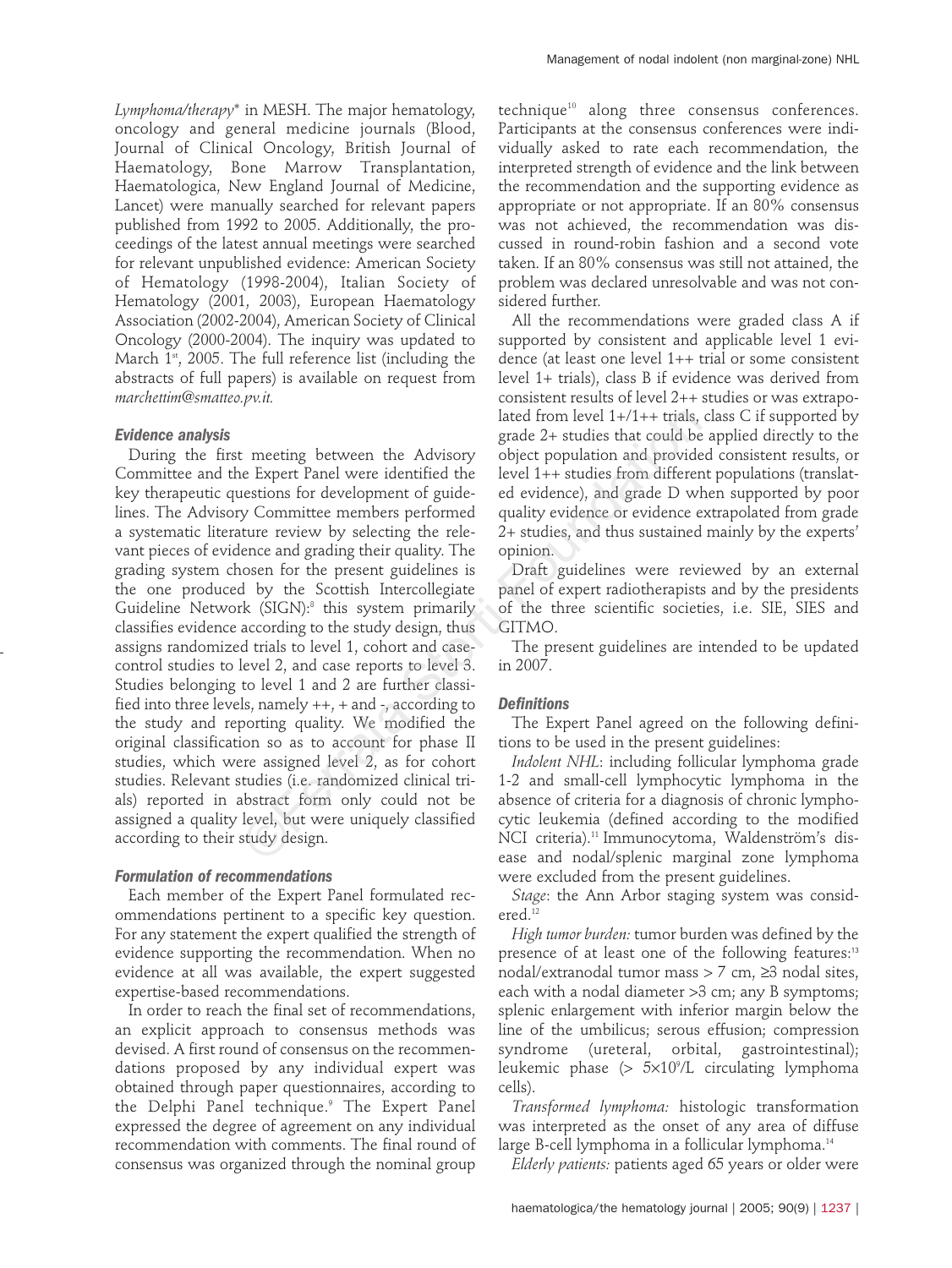considered elderly. However, the Expert Panel recommended that performance status and comorbidities should also be taken into account in treatment decisions.

*Response criteria.* Definitions of clinical response are reported in Table 1.15 It should be noted that most of the reported evidence did not adhere to these recent response criteria.

*Complete molecular response:* sustained polymerase chain reaction negativity.

*Risk scoring systems:* The International Prognostic Index (IPI),<sup>16</sup> the Italian Lymphoma Intergoup (ILI),<sup>5</sup> and the Follicular International Prognostic Index  $(ELIPI)^{17}$  risk scoring systems were adopted to stratify patients, when appropriate.

#### **Results**

#### *Indications to start treatment*

and did not show any significant difference in 4- and 5-year survival, respectively, except for a significant prolongation of failure-free survival with polychemotherapy.18 A more recent randomized trial (level  $1+$ )<sup>20</sup> with a 16-year median follow-up, reported that median overall survival was 5.9 years for patients treated with oral chlorambucil versus 6.7 years  $(p=0.84)$  for those whose management was limited to observation. Cause-specific survival was also similar in the two arms: 9 vs 9.1 years, respectively. The median time to first systemic treatment was 2.7 years in the group randomized to watchful waiting. At multivariate analysis, age younger than 60 years, erythrocyte sedimentation rate 20 mm/h or less, and stage III disease conferred a significant advantage in both overall survival (*p*<0.0001, 0.03, and 0.03, respectively) and cause-specific survival (*p*=0.002, 0.008, and 0.001, respectively).<sup>20</sup>

| <b>Results</b><br>Indications to start treatment<br>The indication to start treatment in patients with<br>nodal indolent NHL was evaluated by three trials that<br>randomized patients with de novo, asymptomatic,<br>advanced-stage and low tumor burden indolent NHL<br>to either chemotherapy or a strategy of watchful<br>waiting. <sup>18-20</sup> Two level 1- old trials compared watchful<br>waiting with ProMace-MOPP polychemotherapy, <sup>18</sup><br>prednimustine or interferon <sup>19</sup> in stage II-IV patients |                                                                                                                                                              | ly) and cause-specific survival $(p=0.002, 0.008,$ and<br>$0.001$ , respectively). $20$<br>A strategy of watchful waiting for patients with<br>localized stage disease was evaluated by only two<br>level 2 studies. <sup>21,22</sup> The first one reported the outcome<br>of 26 patients with stage I indolent NHL followed<br>without any therapy after removal of all evident dis-<br>ease by diagnostic biopsy. <sup>21</sup> The overall survival rate<br>of the population at 5 and 7 years was 82.5% and<br>69%, respectively, and 50% of the patients were<br>relapse-free after a median follow-up of 4.6 years. In<br>a second retrospective study, 43 patients with |                                                                                                                          |
|-------------------------------------------------------------------------------------------------------------------------------------------------------------------------------------------------------------------------------------------------------------------------------------------------------------------------------------------------------------------------------------------------------------------------------------------------------------------------------------------------------------------------------------|--------------------------------------------------------------------------------------------------------------------------------------------------------------|---------------------------------------------------------------------------------------------------------------------------------------------------------------------------------------------------------------------------------------------------------------------------------------------------------------------------------------------------------------------------------------------------------------------------------------------------------------------------------------------------------------------------------------------------------------------------------------------------------------------------------------------------------------------------------|--------------------------------------------------------------------------------------------------------------------------|
|                                                                                                                                                                                                                                                                                                                                                                                                                                                                                                                                     | Table 1. Response criteria for lymphoma (adapted from: Cheson, J Clin Oncol 1999). <sup>15</sup>                                                             |                                                                                                                                                                                                                                                                                                                                                                                                                                                                                                                                                                                                                                                                                 |                                                                                                                          |
| Response Category                                                                                                                                                                                                                                                                                                                                                                                                                                                                                                                   | <b>Lymph Nodes</b>                                                                                                                                           | Other sites                                                                                                                                                                                                                                                                                                                                                                                                                                                                                                                                                                                                                                                                     | <b>Bone Marrow</b>                                                                                                       |
| Complete Response (CR)                                                                                                                                                                                                                                                                                                                                                                                                                                                                                                              | Regression to $\leq 1.5$ cm GTD in nodes >1.5 cm<br>before therapy and to $\leq$ 1 cm GTD<br>(or by more than 75% SPD) in nodes<br>1.1-1.5 cm before therapy | Regression or maintenance of normal size                                                                                                                                                                                                                                                                                                                                                                                                                                                                                                                                                                                                                                        | <b>Normal</b>                                                                                                            |
| <b>Complete Response</b><br>undefined (CRu)                                                                                                                                                                                                                                                                                                                                                                                                                                                                                         | Possible residual nodes >1.5 cm GTD but with<br>a SPD regression of >75%                                                                                     | Regression or maintenance of normal size                                                                                                                                                                                                                                                                                                                                                                                                                                                                                                                                                                                                                                        | Normal or inde<br>terminate<br>(increased number or size<br>of aggregates without<br>cytological or achitectural atypia) |
| Partial Response (PR)                                                                                                                                                                                                                                                                                                                                                                                                                                                                                                               | $\approx$ 50% decrease in SPD<br>of the 6 largest nodes or nodal<br>masses and no increase in size<br>of other nodes                                         | Spleen and liver: no increase in size;<br>regression by >50% in nodules<br>No new sites of disease.                                                                                                                                                                                                                                                                                                                                                                                                                                                                                                                                                                             | <b>Irrelevant</b>                                                                                                        |
| Relapse                                                                                                                                                                                                                                                                                                                                                                                                                                                                                                                             |                                                                                                                                                              |                                                                                                                                                                                                                                                                                                                                                                                                                                                                                                                                                                                                                                                                                 |                                                                                                                          |
| (for patients with CR or<br>Cru at the end of therapy)                                                                                                                                                                                                                                                                                                                                                                                                                                                                              | Appearance of any new nodes and/<br>or increase by $\approx$ 50% in the size<br>of previously involved nodes                                                 | Appearance of any new lesion<br>and/or increase by $\geq 50\%$<br>in the size of previously involved sites                                                                                                                                                                                                                                                                                                                                                                                                                                                                                                                                                                      | Appearance or reappearance<br>of involvement                                                                             |
| Progression                                                                                                                                                                                                                                                                                                                                                                                                                                                                                                                         | $\approx$ 50% increase from nadir in SPD                                                                                                                     | Appearance of any new lesion                                                                                                                                                                                                                                                                                                                                                                                                                                                                                                                                                                                                                                                    | Appearance or reappearance                                                                                               |
| (for patients on therapy<br>or with PR or non-responders at<br>the end of therapy)                                                                                                                                                                                                                                                                                                                                                                                                                                                  | of any previously abnormal node                                                                                                                              |                                                                                                                                                                                                                                                                                                                                                                                                                                                                                                                                                                                                                                                                                 | of involvement                                                                                                           |

*GTD: greatest transverse diameter; SPD: sum of the products of the greatest diameter.*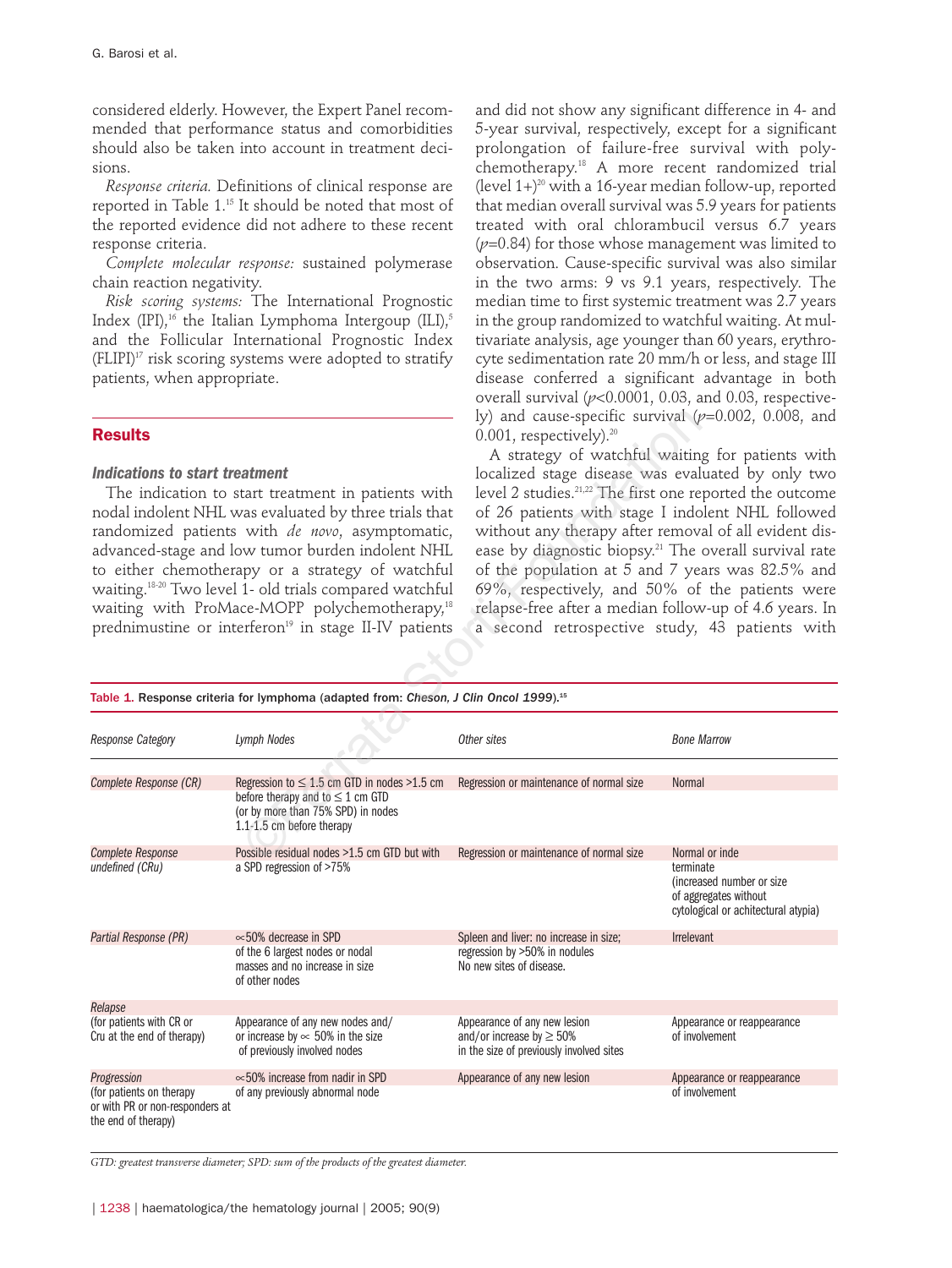untreated stage I and II follicular lymphoma deferred initial therapy for various reasons.<sup>22</sup> Only 16 (37%) patients received any treatment within 7 years from the diagnosis. The estimated 10-year overall survival rate was 85% after a median follow-up of 86 months.

After a review of 21 observational studies documenting that median overall survival exceeded 10 years,23-42 the Expert Panel judged that the evidence provided from these studies recommends that a strategy of watchful waiting is appropriate only in patients with advanced disease. These results were especially valuable in elderly patients, in whom quality of life and non-lymphoma-related causes of death are more relevant. The same conclusion cannot be completely supported for younger patients, since the existing evidence in favor of this strategy does not account for novel therapies and the chance of needing chemotherapy is high in a short time frame. The only possible exceptions are patients with limited disease without residual lymphoma after excisional biopsy, who attain a very good outcome despite no further treatment.

## *Recommendations*

*Treatment can be safely deferred without disadvantage to survival for patients with stage III-IV disease, provided that none of the following features occurs: systemic symptoms, high tumor burden, extranodal disease, cytopenia due to marrow involvement, spleen involvement, leukemic phase, serous effusion, erythrocyte sedimentation rate > 20 mm/h, high lactate dehydrogenase levels [grade A]. A policy of watchful waiting is particularly advisable in elderly patients (> 70 years) with the above characteristics [grade B].*

*Patients with stage I-II disease should not be managed with a frontline strategy of watchful waiting; however elderly patients with stage I disease and no symptoms whose lactate dehydrogenase level is not elevated may be safely observed without treatment, provided that there is no residual disease after excisional biopsy [grade D].*

# *First-line therapy Localized stage I-II*

The Advisory Committee selected for review 14 papers addressing radiation therapy as the sole treatment for this group of patients. The definitions used in literature for the radiation fields vary considerably. *Involved field* radiotherapy is most commonly used in localized lymphomas and implies treatment to the nodal region or extranodal sites and, if involved, its immediate lymph node drainage area. A treatment plan including the adjacent, second echelon not involved lymph nodes is usually considered *extended field* radiotherapy, even if true extended field therapy should refer to the classical Hodgkin's fields.

Evidence on radiotherapy in localized stage I-II disease was derived mostly from poor quality phase II studies or case series.<sup>23-36</sup> Patients wiith stage I and II follicular lymphoma treated with a radiation dose of 30 to 36 Gy delivered in 15 to 20 fractions over 2-4 weeks experienced local control rates of more than 95%. Moreover, radiation therapy alone achieved excellent survival and long-term disease control: in a recent update of the Princess Margareth Hospital experience, $^{23}$  overall survival rates at 5 and 10 years were 79% and 62%, while disease-free survival rates were 56% and 41%, respectively. Several retrospective papers showed similar clinical outcomes, with 5 year overall survival rates ranging from 70% to 90%.24-36 There is insufficient information to assess the impact of doses lower than 30 Gy on local control in unselected cohorts of patients with follicular lymphoma. Six randomized level I-II trials<sup>37-42</sup> reported that the addition of chemotherapy to first-line radiotherapy does not prolong survival in patients with stage-I-II NHL; however, only one trial, employing chlorambucil, selectively enrolled and analyzed lowgrade NHL patients.<sup>42</sup> Phase II studies from the MD Anderson Center43-46 reported a very high failure-free survival, i.e. 76% at 10 years, with COP/CHOP-like chemotherapy added to involved field radiotherapy, which was about 20-25% higher than the rate achieved with involved field radiotherapy alone.

Management of nodal indolent (non marginal-zone) NHL

Within the subset of patients with limited stage I-II disease, high tumor burden and high risk (IPI>1 or ILI >2) were considered negative predictors of progression-free survival in three phase II studies.<sup>34,36,46</sup> Moreover, the Expert Panel judged that long-term toxicity should be a relevent criterion for choosing either involved field or extended field radiotherapy and that the involved field approach should therefore be considered a standard in the setting of stage I-II follicular lymphoma. The Expert Panel deemed the strength of evidence sufficient to recommend frontline chemotherapy followed by involved field radiotherapy only in stage I-II patients with a high tumor burden. the the staple is and the chance of needing<br>
that the addition of chemothe<br>
igh in a short time frame. The only<br>
therapy does not prolong su<br>
stare patients with limited disease<br>
storting the excisional biopsy, chlorambuc

> An innovative approach to the treatment of localized stage disease with low tumor burden might be the association of immunotherapy (rituximab) with radiotherapy. So far, no studies have been reported which compare radiotherapy alone to the combination of radiotherapy and rituximab.

# *Advanced stage III-IV*

Extended field radiotherapy alone has been evaluated in stage III follicular lymphoma in three retrospective phase II studies (grade 2).<sup>47-49</sup> The median overall survival was about 10 years. In the Stanford study,<sup>49</sup> the subset of patients with *limited* stage III disease (defined as fewer than 5 disease sites, tumor masses less than 10 cm and no B symptoms), showed a better outcome, i.e. a failure-free survival rate of 88% at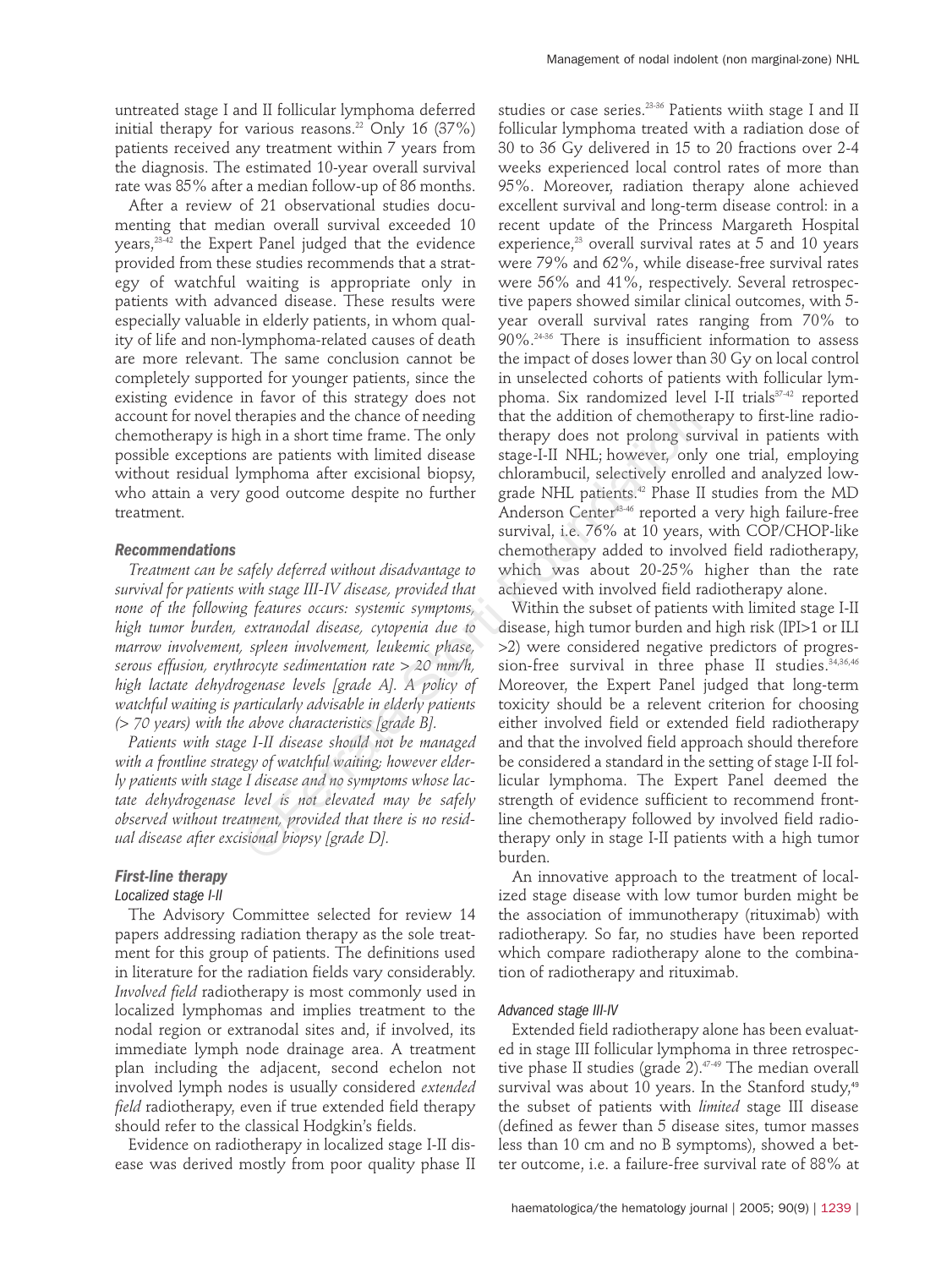over 23 years follow-up. Two randomized studies (grade  $1$ )<sup>50,51</sup> compared chemotherapy alone with a combined approach (chemotherapy plus extended field radiotherapy), or central lymphatic irradiation alone versus chemotherapy alone. In the first study (grade  $2+$ ),<sup>50</sup> the long term follow-up showed that the combined approach achieved significantly better disease control, but not significantly longer overall survival or failure-free survival. In the second (grade  $2$ -), $51$ the two arms showed similar overall survivals and relapse-free survivals, but a significantly higher rate of molecular remissions was achieved by chemotherapy.51 The rate of second malignancies reported in the first study was low in both the treatment arms, $50$ while a significantly higher rate of secondary cancers was reported in patients receiving central lymphatic irradiation.<sup>51</sup>

Because of the high risk of secondary cancers with extended radiotherapy/central lymphatic irradiation, as compared with chemotherapy alone, the Expert Panel judged radiotherapy not to be a valuable firstline therapy in patients with advanced disease. However, extended-field radiotherapy alone could be of benefit to selected patients with *limited* stage III disease, provided that they prefer to avoid chemotherapy or when an absolute contraindication to chemotherapy exists.

The Advisory Committe analyzed 37 randomized trials comparing different regimens of chemotherapy in advanced stage indolent lymphomas. Seven studies compared alkylating agents, 12 anthracycline-based chemotherapies, 4 purine analogs and 14 CVP-like regimens. Single agent chemotherapy with chlorambucil or cyclophosphamide was widely used in advanced stage indolent lymphomas. Both drugs are able to induce an overall response rate ranging from 54-72% with a complete response rate from 30 to 70% and a median overall survival ranging from 4.5 to 9 years.<sup>52-55</sup>

Single agent chemotherapy was compared to polychemotherapy with or without an anthracycline: although some studies reported a higher response rate with polychemotherapy, neither cyclophosphamidecontaining regimens, such as CVP,<sup>56-58</sup> nor anthracycline-containing regimens <sup>59-61</sup> were able to produce a better outcome than that afforded by single agent chemotherapy. These data were confirmed in a systematic review of 8699 patients.<sup>62</sup> Although chlorambucil toxicity is limited, long-term exposure to cumulative alkylating doses may induce impairment of peripheral blood stem cell mobilization and a higher risk of secondary myelodysplasia.<sup>63,64</sup> On the basis of the evidence on adverse events, the Expert Panel judged that single agent chemotherapy should be avoided in young patients.

Adriamycin was introduced in the 1980s within

polychemotherapy regimens such as CHOP: since then, five prospective and one retrospective study have reported outcomes of first-line therapy with CHOP in a total of 1,343 patients.<sup>65-71</sup> Consistent data are lacking on superior outcomes with CHOP as compared with CHOP-like regimens or with CVP-like regimens.72,74

Good outcomes have been reported for other anthracycline-based regimens: in the SWOG 8809 trial,<sup>75</sup> ProMACE-MOPP achieved some kind of response in 83% of the patients and COPA in 86%.<sup>76</sup> However, the addition of epirubicin to chlorambucil did not improve either the response rate or survival in non-follicular indolent NHL, as reported by a recent randomized trial by the Italian Lymphoma Intergroup.59

In the nineties, purine analogs became available for clinical research. $77$  Single-agent therapy with fludarabine showed efficacy in indolent lymphoma with an overall response rate of 60-70% and a complete response rate of 30-37%.78,79 In an EORTC randomized trial, fludarabine produced significantly better overall and complete response rates than did CVP; however, neither time to progression nor overall survival differed between the two arms.<sup>80</sup> Fludarabinecontaining regimens with anthracyclines (mitoxantrone  $\pm$  dexamethasone or idarubicin)<sup>81-85</sup> or cyclophosphamide86-88 were able to induce a high overall response rate (from 81% to 94%) with complete response rates ranging from 39% to 79% and a 4-year progression-free survival from 38% to 90%. Moreover, fludarabine used in combination with mitoxantrone (FM), or with mithoxantrone and dexamethasone (FND) induced bcl2 rearrangement negativity in 21% to 56% of patients. $82,85,86$  A comparison across phase II studies suggested that fludarabine used in combination was more effective than fludarabine alone, however the only randomized trial comparing single-agent fludarabine with fludarabine in combination with idarubicin yielded comparable response rates, although the progression-free survival rate was better in the combination arm.<sup>81</sup> The effectiveness of FM or FND was compared to that of CHOP-like regimens in three recent randomized trials.<sup>86, 89, 90</sup> In an Italian randomized trial,<sup>86</sup> frontline FM provided higher complete response and molecular response rates than did the CHOP chemotherapy regimen. However, no survival data are currently available in support of a better outcome with FM. In the nineties, purine analogs<br>
stable viential research." Single-agent the<br>
stable proced filling in the showed efficacy in indelent<br>
stable first-<br>
time showed efficacy in indelent<br>
response rate of 60-70%<br>
rapy not to

> Although fludarabine is a well tolerated agent, adverse effects include the risk of opportunistic infection, mainly *Pneumocystis carinii*, and impairment of peripheral blood cell mobilization. Evidence on the optimal strategy for infection prophylaxis was derived only from retrospective studies (grade 2).<sup>91,92</sup> These studies documented that lack of *Pneumocystis*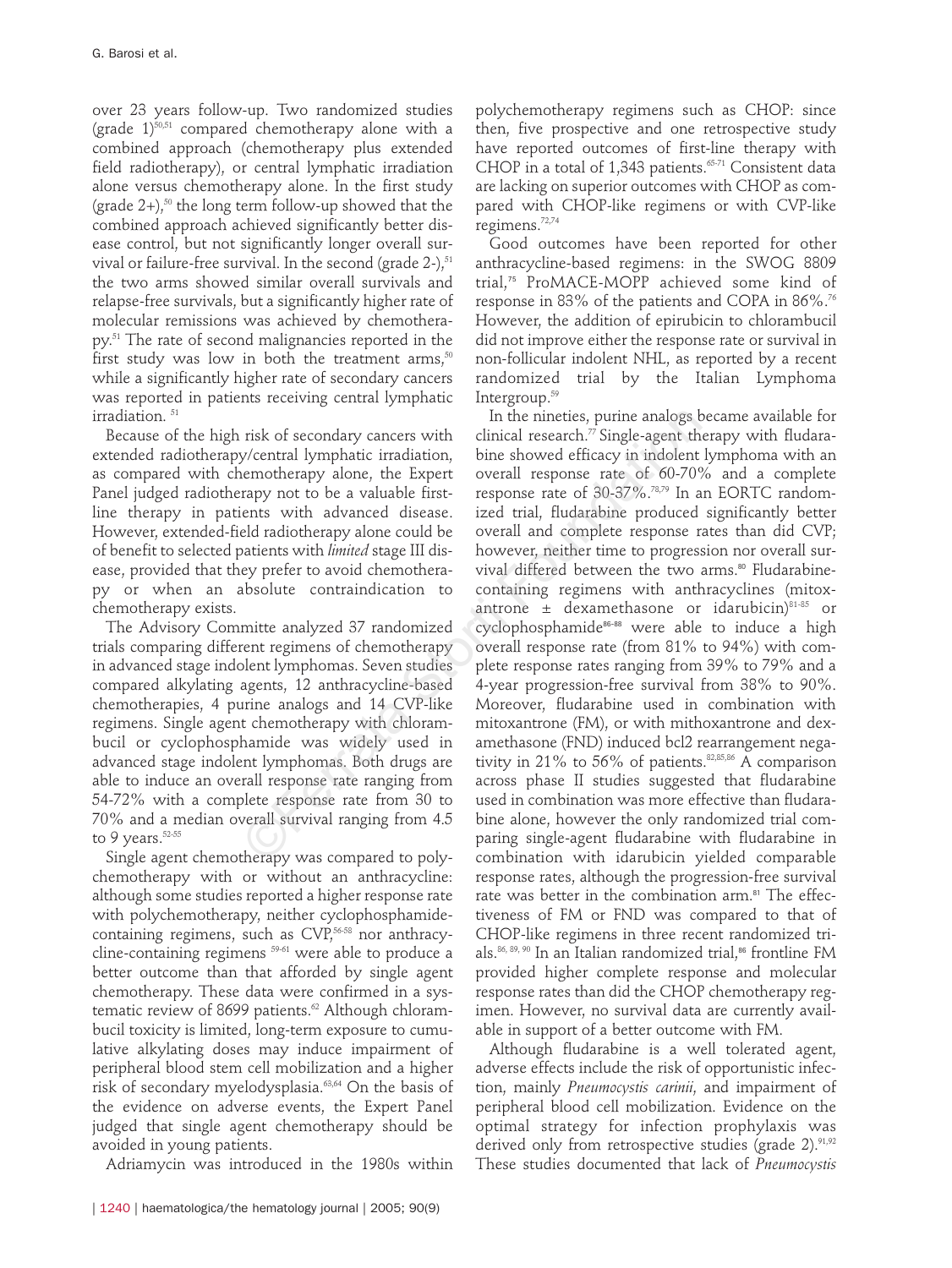*carinii* prophylaxis was the only significant variable that differentiated patients who developed opportunistic lung infections from those who did not, and that corticosteroid treatment was associated with an increased risk of opportunistic infections. After discussion, the Expert Panel agreed on the wisdom of prophylactic treatment with trimethoprim sulphamethoxazole, at least in patients receiving fludarabine and concomitant steroids. Impaired stem cell mobilization after fludarabine-containing regimens was reported by a few studies,<sup>93-95</sup> and these results did not concord with those of other studies.<sup>89</sup>

One randomized trial (level 1-) showed that frontline single-agent interferon did not significantly improve progression-free or overall survival, compared to a strategy of watchful waiting or single agent chemotherapy.19 Several randomized trials proved that the association of interferon with monochemotherapy or polychemotherapy not containing doxorubicin did not improve overall or complete response rate and was more toxic.<sup>96-98</sup> Interferon combined with doxorubicin-based chemotherapy (CHVP or COPA) was reported to increase progression-free survival;<sup>76,99</sup> however, overall survival was significantly prolonged in only one trial.<sup>13</sup> Combining interferon with CHVP polychemotherapy significantly improved response rate, failure-free survival and overall survival in comparison to fludarabine as a single-agent.79 However, 39% of the patients allocated to interferon combination therapy dropped out because of severe fatigue or toxicity. In a meta-analysis of eight randomized trials, significant improvements in 5-year overall survival and progression-free survival were reported (level 1-),<sup>100</sup> but a further meta-analysis reported that the benefit of interferon was more evident in patients responding to combined interferon and anthracycline-based polychemotherapy.<sup>101</sup> In a subsequent meta-analysis based on individual patient data from ten randomized trials,<sup>102</sup> adding interferon to the initial chemotherapy did not significantly improve the response rate; however, interferon significantly improve overall survival when associated with a dose higher than 5 million units and a cumulative dose over 36 million units (*relatively intensive* chemotherapy). The Expert Panel judged that the toxicity of interferon when included in first-line chemotherapy did not balance the possible survival benefit. This conclusion was also grounded on quality-adjusted survival analysis and cost-effectiveness analysis exploited in two studies.<sup>103,104</sup> Everal randomized trials proved<br>
response rates and prolonged<br>
reveral randomized trials proved containing years and no data on overall<br>
polychemotherapy not containing years and no data on overall<br>
not improve overall or

Rituximab was used as a single agent in untreated patients with stage III-IV indolent NHL.<sup>105-108</sup> Overall response rates ranged from 72% to 100% and a molecular response in peripheral blood was achieved by 53%. At one year, 69% to 80% of patients were free of progression, and at 3 years from 32% to 49%

were progression-free. After a median follow-up of 32 months, neither disease-free survival nor overall survival resulted significantly longer in patients randomized to rituximab than in those assigned to CNOP or CHOP plus rituximab.108 No controlled study has compared a strategy of watchful waiting or radiotherapy with rituximab monotherapy in this subset of patients.

First-line association, either concurrent or sequential, of rituximab with chemotherapy was explored in candidates for treatment. Two randomized studies recently provided evidence on the efficacy of rituximab combined with CHOP or CVP regimens in advanced-stage follicular lymphoma.109,110 The addition of rituximab to first line chemotherapy (CVP or CHOP) significantly increased overall and complete response rates and prolonged time to treatment failure. In both studies, the follow-up was shorter than 3 years and no data on overall survival have been provided. In addition, two other randomized trials published in abstract form,<sup>111,112</sup> confirmed the advantage of combining rituximab with chemotherapy regimens (CHVP+interferon and MCP respectively). Moreover, two recent phase II studies reported a prolonged clinical and molecular remissions in newly diagnosed patients with indolent NHL treated with CHOP chemotherapy combined with rituximab,<sup>113</sup> and high clinical and molecular response rates to rituximab in combination with fludarabine chemotherapy. 68,114 Although the chemotherapy regimens varied among the studies, based on the evidence available on the efficacy of adding rituximab to chemotherapy, the Expert Panel judged it appropriate to combine rituximab with conventional chemotherapy regimens in first line treatment.

The optimal association of rituximab with chemotherapy is still a matter of debate. The only evidence was provided by a recent randomized study in which concurrent administration provided better progression-free survival than did sequential administration.115 However, the Expert Panel judged this evidence not sufficient to give recommendations.

A phase II trial (grade 2++) reported the results of radio-immunotherapy with iodine I<sup>131</sup> tositumomab regimens as single initial treatment in 77 previously untreated patients with follicular lymphoma.116 The overall response was 95% (complete remission 75%) with a molecular response rate of 80%. After a median follow up of 5.1 years, 59% were alive without progression and hematologic toxicity was moderate. Moreover, three phase II trials reported the results of combination chemo-radio immunotherapy (iodine I<sup>131</sup> tositumomab) regimens in previously untreated follicular lymphoma patients, suggesting that this combination could be a highly effective and well tolerated regimen for initial therapy of patients with follicular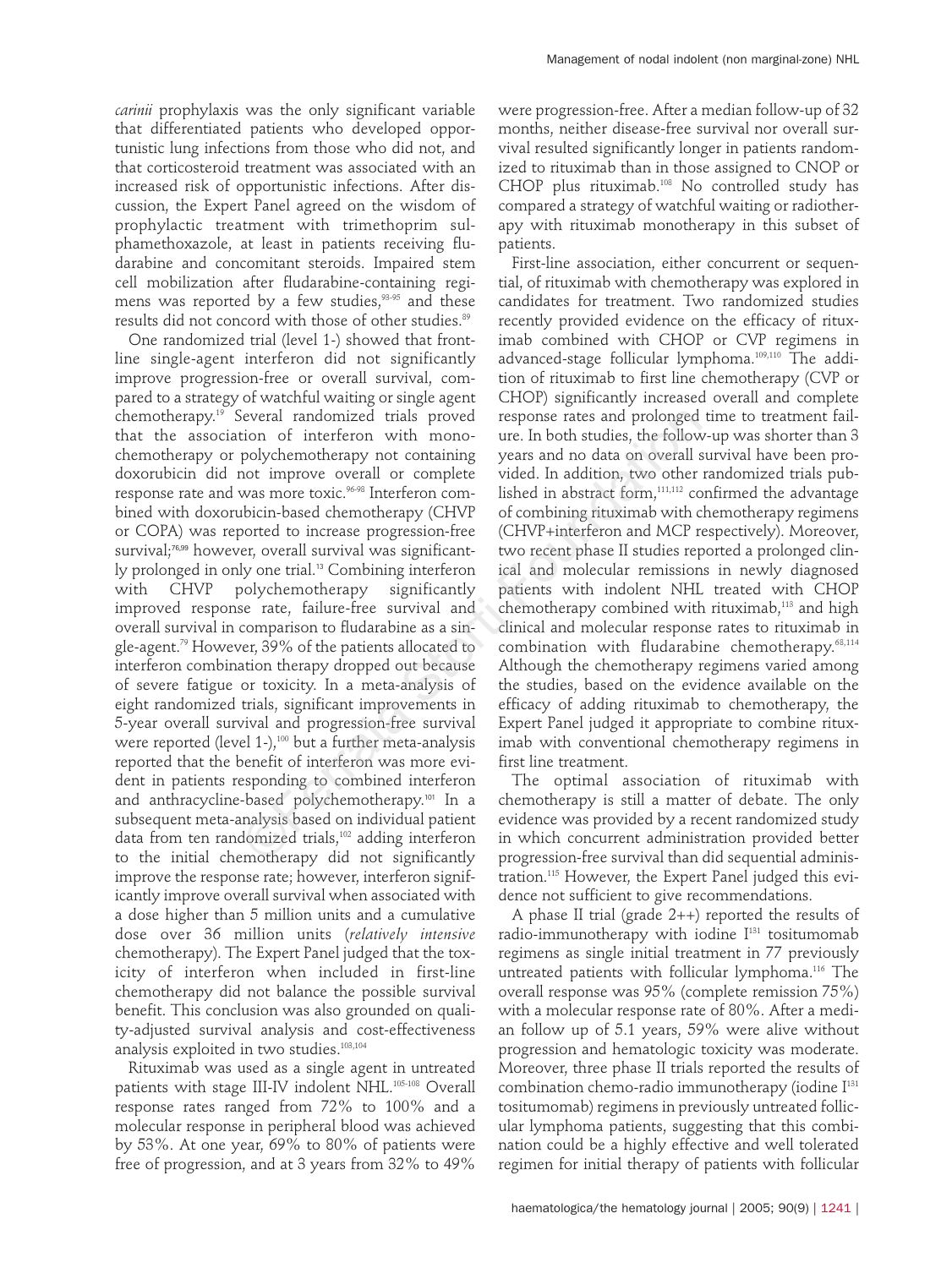lymphoma.117-119 However, a comparison of long-term outcomes with standard chemotherapy or with radioimmunotherapy is not possible, yet. Therefore, the Expert Panel deemed radio-immunotherapy appropriate only in well-designed clinical trials.

Randomized phase III studies assessing frontline autologous stem cell transplantation (SCT) were recently reported by the GELA, GOLEAMS and GLSG study group.<sup>120-122</sup> The GELF94 trial reported a 12% better 7-year overall survival in 192 untreated patients with follicular lymphoma and a high tumor burden who received frontline CHOP and autologous SCT (with total body irradiation conditioning), as compared with 209 patients randomized to CHVP and interferon.120 The GOLEAMS 064 trial, however, did not report a significant advantage in overall survival of autologous SCT at a median 56 months of follow-up, while 5-year event-free survival increased from 37% to 59%.121 The randomized trial of the German Low-grade Study Group (GLSG) showed that consolidation with myeloablative radiochemotherapy followed by autologous SCT, after CHOP-like therapy, compared to conventional interferon maintenance, prolonged progression-free survival in 307 patients with follicular lymphoma in first remission.<sup>122</sup> The transmission of Followed interactions of the patient and the *c*<br>
if The randomized trial of the *addata to formline conventional cherrical*<br>
Study Group (GLSG) showed *Younger patients should not receive*<br>
in with my

None of these three randomized studies did a comparison of frontline autologous SCT with frontline chemoimmunotherapy. Considering that no plateau was evident in survival curves after autologous SCT and that evidence on the role of chemoimmunotherapy is rapidly growing, the Expert Panel considered that first-line autologous SCT should be reserved to patients enrolled into prospective clinical trials.

# *Molecular restaging*

Several prospective (level 2+) studies documented that the achievement of a sustained molecular response after conventional chemotherapy with or without rituximab was a favorable prognostic factor and correlated with prolonged failure-free survival.113,114,116,123 Despite some conflicting results being reported,124 the Expert Panel judged that it is appropriate to assess molecular remission in patients who achieve complete remission after frontline chemotherapy.

# *Recommendations*

*Before deciding the therapy for patients with indolent NHL, lymphoid tissue should be tested for CD20 antigen expression [grade D].*

*Patients with stage I-II disease and low-tumor burden should receive external involved field radiotherapy only [grade B], at the dose of 30-36 Gy. Adjuvant chemotherapy is not recommended in these patients [grade D].*

*Patients with stage I-II disease and a high tumor burden*

*or an IPI score>1 or ILI score>2 or FLIPI>2 should receive frontline chemotherapy plus radiotherapy [grade D].*

*Patients with stage III-IV disease and not candidates for a watch and wait strategy, should be treated with frontline chemotherapy [grade B].*

*Radiotherapy alone is not recommended for patients with advanced stage disease [grade B], however, patients with stage III disease and a low tumor burden may be treated with external radiotherapy alone if they prefer to avoid chemotherapy or if there is a contraindication to chemotherapy. The long-term toxicity of radiotherapy should be discussed with the patient and the patient should be carefully monitored [grade D].*

*Frontline chemotherapy, either single-agent alkylators, anthracycline-based polychemotherapy or fludarabinebased polychemotherapy, should be chosen according to the characteristics of the patient and the disease [grade B].*

*Rituximab, either concurrent or sequential, should be added to frontline conventional chemotherapy [grade A]. Younger patients should not receive single-agent alkylating chemotherapy because it is not able to induce molecular remission and it reduces stem cell mobilization potential [grade C].*

*Interferon is not recommended as induction therapy, either alone [grade A] or in association with chemotherapy [grade A].*

*Molecular response should be checked at the end of firstline therapy in all patients with an informative probe who reach a complete clinical remission [grade D].*

# *Maintenance therapy*

Seven trials randomized a total of 1250 patients to either interferon maintenance therapy or observation only. 75,96-98,125-129 The drug (3-5 MU three times weekly) was administered for 1 or 2 years or until progression. A statistically significant increase of progression-free survival was found in a few studies, $98,126,127$  while only one study126 was able to demonstrate an increase in overall survival. Two meta-analyses<sup>100,101</sup> pooled the data of randomized trials employing interferon but did not separately calculate the outcomes of maintenance therapy, therefore the results cannot be applied to the specific effect of interferon maintenance. A recent meta-analysis<sup>102</sup> deeply analyzed ten randomized trials and concluded that interferon could not improve overall survival when administered as a maintenance therapy. Moreover, long-term interferon therapy severely impairs patients' quality of life and such a detrimental effect may offset the potential clinical benefit.<sup>103</sup> The Expert Panel agreed not to recommend universal interferon maintenance therapy in this clinical setting.

Preliminary results supported the positive role of maintenance rituximab infusion on response duration in patients with follicular lymphoma.<sup>130</sup> Two randomized studies have been reported so far confirming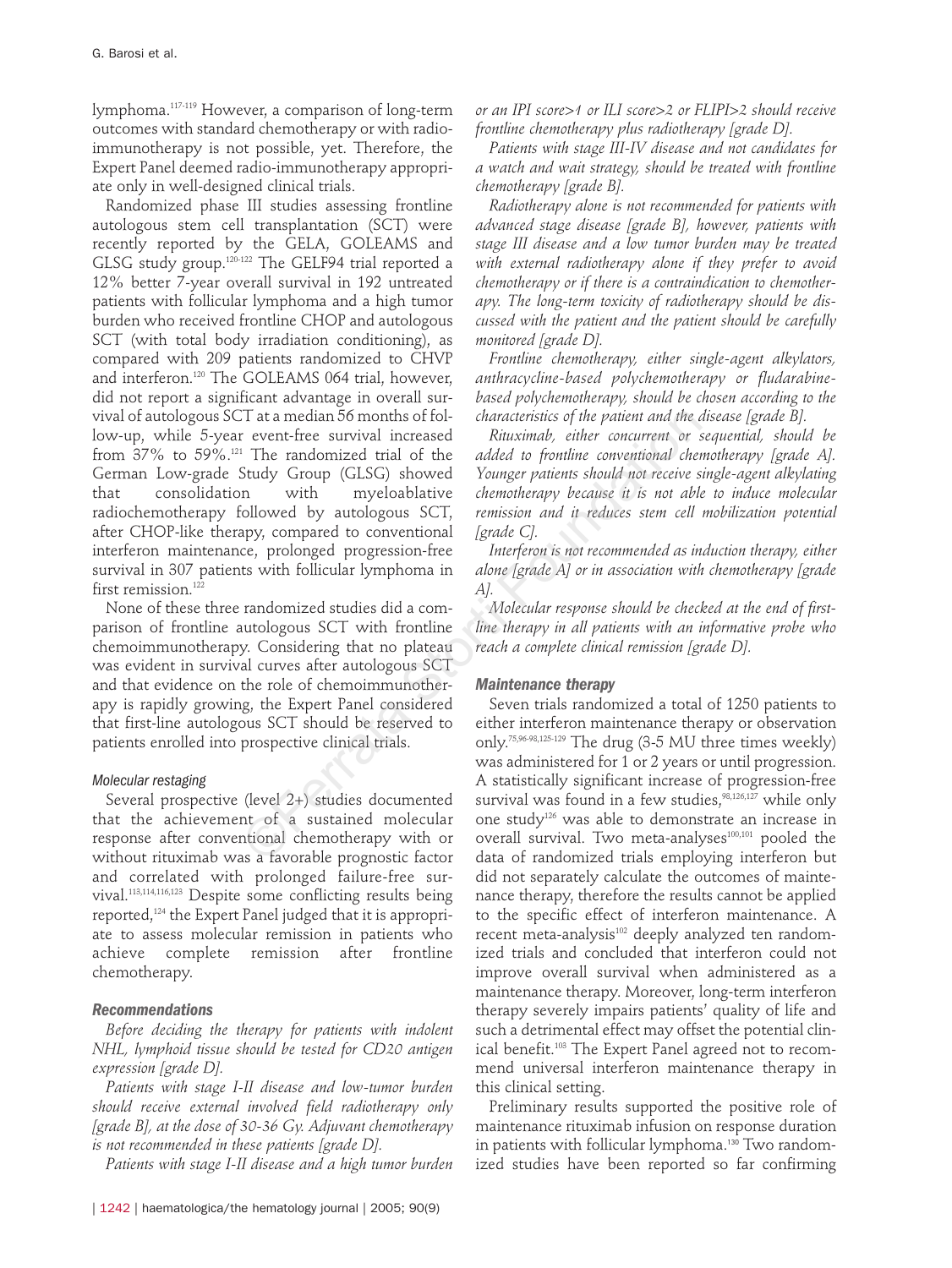these results.<sup>114,131</sup> Recently, a Swiss trial<sup>132</sup> showed that prolonging rituximab monotherapy from 3 to 11 months induced a relevant prolongation of event-free survival in 185 patients with follicular lymphoma, 67% of whom were chemotherapy-naïve. Another randomized trial of 322 patients, only partially reported at scientific meetings, was prematurely interrupted because maintenance rituximab significantly prolonged progression-free survival after CVP with a 4 year progression-free survival of 58% in the maintenance arm versus 34% in the no-maintenance arm.<sup>133</sup> Two phase II studies<sup>134,135</sup> employed rituximab in association with interferon; however they did not allow comparison with rituximab as single-agent therapy. Rituximab was explored in patients with minimal residual disease after autologous SCT:136,<sup>137</sup> it proved to be able to induce molecular response in more than half of the patients and this response lasted more than 6 months. The Expert Panel judged that the real longterm clinical benefits of rituximab in this setting deserve more comparative studies with adequate follow-up.

Maintenance chemotherapy was assessed before 1990 by two randomized studies, showing that intermittent chlorambucil or BCVP provided a significant improvement in progression-free survival,<sup>138,139</sup> without advantage for overall survival. The Expert Panel judged that myelotoxic therapies should be spared in patients who may subsequently be candidates for effective salvage therapies including chemo-immunotherapy or high-dose therapy with autologous SCT. molecular response in more than<br>
one-cular response after (and this response lasted more than<br>
The results of this trial showes effect Panel lidged that the real long-<br>
significantly prolonged 5-year<br>
ferits of rituximab

#### *Recommendations*

*Chemotherapy or interferon is not recommended as maintenance therapy in low grade NHL [grade A]. The use of rituximab in the maintenance strategy should be considered investigational.*

# *Therapy for patients who do not achieve a complete response to frontline therapy Patients with a partial response*

The Expert Panel found it difficult to pronounce on the treatment of patients not achieving a complete response after first-line therapy because very few studies have specifically addressed this issue. Many studies enrolled a mixed cohort of patients with either partial response or no response hampering the interpretation of the results.140-142 In principle, the delivery of an alternative course of chemotherapy in patients with a partial response, may allow further tumor reduction along with the possibility of achieving a complete response. The sequential addition of rituximab in patients achieving a partial response after first-line anthracycline- or fludarabine-based chemotherapy, was reported to increase overall

response rates to over 90% and complete response rates from 50% to 80% in phase II studies.  $86,143-145$ Therefore, the Expert Panel deemed rituximab a possible consolidation option for patients with indolent NHL. However, even in the absence of strong evidence, the Expert Panel agreed that an exception to this indication was the case of non-follicular lymphoma with a high number of circulating CD20<sup>+</sup> cells, i.e. small lymphocytic lymphoma.

Indirect evidence supported the application of frontline autologous SCT in those patients who did not achieve complete remission after first-line therapy. The use of autologous SCT as a consolidation treatment has been recently evaluated in a randomized trial: the study compares SCT to interferon in patients with follicular lymphoma achieving a complete or partial response after CHOP chemotherapy.<sup>122</sup> The results of this trial showed that autologous SCT significantly prolonged 5-year progression-free survival both in the whole study population (64.7% vs 33.3%) and in the subset with an initial partial response (63% vs 32%). However, an increased risk of secondary neoplasms has been observed that might counter-balance the benefit of autologous SCT.<sup>121,146</sup> Thus, the Expert Panel judged that this approach was to be reserved only to patients with negative prognostic factors.

Finally, radioimmunoconjugates have been considered a consolidation option for patients with follicular lymphoma who have achieved a partial response after chemotherapy: a phase II study (grade 2) in this setting showed an increased rate of complete response without a relevant increase of toxicity.<sup>147</sup>

#### *Non-responding patients*

Evidence from phase II studies (grade 2) supports the conclusion that patients who do not respond to single-agent alkylators as first-line therapy might benefit from an anthracycline- or fludarabine-based chemotherapy.84,141-143 However, stronger evidence supports the use of rituximab, as reported by 13 phase II studies and a randomized trial.<sup>148</sup> In refractory/relapsed patients, rituximab monotherapy produced overall response rates of 21% to 63%, and less than 24% complete responses. Molecular response was achieved in over 50% of bcl2+ patients, however molecular response did not correlate with complete responses.<sup>149</sup> Association of rituximab with chemotherapy is much more effective than single-agent therapy.150 In phase II studies enrolling patients with relapsed/ resistant follicular lymphoma, the association of CHOP-like or fludarabine-based polychemotherapy with rituximab gave overall responses rates ranging from 82% to 97%. Moreover, chemoimmunotherapy with rituximab achieved molecular response in 80-90% of bcl2+ patients. The elderly did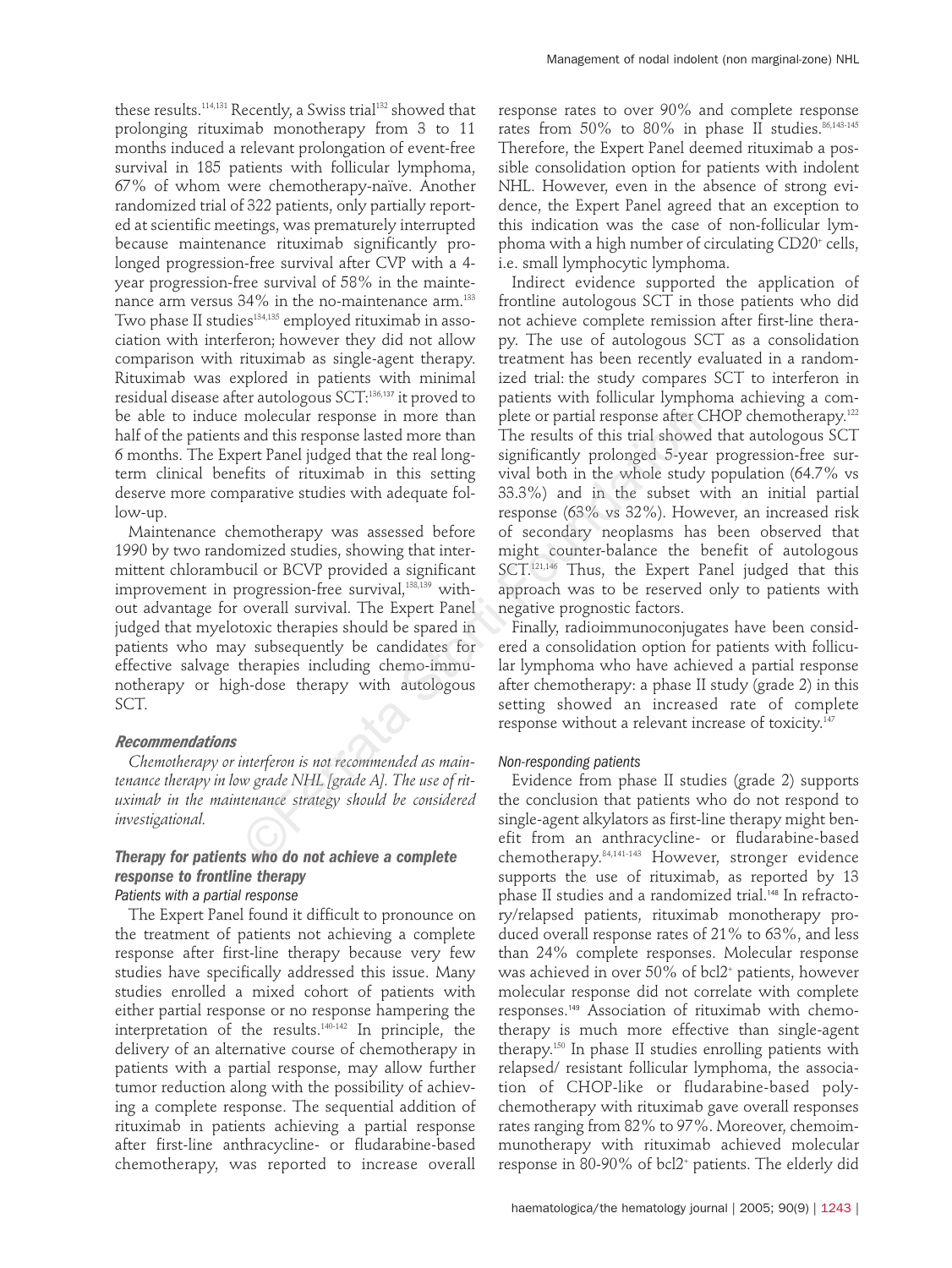not achieve lower response rates than the younger. Two recent randomized trials in patients with relapsed and refractory FL reported a prolonged progression-free survival with the addition of rituximab to fludarabine, cyclophosphamide and mitoxantrone (FCM)<sup>151</sup> or MCP chemotherapy.152

A further therapeutic option in non-responding patients is autologous SCT. Evidence on the use of autologous SCT in primary refractory patients has been derived from mixed cohorts also including relapsed patients. The available studies provided evidence that delaying high-dose therapy and SCT impaired mobilization potential, $63,64,153-157$  and that the outcomes after autologous SCT were heavily impaired in chemorefractory patients.<sup>158-164</sup>

A high number of trials indicate that young patients with a sibling donor should be candidates for allogeneic SCT as soon as they show non-response to standard chemotherapy.<sup>165-173</sup> The incidence of posttransplant secondary myelodysplastic syndromes or acute myeloid leukemia (sMDS/AML) is very low;174,175 however, allogeneic SCT is associated with an overall transplant-related mortality of about 20% according to the latest reports $175,176$  and transplantrelated mortality was higher in chemorefractory patients.177 Long-term molecular remissions are frequent, and a survival plateau in patients alive at 2 years from transplant was reported.172-180 Positive predictors of overall survival were mainly the negative predictors of transplant-related mortality, which had the major impact on survival. As a matter of fact, age lower than 40 years, a good performance status and chemosensitivity all showed hazard ratios of about 0.5 at multivariate analysis.176 Radio-immunotherapy is also a therapeutic option in patients not responding to first-line chemotherapy. In refractory indolent NHL b-emitting anti-CD20 antibodies, i.e. tositumomab and ibritumomab, administered according to the schedules reported in *Appendix 1*, produced an overall response rate of 60%-70% and complete responses in 20%-35% of patients, as shown by several phase II studies.181-190 Grade IV neutropenia occurred in 5% to 17% of the patients treated with tositumomab,<sup>182,184</sup> and in 30% to 35% of those receiving ibritumomab;<sup>185</sup> grade IV thrombocytopenia occurred in 3% of the patients after tositumomab<sup>183</sup> and  $7\%$  to  $16\%$  after ibritumomab.<sup>187</sup> Serious infections occurred in 5% to 7% of the patients.184,190 Nadir platelet and neutrophil counts occurred 7-9 weeks after administration of the radio-immunoconjugate.190 Similar rates of hematologic complications were observed in younger and older patients.185 The risk of severe complications increased in patients with bone marrow involvement. Long-term complications of radio-immunoconjugate include sMDS, which occurred in 8.4% of the patients treated with tositumomab.<sup>182</sup> The annual should be candidates for allo-<br>achieved a partial response after the systemy since they show non-response to py nor patients progressing during the incidence of post-<br>the Expert Panel deemed that re method dysplastic synd

incidence rate of sMDS was estimated to be 1.4% from a pooled analysis of 7 trials; however, in heavily pretreated patients in a large series, the incidence rate was 3.8% per year and was associated with an additional 2% per year risk of non-hematologic nonskin cancers.191,192 Cytogenetic abnormalities in chromosome 5 or 7 were found pre-treatment in nearly all of the patients who subsequently developed sMDS.191,192 Limited data are available on the rate of sMDS after ibritumomab therapy: a 1.5% rate was evident at a follow-up shorter than 2 years.<sup>185</sup> Patients treated with tositumomab must have their thyroid stimulating hormone values monitored and receive thyroid protection since elevated levels occur in 8.5% of the patients, despite thyroid protection.<sup>184</sup>

No clinical trial specifically addressed patients who achieved a partial response after frontline radiotherapy nor patients progressing during watchful waiting: the Expert Panel deemed that recommendations for first-line therapy were appropriate for this group of patients, too.

# *Recommendations*

*Patients who achieved a partial remission after first-line therapy may be considered for consolidation treatment with one of the following options: rituximab, autologous SCT, radioimmunoconjugates (either tositumomab or ibritumomab) [grade C].* 

*Patients not responding to first-line chemotherapy should receive further treatment provided that they are symptomatic, or have a threatened organ function, or a cytopenia secondary to bone marrow infiltration, or massive bulky disease at presentation, or a steady progression over the last 6 months [grade D].*

*Patients not responding to first-line alkylating agentbased chemotherapy can be offered an anthracycline- and/or fludarabine-based regimen with rituximab [grade C].*

*Patients not responding to first-line anthracycline- or fludarabine-based chemotherapy should be offered high dose chemotherapy and SCT (autologous or allogeneic) [grade B]: if SCT is not feasible it is recommended that these patients receive radioimmunoconjugates (either tositumomab or ibritumomab) [grade C].*

# *Therapy for relapsed patients*

Histopathological transformation of low-grade follicular lymphoma to large-cell aggressive NHL occurs frequently in the course of follicular lymphoma, especially within the first  $6$  years from diagnosis.<sup>193-195</sup> Transformed lymphomas have an aggressive disease course193,197,198 and require a specific treatment (*see next section*); therefore, the Expert Panel agreed that histopathological reassessment is mandatory before any treatment decision is made in relapsed patients. Literature review identified 26 reports of patients undergoing autologous SCT after relapse of an indo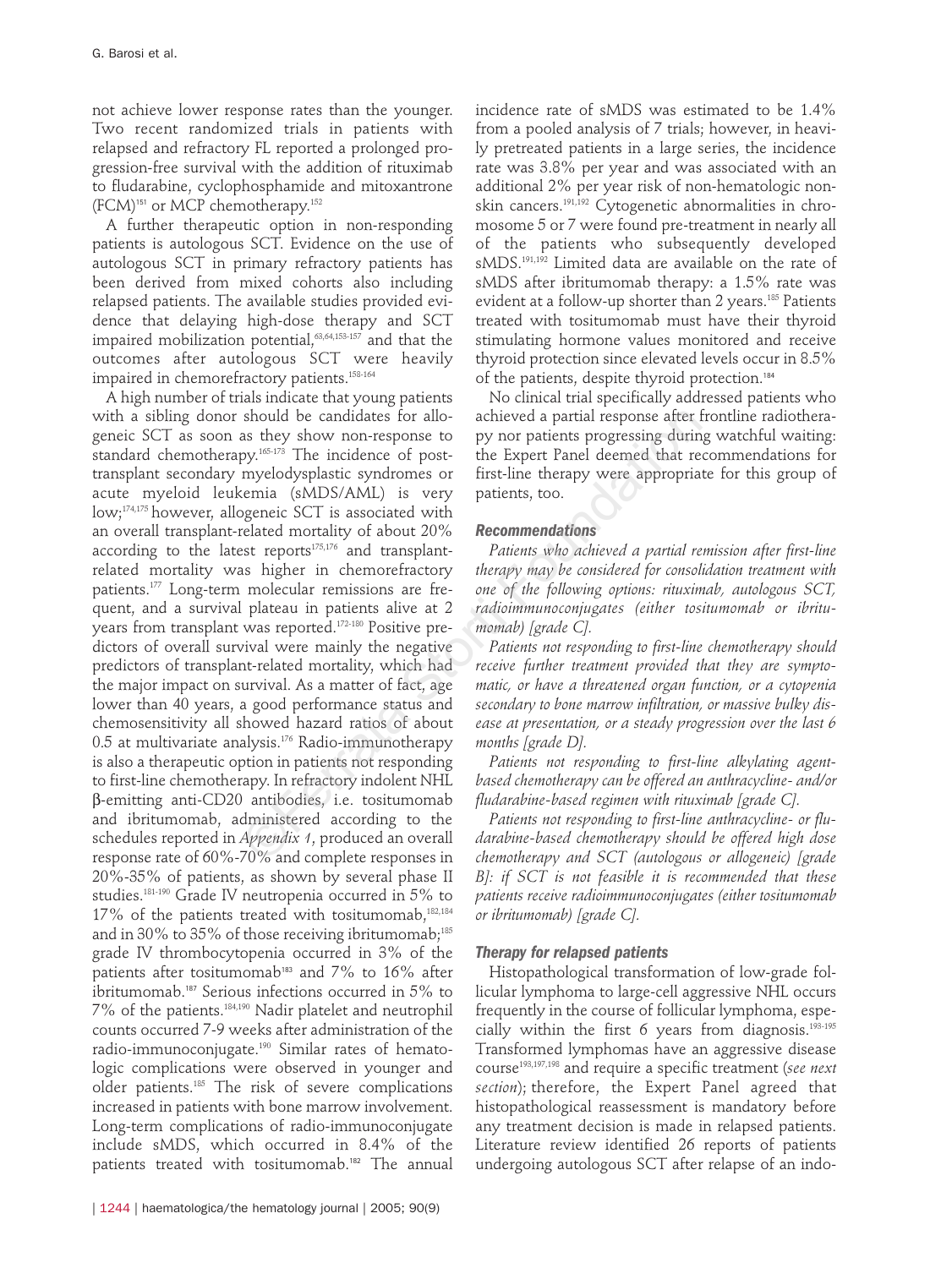lent NHL. Non-randomized studies provided evidence that transplant-related mortality in patients 60- 70 years of age undergoing autologous SCT is similar to that in younger patients, ranging from 0 to 10%.199–204 The major long-term complications of autologous SCT were sMDS, occurring in 3% to 15% of patients within 5 years after transplantation.<sup>205-211</sup> The lowest incidence rate of sMDS, derived from the EBMT Working Party, was 3% at 5 years in nearly 5000 lymphoma patients.<sup>210</sup> However, the incidence reached up to 24% at 10 years and was higher in follicular or indolent lymphoma than in aggressive NHL.207,212,213 A randomized comparison provided strong evidence that about 8% of patients with indolent NHL undergoing myeloablative radiochemotherapy followed by SCT could be expected to develop sMDS, as compared with less than 1% of patients receiving conventional therapy.213 The major predictors of sMDS after transplantation are age, $214,215$  cumulative dose of alkylating agents before transplantation,<sup>215-217</sup> and abnormal pre-transplant cytogenetics.<sup>218</sup> The last parameter had a very high negative predictive power, since none of the patients with normal cytogenetics developed sMDS after transplant; however, its positive predictive power ranged from 15% to 85% in the few studies reported, since abnormal cytogenetics interacted with other factors predictive of the development of sMDS.<sup>218-221</sup>

Autologous SCT was shown to be superior to standard chemotherapy in six retrospective controlled studies<sup>222-228</sup> and in a randomized trial.<sup>229</sup> The CUP trial,<sup>229</sup> comparing standard chemotherapy (CHOP) to autologous SCT in relapsed follicular lymphoma, was stopped prematurely because of poor patient accrual: after 2 years of follow-up the trial showed a nearly 50% reduction of relapse rate and statistically significant improvements in progression-free and overall survival by using SCT (hazard ratio for overall survivaal, 0.43). Moreover, a similar conclusion was reported by a randomized trial enrolling patients with intermediate/high-grade NHL.<sup>230</sup> ed with less than 1% of patients vith follicular lymp<br>conal therapy.<sup>315</sup> The major predic-<br>transplantat-related mortality a<br>transplantation are age,<sup>34315</sup> cumum vival (hazard ratio, 0.5) and p<br>sylating agents before tran

At multivariate analysis, status of disease at transplant was the best predictor for disease-free survival: the largest cohort of patients with indolent NHL undergoing autologous SCT reported 12-year overall survival and disease-free survival were 61% (95% CI: 53-69%) and 37% (95% CI: 27-47%), respectively, in 419 patients with follicular lymphoma.<sup>211</sup> Therefore, the Expert Panel deemed evidence strong enough to recommend autologous SCT in relapsed patients who achieve a response to re-induction chemotherapy. Only one study specifically reported the outcome of patients with non-follicular indolent NHL after autologous SCT: among 21 patients the overall survival at 6 years was 68%.231 Several other reports did not distinguish between follicular and non- follicular indolent NHL; therefore, the Expert Panel considered it appropriate to translate the recommendations for follicular lymphoma to other non- follicular indolent NHL.

Conditioning with total body irradiation was reported to increase the incidence of sMDS by up to 5-fold.215,232 Contrasting data were reported by retrospective studies comparing conditioning regimens based or not on total body irradiation: one study reported a detrimental effect on overall survival.<sup>233</sup> while the opposite was shown for fractionated total body iradiation in another study, $234$  and overall survival was not different in most of the reports.214,235-237

Conditioning strategies for autologous SCT have recently incorporated radio-immunotherapy regimens. A retrospective case-control study of 125 patients with follicular lymphoma reported lower transplant-related mortality and higher overall survival (hazard ratio, 0.3) and progression-free survival (hazard ration, 0.5) in patients conditioned with tositumomab, with no significant increase in the rate of sMDS.<sup>238,239</sup> The outcomes were apparently better in patients conditioned with radio-immunoconjugates than with total body irradiation;<sup>240</sup> however, prospective controlled studies have not confirmed such a benefit, yet.

Lymphoma cells often contaminate bone marrow and peripheral blood stem cell collections and may contribute to relapse after autologous SCT. <sup>204</sup> One randomized and four high-quality retrospective cohort studies reported the outcomes of *in vitro* purging with anti-B-cell monoclonal antibodies.175,227,233 The most recent retrospective large cohort confirmed prior reports<sup>205</sup> and significant  $26\%$  and  $32\%$  reductions were observed in 5-year relapse rate and overall survival, respectively, in patients receiving an *in vitro* purged harvest. In contrast, the CUP trial<sup>229</sup> reported similar outcomes after purged and unpurged harvests in 89 patients with follicular lymphoma, but the trial was prematurely stopped after enrolling only 89 patients, so it was underpowered.

More recently, *in vivo* purging was achieved by administering rituximab prior to autologous SCT. Three-year relapse-free survival and 2-year progression-free survival rates were 84% and 97%, respectively, in the most recent studies.<sup>241,243</sup> Studies reported a lower harvest yield, a longer time to engraftment and later immune reconstitution in patients undergoing autologous SCT after having received rituximab in the 6 preceding months,<sup>243</sup> while others did not detect such detrimental effects.<sup>244-247</sup> The Expert Panel judged that definitive data on the efficacy of rituximab on purging are not available due to very different schedules and patient selection (often including mantle-cell lymphomas) among the studies and due to the lack of controlled studies.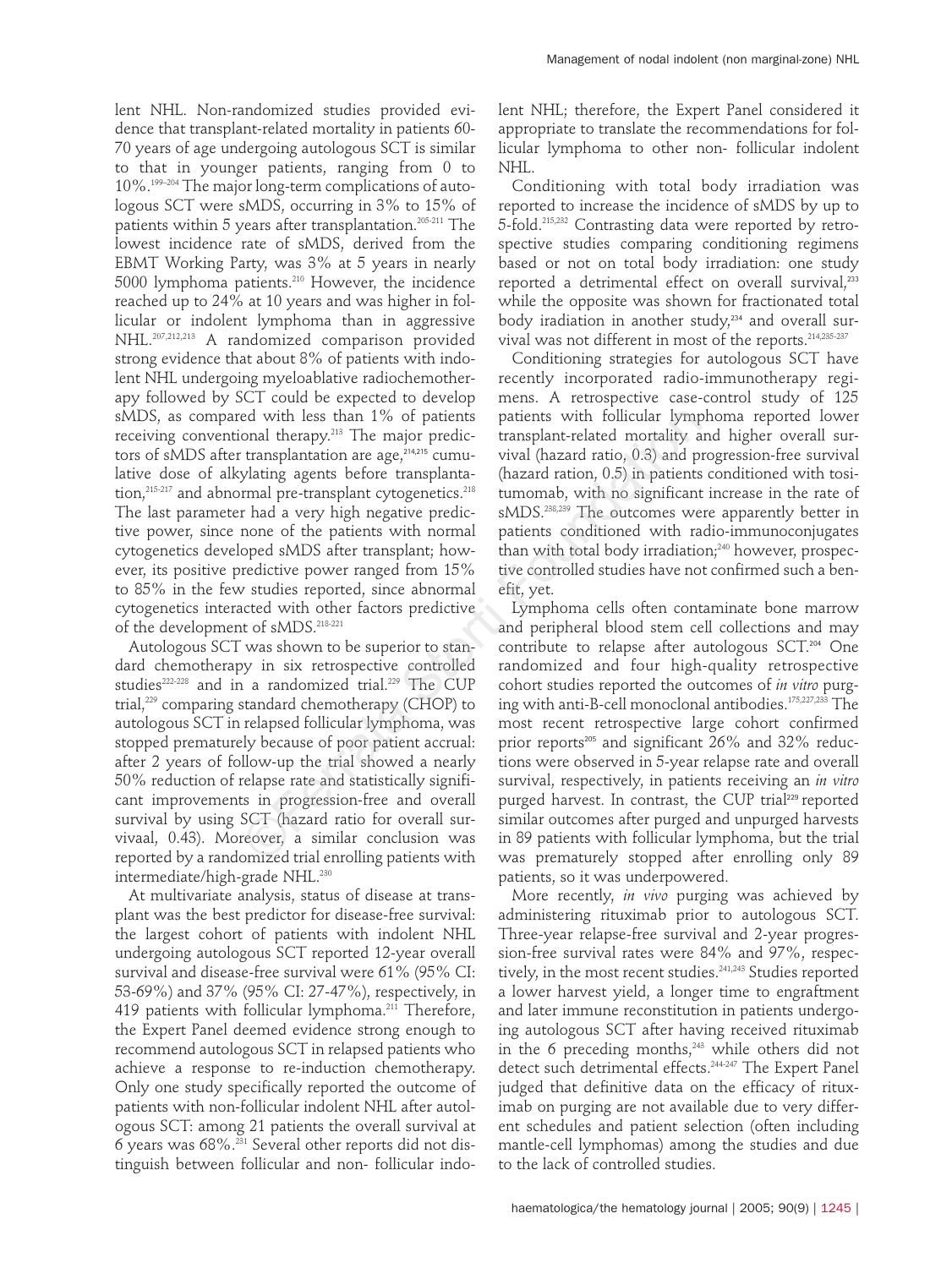#### Table 2. The complete set of recommendations for indolent non-Hodgkin's lymphomas (NHL).

Treatment can be safely deferred without disadvantage to survival for patients with stage III-IV disease, provided that none of the following features occurs: systemic symptoms, high tumor burden, extranodal disease, cytopenia due to marrow involvement, spleen involvement, leukemic phase, serous effusion, erythrocyte sedimentation rate > 20 mm/h, high lactate dehydrogenase levels [**grade A**].

A policy of watchful waiting is particularly advisable in elderly patients (> 70 years) with the above characteristics [**grade B**].

Patients with stage I-II disease should not be managed with a frontline strategy of watchful waiting; however elderly patients with stage I disease and no symptoms whose lactate dehydrogenase level is not elevated may be safely observed without treatment, provided that there is no residual disease after excisional biopsy [**grade D**].

Before deciding the therapy for patients with indolent NHL, lymphoid tissue should be tested for CD20 antigen expression [**grade B**]. Patients with stage I-II disease and low-tumor burden should receive external involved field radiotherapy only [**grade B**], at the dose of 30-36 Gy. Adjuvant chemotherapy is not recommended in these patients [**grade D**].

Patients with stage I-II disease and a high tumor burden or an IPI score>1 or ILI score>2 or FLIPI>2 should receive frontline chemotherapy plus radiotherapy [**grade D**].

Patients with stage III-IV disease and not candidates for a watch and wait strategy, should be treated with frontline chemotherapy [**grade B**].

Radiotherapy alone is not recommended for patients with advanced stage disease [**grade B**], however, patients with stage III disease and a low tumor burden may be treated with external radiotherapy alone if they prefer to avoid chemotherapy or if there is a contraindication to chemotherapy. The long-term toxicity of radiotherapy should be discussed with the patient and the patient should be carefully monitored [**grade D**]. mended for patients with advanced stage disease [grade **B**], however, patients with stage III disease arepy alone if they prefer to avoid chemotherapy or if there is a contraindication to chemotherapy. The late are arepsig

Frontline chemotherapy, either single-agent alkylators, anthracycline-based polychemotherapy or fludarabine-based polychemotherapy, should be chosen according to the characteristics of the patient and the disease [**grade B**].

Rituximab, either concurrent or sequential, should be added to frontline conventional chemotherapy [grade A]. Younger patients should not receive single-agent alkylating chemotherapy because it is not able to induce molecular remission and it reduces stem cell mobilization potential [**grade C**].

Interferon is not recommended as induction therapy, either alone [grade A] or in association with chemotherapy [**grade A**].

Molecular response should be checked at the end of first-line therapy in all patients with an informative probe who reach a complete clinical remission [**grade D**].

Chemotherapy or interferon is not recommended as maintenance therapy in low grade NHL [**grade A**]. The use of rituximab in the maintenance strategy should be considered investigational. Patients who have achieved a partial remission after first-line therapy may be considered for consolidation treatment with one of the following options: rituximab, autologous stem cell transplantation (SCT), radioimmunoconjugates (either tositumomab or ibritumomab) [**grade C**].

Patients not responding to first-line chemotherapy should receive further treatment provided that they are symptomatic, or have a threatened organ function, or a cytopenia secondary to bone marrow infiltration, or massive bulky disease at presentation, or steady progression over the last 6 months [**grade D**].

Patients not responding to first-line alkylating agent-based chemotherapy can be offered an anthracycline- and/or fludarabine-based regimen with rituximab [**grade C**].

Patients not responding to first line anthracycline- or fludarabine-based chemotherapy should be offered high dose chemotherapy and SCT (autologous or allogeneic) [**grade B**]: if SCT is not feasible it is recommended that these patients receive radioimmunoconjugates (either tositumomab or ibritumomab) [**grade C**]. Relapsed patients should undergo new histologic documentation prior to a decision on salvage therapy being taken [**grade D**].

Patients should receive further treatment provided that they are symptomatic, or have a threatened organ function, or a cytopenia secondary to bone marrow infiltration, or massive bulk at presentation, or steady progression over the preceding 6 months [**grade D**].

Patients who relapse after a first-line therapy not containing either anthracyclines or fludarabine should receive antracycline- or fludarabine-based polychemotherapy associated with rituximab [**grade B**].

Patients under 65 years old with extended relapses after a first-line therapy containing either anthracyclines or fludarabine should be treated with high-dose therapy and autologous SCT [**grade B**].

Autologous SCT should be performed upon achievement of at least partial remission with an appropriate cytoreductive treatment [**grade D**]. It is recommended that any procedure capable of producing a lymphoma-free graft is used [**grade B**].

Molecular response should be checked after autologous SCT in all patients with an informative probe and a complete clinical remission [**grade D**]. Periodic follow-up monitoring of molecular remission after autologous SCT cannot be recommended for current clinical practice outside clinical studies [**grade D**]. If autologous SCT is not feasible (poor mobilization of peripheral stem cells or partial remission not achieved before SCT) and a fully matched family donor is available, it is recommended to perform allogeneic SCT [**grade C**].

Patients under 65 years old with a relapse after autologous SCT and a fully matched family donor should also receive allogeneic SCT [**grade C**].

For patients who are refractory to or relapse after autologous SCT, or for whom autologous SCT is not feasible (poor mobilization of peripheral stem cells or partial remission not achieved before SCT), but without a family donor, a search for an unrelated donor may be performed according to the indications of the National Bone Marrow Registry, provided that the patients are <55 years old [**grade D**].

Myeloablative allogeneic SCT should be reserved to very selected patients aged < 45 years [**grade D**].

Molecular response should be checked after allogeneic SCT in all patients with an informative probe and a complete clinical remission: periodic monitoring of molecular remission should be performed [**grade D**].

Radio-immunoconjugates are recommended for patients who relapse after anthracycline- or fludarabine-containing first-line therapy and for whom SCT is not feasible, or who relapse after SCT [**grade C**].

Transformed lymphoma should be treated in the same way as diffuse large cell lymphoma [**grade D**].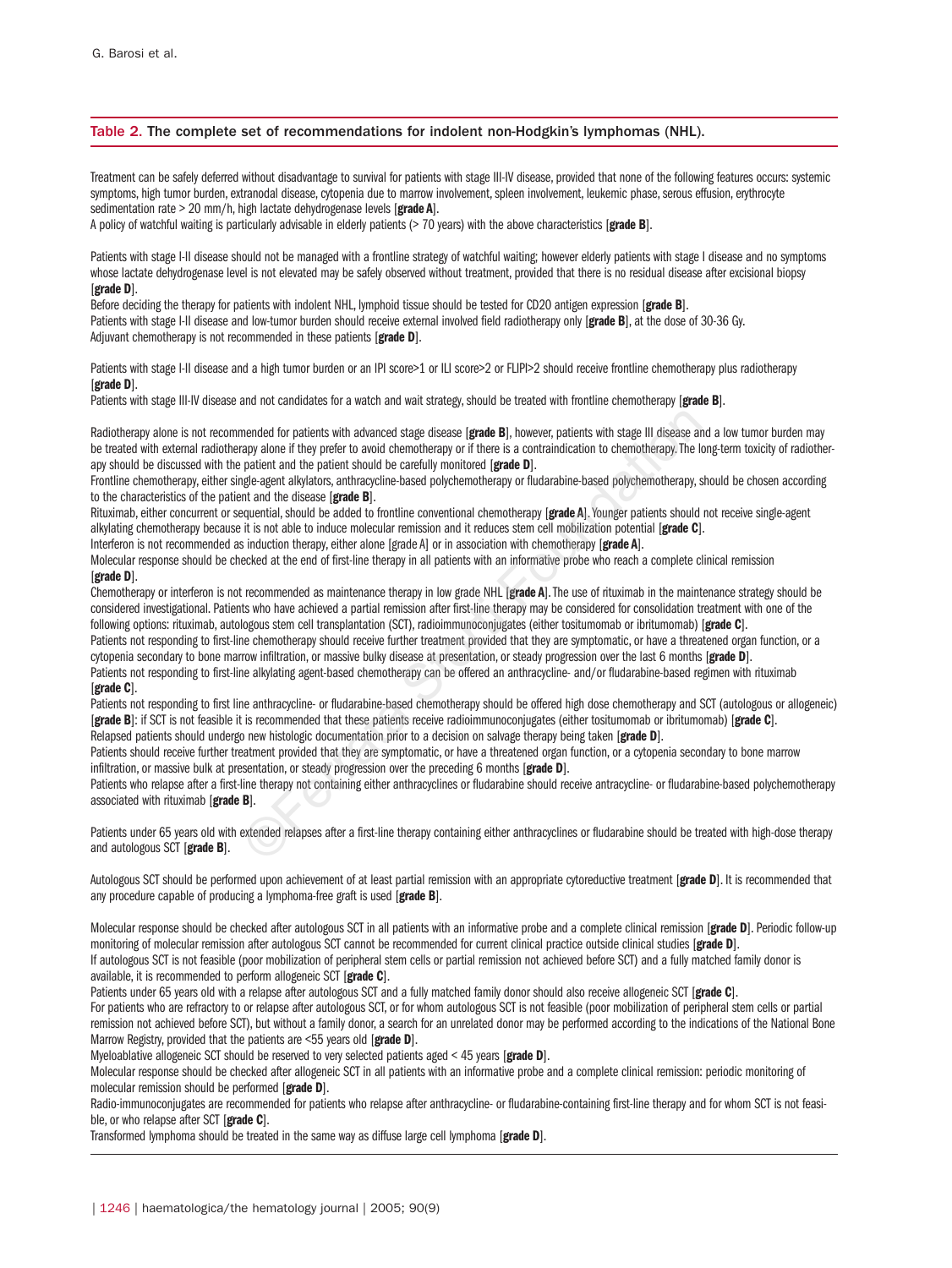The number of bcl2<sup>+</sup> circulating cells decreases after autologous  $SCT<sup>249</sup>$  and patients with a molecular response to autologous SCT have an 87% lower risk of relapse,<sup>250-252</sup> the chance of relapse being proportional to the quantity of polymerase chain reaction-positive cells found in peripheral blood.248 A negative polymerase chain reaction status post-transplant also reduced the chance of death by 75% and was more relevant to overall survival than was the polymerase chain reaction status of the reinfused graft.205 Therefore, the Expert Panel deemed that the evidence was sufficient to recommend that molecular response status should be verified after completion of the transplant program. Observational studies have documented that the number of circulating bcl2+ cells remained stable during complete remission and increased at relapse.248-251 However, the Expert Panel did not agree on the clinical utility of periodic monitoring of molecular remission due to the lack of direct evidence. Therefore, this strategy was deemed appropriate only in clinical trials.

Allogeneic SCT proved to have a high benefit-torisk ratio, especially in chemosensitive young patients (*for detailed analysis see previous section*).252,253 Peripheral stem cells from sibling donors are the preferred source of hematopoietic progenitors since translated evidence from several randomized trials enrolling mixed cohorts with lymphoproliferative diseases,<sup>254</sup> showed better engraftment after such transplants, without an increased risk of acute graft-versus-host disease and possible longer disease-free survival and overall survival. No randomized trial supported the superiority of reduced intensity conditioning over conventional conditioning, although retrospectively collected data on transplant-related mortality in mixed NHL cohorts might suggest such an effect.255,256 Further data on the possible role of alemtuzumab in conditioning regimens for allogeneic SCT are still awaited. Solution and the Expect Panel and the metallic and the clinical utility of periodic moni-<br>
Igrade DJ.<br>
remission due to the lack of direct *Paients should receive further*<br>
remission due to the lack of direct *Paients sho* 

After allogeneic SCT for NHL, the risk of relapse is higher in patients who do not achieve a molecular response.179 Even though based on evidence derived from only one non-randomized study, the Expert Panel judged it relevant to refine the prognosis of transplanted patients by assessing the molecular response status after allogeneic SCT also in routine clinical practice.

Radio-immunoconjugates are effective in relapsed patients also outside a transplantation procedure: durable reponses were shown at long-term follow-up in large cohorts of patients with relapsed/ refractory follicular NHL treated with ibritumomab, tiuxetan or tositumomab.189,190,257 The overall response rates were 81-97% with tositumomab  $185,259,260$  and 68%-89% with ibritumomab,<sup>187</sup> irrespectively of age. Complete responders maintained their response status for over 4-5 years 185,258 and median response duration was

longer than that to the previous line of therapy, approaching 2 years in a recent update of the randomized trial with ibritumomab.<sup>189,190</sup> Molecular response was also achieved in 82%-94% of the patients after radio-immunoconjugate therapy;<sup>261,262</sup> however, a prolonged response in patients with a molecular response was reported only for tositumomab. Ibritumomab was also more effective than rituximab as a single-agent in a randomized trial.<sup>189</sup> Response rates to radio-immunoconjugates depended, at multivariate analysis, on the number of previous lines of treatment,<sup>187</sup> number of nodes involved and bulky disease.148,187,188

#### *Recommendations*

*Relapsed patients should undergo new histologic documentation prior to a decision on salvage therapy being taken [grade D].*

*Patients should receive further treatment provided that they are symptomatic, or have a threatened organ function, or a cytopenia secondary to bone marrow infiltration, or massive bulk at presentation, or steady progression over the preceding 6 months [grade D].*

*Patients who relapse after a first-line therapy not containing either anthracyclines or fludarabine should receive anthracycline- or fludarabine-based polychemotherapy associated with rituximab [grade B].*

*Patients under 65 years old with extended relapses after a first-line therapy containing either anthracyclines or fludarabine should be treated with high-dose therapy and autologous SCT [grade B].*

*Autologous SCT should be performed upon achievement of at least partial remission with an appropriate cytoreductive treatment [grade D]. It is recommended that any procedure capable of producing a lymphoma-free graft is used [grade B].*

*Molecular response should be checked after autologous SCT in all patients with an informative probe and a complete clinical remission [grade D]. Periodic follow-up monitoring of molecular remission after autologous SCT cannot be recommended for current clinical practice outside clinical studies [grade D].*

*If autologous SCT is not feasible (poor mobilization of peripheral stem cells or partial remission not achieved before SCT) and a fully matched family donor is available, it is recommended to perform allogeneic SCT [grade C]. Patients under 65 years old with a relapse after autologous SCT and a fully matched family donor should also receive allogeneic SCT [grade C].*

*For patients who are refractory to or relapse after autologous SCT, or for whom autologous SCT is not feasible (poor mobilization of peripheral stem cells or partial remission not achieved before SCT), but without a family donor, a search for an unrelated donor may be performed according to the indications of the National Bone Marrow Registry, provided that the patients are <55 years old [grade D].*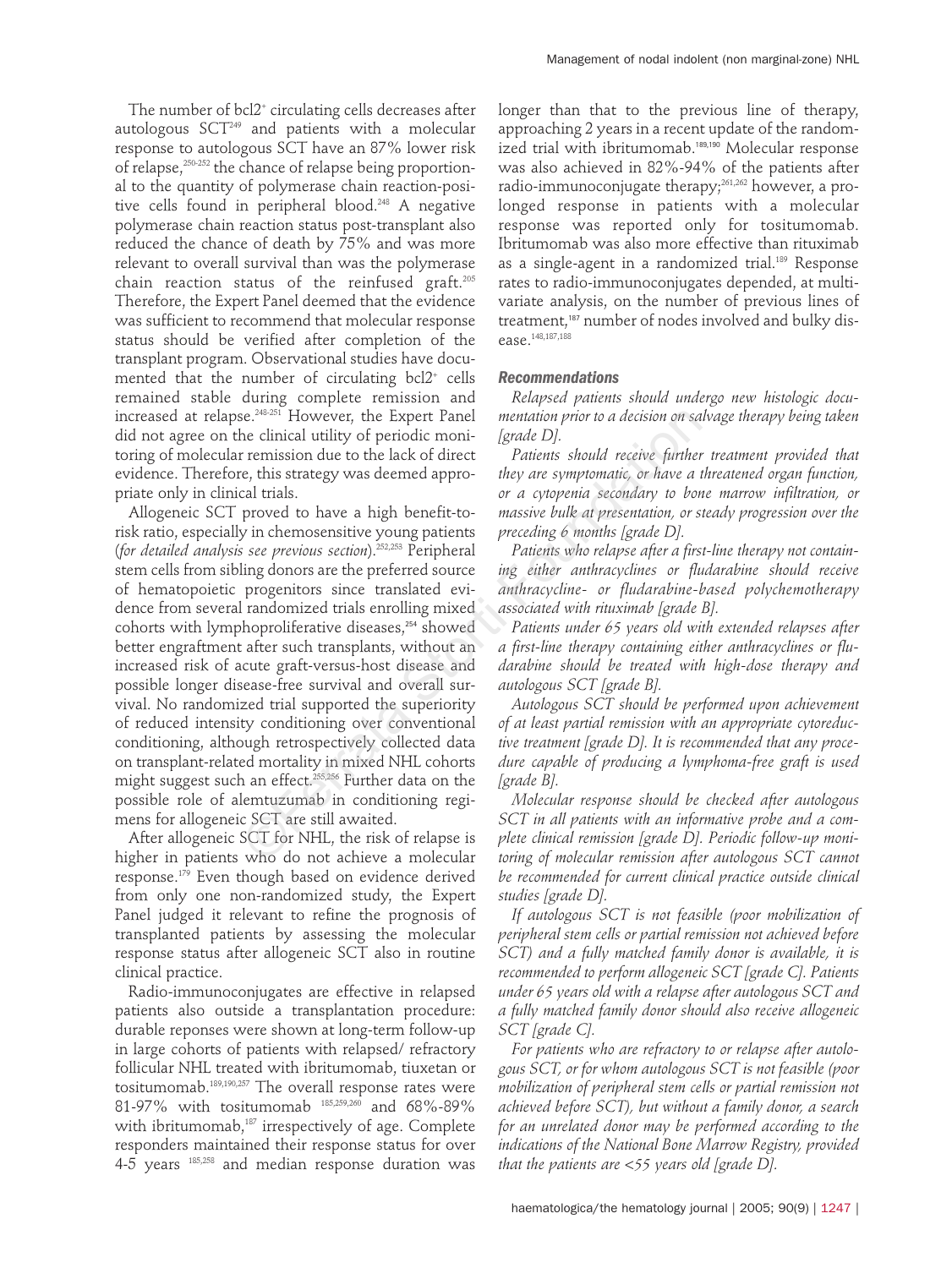*Myeloablative allogeneic SCT should be reserved to very selected patients aged < 45 years [grade D].*

*Molecular response should be checked after allogeneic SCT in all patients with an informative probe and a complete clinical remission: periodic monitoring of molecular remission should be performed [grade D].*

*Radio-immunoconjugates are recommended for patients who relapse after anthracycline- or fludarabine-containing first-line therapy and for whom SCT is not feasible, or who relapse after SCT [grade C].*

## *Therapy for transformed lymphoma*

Histopathological transformation of low-grade follicular lymphoma to large-cell aggressive NHL is an event occurring in 15-32% of the patients:<sup>193,194,198</sup> the incidence appears to reach a plateau by 6 years after the diagnosis of follicular lymphoma,<sup>193,195</sup> and the median time to transformation is 66 months.<sup>196</sup> High b-2-microglobulin serum levels at diagnosis and failure to achieve compete remission after first-line therapy predict a higher risk of transformation.193 The prognosis for transformed lymphoma is generally poor, the median survival after transformation being about 10 months<sup>193,197,198</sup> thus accounting for a large proportion of deaths in patients with follicular lymphoma. Disease-free survival in transformed NHL treated with standard chemotherapy was poorer than that in *de novo* diffuse large-cell lymphoma,<sup>263</sup> but in one study overall survival seemed better than that in primarily aggressive NHL.<sup>264</sup> Young patients with limited disease who were chemosensitive experienced prolonged survival.193,196,265 Therefore, data did not show a relevantly different behavior between the two types of large-cell lymphoma.198 Age, response to salvage therapy, B symptoms, lactate dehydrogenase values, bone marrow involvement, stage, no prior chemotherapy, and early transformation were all predictive factors for survival after transformation.<sup>193,196,198,266</sup>

The median rate of overall survival after autologous SCT was reported to be 40-60% at 4-5 years,<sup>193,198,234,267-</sup>  $269$  and about 30% of over 200 patients included in published series were alive without disease at 5 years.193,198,268-270 Survival after autologous SCT was not dissimilar to that reported for patients with nontransformed indolent NHL and primarily aggressive NHL undergoing autologous SCT.<sup>229,271,272</sup> Tandem transplantation was attempted in three patients with transformed lymphoma within a series of patients with refractory/relapsed high-grade NHL:<sup>273</sup> all the three patients were relapse-free at 32-54 months.

The literature on outcomes of allogeneic SCT in transformed indolent NHL was judged inconsistent by the Expert Panel since cases with aggressive NHL<sup>274</sup> and with indolent NHL were aggregated.<sup>276</sup> Successful results have been reported in selected patients, a pro-

portion of whom achieved long-term disease-free survival.224,276-279 The results appeared to be particularly poor for the subset of patients with both the bcl-2 and the c-myc translocations, and no effective regimen was reported.279-280 Conversely, high overall response rates, ranging from 50% to 80%, and an acceptable safety were reported in patients with transformed disease and <25% bone marrow involvement who were treated with ibritumomab and tositumomab,<sup>183,186,258</sup> and also with rituximab therapy.<sup>156</sup>

#### *Recommmendations*

*Transformed lymphoma should be treated in the same way as diffuse large cell lymphoma [grade D].*

# **Discussion**

In this work, a systematic review of research literature and its grading for quality provided the evidence base to be used for producing recommendations on the treatment of nodal indolent NHL (Table 2). However, to adhere to the quality standards for guideline production,281,282 the practice guidelines production of SIE, SIES and GITMO comprised interpretation and consensus on the evidence by the members of an Expert Panel and a consensus phase for recommendations on key clinical questions not supported by good evidence. The theoretical value of the experts' consensus approach to influencing practice is the assumption that such knowledgeable experts have an implicit and comprehensive mastery of the scientific and practical information that would yield the most appropriate recommendations. With this conceptual framework, the results of this project mostly adhered to the quality items produced by AGREE.281 The only exceptions are that patients' views and preferences have been seldom explicitly formulated in the recommendations, a pilot application of the guideline has not been attempted and a monitoring or audit process has not been initiated. However, these guidelines have been externally reviewed by three expert radiotherapists and three senior hematologists, i.e. the presidents of the scientific societies endorsing the present guidelines. We are also aware that the potential cost implications of applying the recommendations have only been implicitly considered when formulating recommendations for high-cost drugs or procedures. icular lymphoma,<sup>198,186</sup> and the **Discussion**<br>
cormation is 66 months.<sup>198</sup> and the **Discussion**<br>
tum levels at diagnosis and fail-<br>
the remission after first-line ther-<br>
ture and its grading for quality pr<br>
risk of tran

> The present guidelines are focused on the most relevant clinical questions in the complex therapeutic pathway of indolent NHL, but are also aimed at supporting a rational use of novel technologies still under evaluation, such as monoclonal antibodies, radioimmunoconjugates and stem cell transplantation. The guidelines therefore cover a large domain including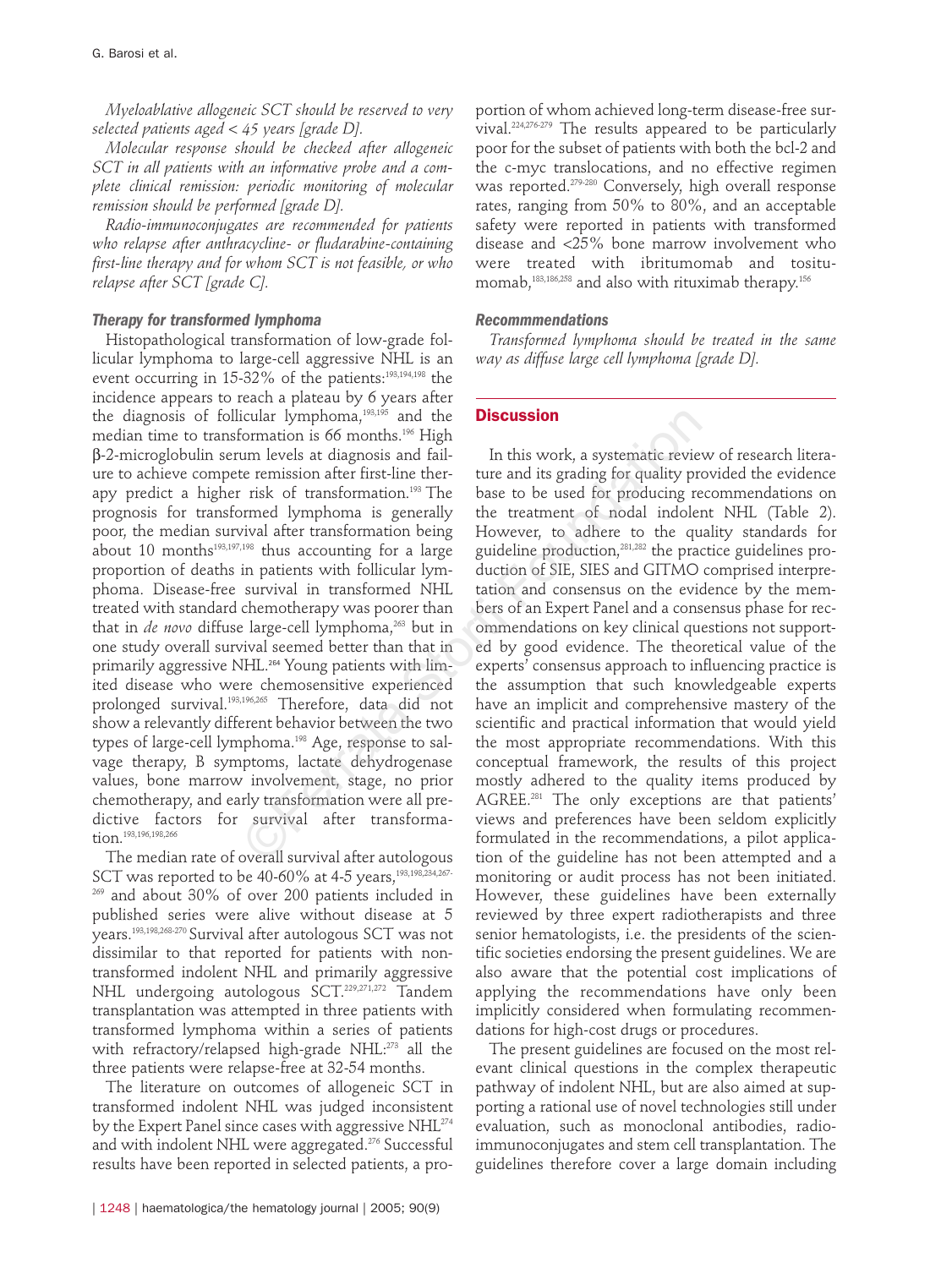the decision on how to approach first-line therapy, and the treatment of refractory, relapsed and transformed lymphoma. Furthermore, different recommendations have been formulated for diverse clinical scenarios, making the recommendations patient-specific. However, neither supportive therapy, i.e. hematopoietic growth factors, nor therapies for lymphoma-related complications, i.e. drugs for lymphomarelated autoimmune disorders, were specifically addressed by the present guidelines, since these issues belong more generally to supportive care in the field of hemato-oncology.

These guidelines agree with the NCCN guidelines,283 but are at variance with the ESMO guidelines<sup>284</sup> in recommending the use of locoregional radiotherapy alone as front-line therapy for selected stage I-II patients. The Expert Panel interpreted the evidence as not supporting the use of chemotherapy in these patients. None of the studies that analyzed this issue reported a better overall survival for combined modality treatment and some studies, reporting a better progression-free survival, enrolled a large proportion of patients with aggressive lymphomas.

Both the NCCN283 and the present guidelines underline the difficulty in giving a definite recommendation on first line treatment in advanced stage indolent lymphomas so far. Many options are available for the initial treatment. Different types of chemotherapy regimens (alkylating single agent, combinations with or without anthracyclines, fludarabine-containing regimens) have been used with similar results. Thus, the choice of initial therapy largely depends on clinical factors such as age, site and extent of disease, comorbidities, pace of the disease, and the chance of future transplantation options. The Expert Panel interpreted the of the scientific community to<br>proporting the use of chemotherapy improve the quality of care for<br>None of the studies that analyzed more and a better overall survival for com-<br>The authors

The present guidelines provide specific and limited frontline treatment options for stage III-IV patients:

single-agent alkylators were reserved to the elderly patients, while younger patients were recommended not to receive this treatment in order to avoid impairment of peripheral blood stem cell mobilization for possible future salvage autologous stem cell transplantation.

The Expert Panel succeeded in providing some rules for treatment prioritization in second and further lines. In particular, candidates for autologous and allogeneic SCT are clearly defined, as are the indications for the use of radio-immunoconjugates. Finally, these guidelines fully incorporate the recent data on the use of rituximab and non-myeloablative allogeneic SCT and provide up-to-date recommendations on specific transplantation procedures. In conclusion, the SIE, SIES and GITMO guidelines represent a further effort of the scientific community to meet clinical needs and improve the quality of care for lymphoma patients.

*The authors acknowledge Giampaolo Biti, Giovanni Frezza and Umberto Ricardi for their kind consultancy on the role of radiotherapy in the management of indolent NHL. The authors also thank Luca Arcaini and Nicola Lucio Liberato for their valuable support in the literature review, and Cristina Azzan for her precious contribution to the electronic repository of full-paper articles.* 

*The members of the Expert Panel (AC, ML, MaM, AR, CT, UV, PLZ, ST) formulated the recommendations and agreed on their final version. PLZ, UV and MaM were the writing committee in charge of preparing the draft manuscript. GB and MoM contributed to the systematic literature retrieval and analysis. AC, ML, CT and ST revised the manuscript.*

*This study was funded by Shering s.p.a., which provided the Italian Society of Hematology a grant for project expenses, reimbursement and an honorarium for the participants in the project. None of the study participants disclosed financial interest in this company. Shering s.p.a. provided financial support for the literature search, consensus conferences and secretarial personnel for this project. None of the study participants disclosed any financial interest in this company.*

*Manuscript received April 14, 2005. Accepted July 27, 2005.*

#### **References**

- 1. Jemal A, Tiwari RC, Murray T, Ghafoor A, Samuels A, Ward E, et al. Cancer sta-tistics, 2004. CA Cancer J Clin 2004; 54:8-29.
- 2. Armitage JO, Weisenburger DD. New approach to classifying non-Hodgkin's lymphomas: clinical features of the major histologic subtypes. Non-Hodgkin's Lymphoma Classification Project. J Clin Oncol 1998; 16:2780-95. 3. The Non-Hodgkin's Lymphoma
- Classification Project. A clinical evaluation of the International Lymphoma Study Group classification of non- Hodgkin's lymphoma. Blood 1997;89: 3909-18.
- 4. Horning SJ, Rosemberg SA. The natural history of initially untreated low-grade Non-Hodgkin's Lymphoma. N Engl J Med 1984;311:1471-5.
- 5. Federico M, Vitolo U, Zinzani PL, Chisesi T, Clo V, Bellesi G, et al. Prognosis of follicular lymphoma: a predic-

tive model based on a retrospective analysis of 987 cases. Intergruppo Italiano Linfomi. Blood 2000;95:783-9.

- 6. Fisher RI, LeBlanc M, Press OW, Ma-loney DG, Miller TP. New treatment options have changed the natural history of follicular lymphoma. ASH 2004 [Abstract 583].
- 7. Swenson WT, Wooldridge JE, Lynch CF, Forman-Hoffman VL, Chrischilles E, Link BK. Improved survival of follicular lymphoma patients in the surveil-lance, epidemiology, and end-results (SEER) program. J Clin Oncol 2005; 23:5019-26.
- 8. Harbour R, Miller J. A new system for grading recommendations in evidence based guidelines. BMJ 2001;323:334-6.
- 9. Williams PL, Webb C. The Delphi tech- nique: a methodological discussion. J Adv Nurs 1994;19: 180-6.
- 10. Delbecq AL, van de Ven AH, Gustafson DH. Group Techniques for program planning: a guide to nominal group and Delphi processes. Scott, Foresman and Co, Glenview, IL, USA. 1975 11. Cheson BD, Bennett JM, Grever M,
- 

Kay N, Keating MJ, O'Brien S, et al. National Cancer Institute-sponsored Working Group guidelines for chronic lymphocytic leukemia: revised guide-lines for diagnosis and treatment. Blood 1996;87:4990-7. 12. Lister TA, Crowther D, Sutcliffe SB, Glatstein E, Canellos GP, Young RC, et

- al. Report of a committee convened to discuss the evaluation and staging of patients with Hodgkin's disease: Cotswolds meeting. J Clin Oncol 1989;7: 1630-6.
- 13. Solal-Celigny P, Lepage E, Brousse N, Tendler CL, Brice P, Haioun C, et al. Doxorubicin containing regimen with or without interferon  $\alpha$ 2-b for advanced follicular lymphomas: final analysis of survival and toxicity in the groupe d'etudes des lymphomas follic-ulaires 86 trial. J Clin Oncol 1998;16: 2332-8.
- 14. Nathwani BN, Harris NL, Weisem-burger DD, Isaacson PG, Piris MA, Berger F, et al. Follicular Lymphoma in: Pathology and Genetics of Tumours of Haematopoietic and Lymphoid Tissue.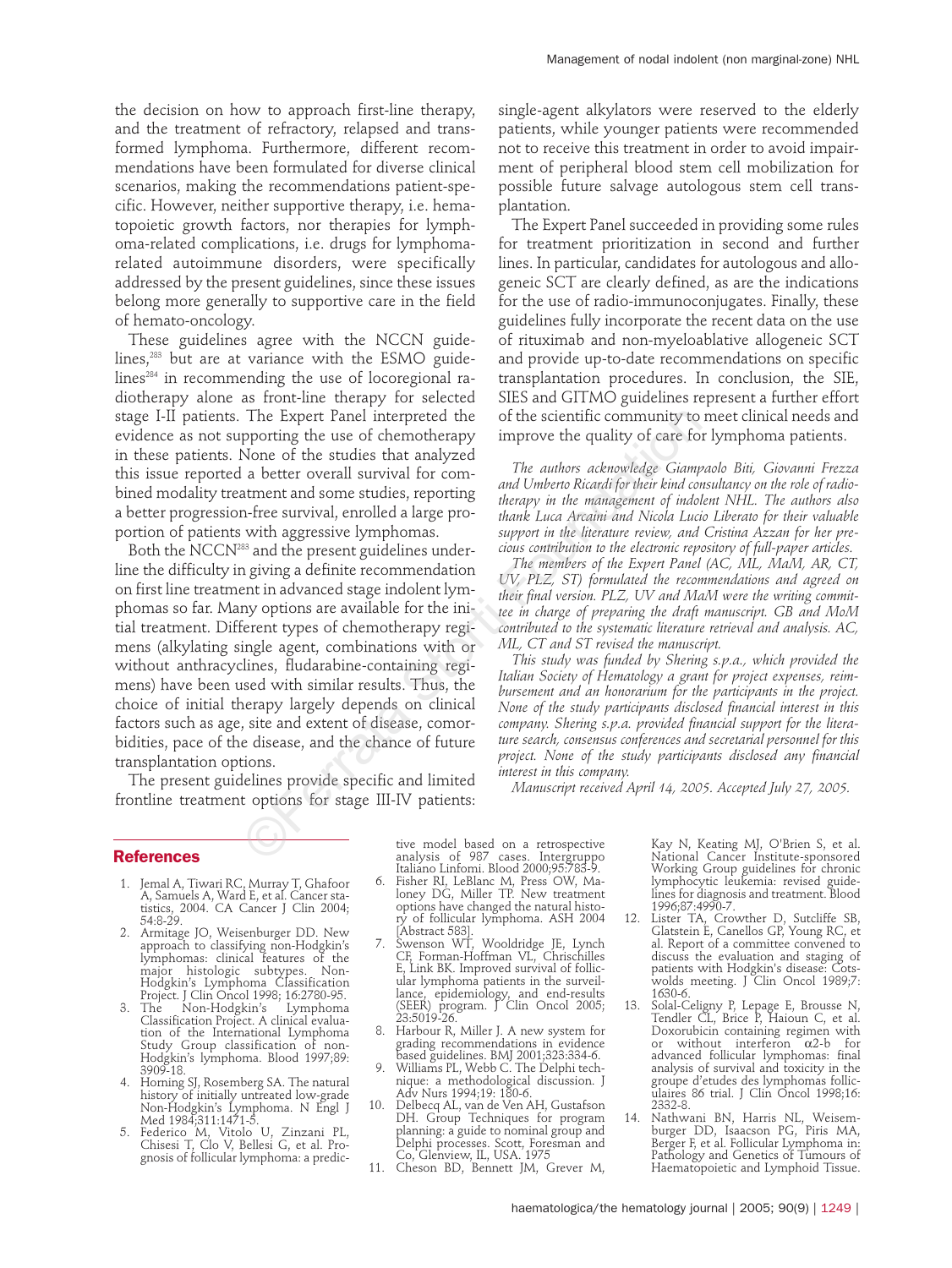- Edited by Jaffe ES, Harris NL, Stein H, Vardiman JW. IARC 2001. p. 162-7. 15. Cheson BD, Horning SJ, Coiffier B, Shipp MA, Fisher RI, Connors JM, et al. Report of an international workshop to standardize response criteria for non-Hodgkin's lymphomas. NCI Sponsored International Working Group. J Clin Oncol 1999;17:1244.
- 16. Anonymous. A predictive model for aggressive non-Hodgkin's lymphoma. The International Non-Hodgkin's Lymphoma Prognostic Factors Project. N Engl J Med 1993;329:987-94.
- 17. Solal-Celigny P, Roy P, Colombat P, White J, Armitage JO, Arranz-Saez R, et al. Follicular lymphoma internationprognostic index. Blood 2004;104: 1258-65.
- 18. Young RC, Longo DL, Glastein E, Ihde DC, Jaffe ES, DeVita VT. The treatment of indolent lymphomas: WW vs aggressive combined modality treatment. Semin Hematol 1988;25:11-6.
- 19. Brice P, Bastion Y, Lepade E, Brousse N, Haioun C, Moreau P, et al. Comparison in low-tumor-burden follicular lymphomas between an initial notreatment policy, prednimustine, or interferon alfa: a randomized study from the Groupe d'Etude des Lymphomes Folliculaires. Groupe d'Etude des Lymphomes de l'Adulte. J Clin Oncol 1997;15:1110-7.
- 20. Ardeshna K M, Smith P, Norton A, Hancock B W, Hoskin P J, MacLennan KA, et al., on behalf of the British National Lymphoma Investigation. Long-term effect of a watch and wait policy versus immediate systemic treatment for asymptomatic advanc-ed-stage non-Hodgkin lymphoma: a randomised controlled trial. Lancet 2003; 362:516-22.
- 21. Soubeyran P, Eghbali H, Trojani M, Bonichon F, Richard P, Hoerni B. Is there any place for a wait-and-see pol-icy in stage I follicular lymphoma? Ann Oncol 1996;7:713-8
- 22. Advani R, Rosenberg SA, Horning SJ. Stage I and II follicular non-Hodgkin's lymphoma: long-term follow-up of no initial therapy. J Clin Oncol 2004; 22: 1454-9.
- 23. Petersen PM, Gospodarowicz M, Tsang R, Pintilie M, Wells W, Hodgson D, et al. Long-term outcome in stage I and II follicular lymphoma following treatment with involved field radiation therapy alone. ASCO Proceedings (abstract 6521) J Clin Oncol 2004; 22: 561.
- 24. Gustavsson A, Osterman B, Cavallin-Stahl E. A systematic overview of radiation therapy effects in non-Hodgkin's lymphoma. Acta Oncol 2003;42:605- 19. 25. Peters MV, Bush RS, Brown TC Reid J.
- The place of radiotherapy in the control of non-Hodgkin's lymphomata. Br. J Cancer 1975;31:386-401.
- 26. Chen MG, Prosnitz LR, Gonzales-Serva V, Fisher DB. Results of radiotherapy in control of stage I and Il non-Hodgkin's lymphoma. Cancer 1979; 43:1245-54.
- 27. Gospodarowicz MK, Bush RS, Brown TC, Chua T. Prognostic factors in nodular lymphomas: a multivariate analysis based on the Princess Margaret Hospital experience. Int J Radiat Oncol Biol Phys 1984;10:489-
- 97. 28. Gomez GA, Barcos M, Krishnamsetty RM, Panahon AM, Han T, Henderson ES. Treatment of early-stages I and II

nodular, poorly-differentiated lymphocytic lymphomas. Am J Clin Oncol 1986; 9:40-4.

- 29. Lawrence TS, Urba WJ, Steinberg SM, Sundeen JT, Cossman J, Young RC, et al. Retrospective analysis of stage I and II indolent lymphomas at the National Cancer Institute. Int J Radiat Oncol Biol Phys 1988;14:417-24.
- 30. Soubeyran P, Eghbali H, Bonichon F, Coindre JM, Richaud P, Hoerni B. Localized follicular lymphomas: prognosis and survival of stages I and II in a retrospective series of 103 patients. Radiother Oncol 1988;13:91-8
- 31. Richards MA, Gregory WM, Hall PA, Dhaliwal HS, Fernandez J, Stansfeld AG, et al. Management of localized non-Hodgkin's lymphoma: The experience of St Bartholomew's Hospital 1972-1985. Hematol Oncol 1989; 7:1- 18.
- 32. Epelbaum R, Kuten A, Coachman NN, Faraggi D, Ben-Arie Y, Ben-Shahar M, et al. Stage I-II low grade non-Hodgkin's lymphoma: Prognostic factors and treatment results. Strahlenther Onkol 1992;168:66-71.
- 33. Vaughan Hudson B, Vaughan Hudson G, LacLennan KA, Anderson L, Linch DC. Clinical stage I non-.Hodgkin's lymphoma: long term follow up of patients treated by the British National Lymphoma Investigation with radiotherapy alone as initial therapy. Br J Cancer 1994;69:1088-93 et al. Compar-<br>
arden foldgains imphomain. Frognostic factom that and initial no-<br>
and interactions and the statement results. Strahlenther<br>
and initial no-<br>
dominustine, or 33. Vaughan Hudson 8, Vaughan Hudson<br>
dominusti
	- 34. MacManus MP, Hoppe RT. Is radio-therapy curative for stage I and II lowgrade follicular lymphoma? Results of a long-term study of patients treated at Stanford University. J Clin Oncol 1996; 14:1282-90.
	- 35. Kamath SS, Marcus RB, Lynch JW, Mendenhall NP. The impact of radiotherapy dose and other treatment-related and clinical factors on in-field control in stage I and II non-Hodgkin's lymphoma. Int J Radiat Oncol Biol
	- Phys 1999;44:563-8. 36. Wilder RB, Jones D, Tucker SL, Fuller LM, Ha CS, McLaughlin P, et al. Long-term results with radiotherapy for Stage I-II follicular lymphomas. Int J Radiat Oncol Biol Phys 2001;51:1219- 27.
	- 37. Landberg TG, Hakansson LG, Moller TR, Mattsson WK, Landys KE, Johansson BG, et al. CVP-remission-maintenance in stage I or II non-Hodgkin's lymphomas: preliminary results of a randomized study. Cancer 1979;44: 831-8.
	- Yahalom J, Varsos G, Fuks Z, Myers J, Clarkson BD, Straus DJ. Adjuvant cyclophosphamide, doxorubicin, vincristine, and prednisone chemotherapy after radiation therapy in stage I lowgrade and intermediate-grade non-Hodgkin lymphoma. Results of a prospective randomized study. Cancer 1993;71:2342-50.
	- 39. Nissen NI, Ersboll J, Hansen HS, Walbom-Jorgensen S, Pedersen-Bjegaard J, Hansen MM, et al. A randomized study of radiotherapy versus radiotherapy plus chemotherapy in stage I-II non-Hodgkin's lymphomas.
	- Cancer 1983;52:1-7 40. Carde P, Burgers JM, van Glabbeke M, Hayat M, Cosset JM, Somers R, et al. Combined radiotherapy-chemothera-py for early stages non-Hodgkin's lym-phoma: the 1975-1980 EORTC controlled lymphoma trial. Radiother Oncol 1984;2:301-12.
	- 41. Monfardini S, Banfi A, Bonadonna G,

Rilke F, Milani F, Valagussa P, Lattuada A. Improved five year survival after combined radiotherapy-chemotherapy<br>for stage I-II non-Hodgkin's lymfor stage I-II non-Hodgkin's lym-phoma. Int J Radiat Oncol Biol Phys 1980;6:125-34.

- Kelsey SM, Newland AC, Hudson GV, Jelliffe AM. A British National Lymphoma Investigation randomised trial of single agent chlorambucil plus radiotherapy versus radiotherapy alone in low grade, localised non-Hodgkins lymphoma. Med Oncol 1994;11:19-25.
- 43. Mc Laughlin P, Fuller LM, Velasquez WS, Sullivan-Halley JA, Butler JJ, Cabanillas F. Stage I-II follicular lymphoma. Treatment results for 76 ,<br>patients. Cancer 1986;58:1596-602
- Mc Laughlin P, Fuller LM, Redman J, Hagemeister F, Durr E, Allen P, et al. Stage I-II low-grade lymphomas: a prospective trial of combination chemotherapy and radiotherapy. Ann Oncol 1991;2 Suppl 2:137-40.
- Besa PC, Mc Laughlin PW, Cox JD, Fuller LM. Long term assessment of patterns of treatment failure and survival in patients with stage I or II follicular lymphoma. Cancer 1995;75:2361-
- 7. 46. Seymour JF, Pro B, Fuller LM, Manning JT, Hagemeister FB, Romaguera J, et al. Long-term follow-up of a prospective study of combined modality therapy for stage I-II indolent non-Hodgkin's lymphoma. J Clin Oncol 2003;21: 2115-22.
- 47. Jacobs JP, Murray CJ, Scultz JF, Wilson JF, Gosowitz MS, Cox JD. Central lym-phatic irradiation for stage III nodular malignant lymphoma: long term results. J Clin Oncol 1993;11:233-8.
- 48. De Los Santos JF, Mendenhall NP, Lynch JW Jr. Is comprehensive lymphatic irradiation for low grade non Hodgkin lymphoma curative therapy? Long term experience as a single insti-tution. Int J Radiat Oncol Biol Phys 1997;38:3-8.
- 49. Murtha AD, Knox SA, Hoppe RT, Rupnov BA, Hanson JH. Long-term follow-up of patients with stage III follicular lymphoma treated with primary radiotherapy at Stanford University. Int J Radiat Oncol Biol Phys 2001;49:3-15.
- 50. Ha CS, Kong JS, McLaughlin P, Tucker SL, Fayad LE, Hess MA, et al. Stage III follicular lymphoma: long-term follow-up and patterns of failure. Int J Radiat Oncol Biol Phys 2003;57:748-
- 54. 51. Ha CS, Cabanillas F, Lee MS, Tucker SL, McLaughlin P, Rodriguez MA, et al. A prospective randomized study to compare the molecular response rates between central lymphatic irradiation (CLI) and intensive alternating triple chemotherapy (ATT) in the treatment of stage I-III follicular lymphoma. Int J Radiat Oncol Biol Phys 2003;57:S211-
- 2. 52. Chisesi T, Congiu M, Contu A, Coser P, Moretti L, Porcellini A, et al. Randomized study of chlorambucil<br>(CB) compared to interferon (α-2b)<br>combined with CB in low-grade non-Hodgkin's lymphoma: an interim report of a randomized study. Non-Hodgkin's Lymphoma Cooperative Study Group. Eur J Cancer 1991; Suppl 4:31-3.
- 53. Price CG, Rohatiner AZ, Steward W, Deakin B, Bailey N, Norton A, et al. Interferon  $\alpha$ -2b in addition to chlorambucil in the treatment of follicular lym-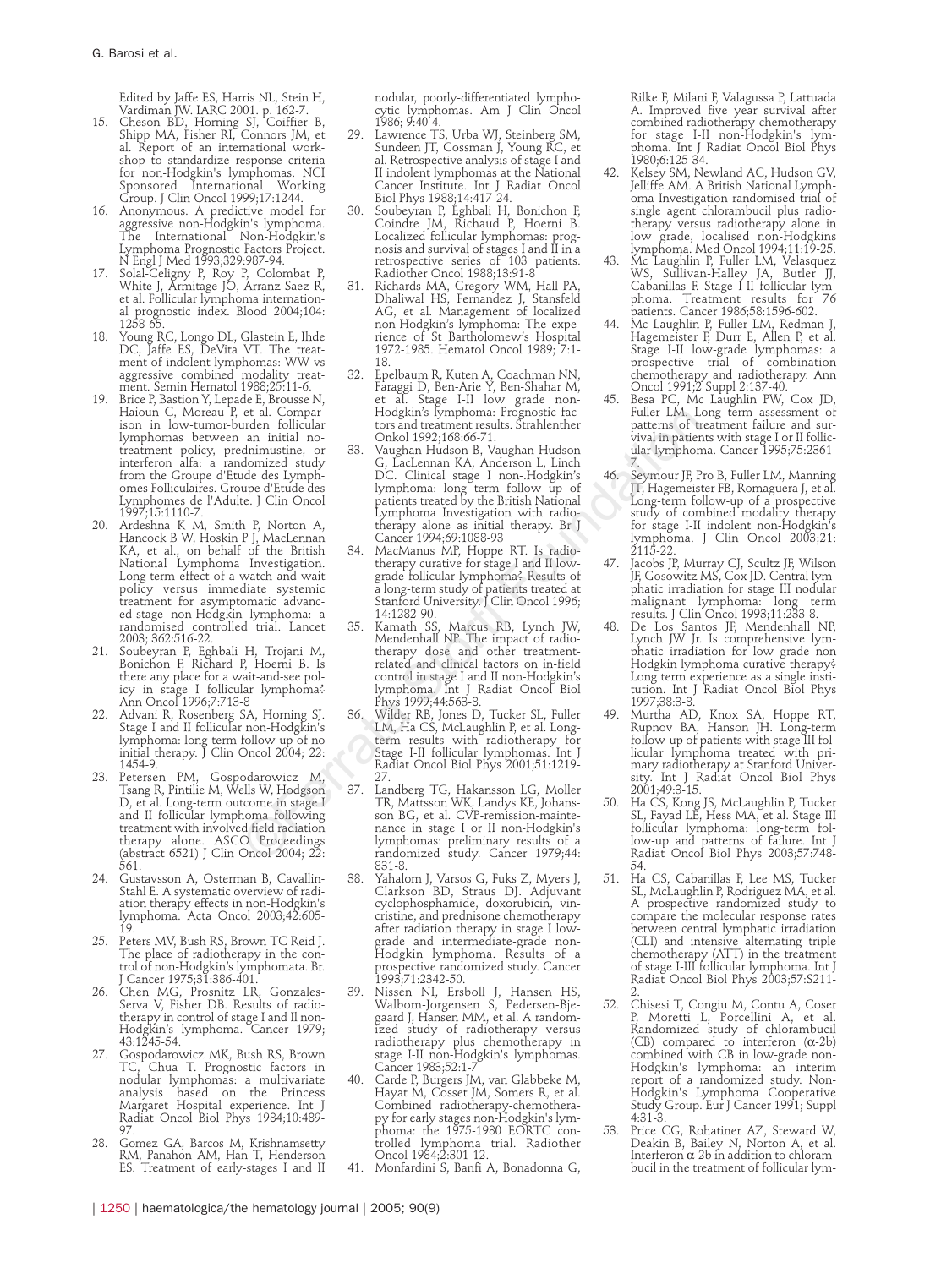phoma: preliminary results of a randomized trial in progress. Eur J Cancer

- 1991; Suppl 4:34-6. 54. Ezdinli EZ, Anderson JR, Melvin F, Glick JH, Davis TE, O'Connell MJ. Moderate versus aggressive chemotherapy of nodular lymphocytic poorly differentiated lymphoma. J Clin Oncol 1985; 3:769-75.
- 55. Glick JH, Barnes JM, Exdinli EZ, Berard CW, Orlow EL, Bennett JM. Nodular mixed lymphoma: results of a randomized trial failing to confirm prolonged
- disease-free survival with COPP chemotherapy. Blood 1981;58:920-5. 56. Lister TA, Cullen MH, Beard ME, Brearley RL, Whitehouse JM, Wrigley PF, et al. Comparison of combined and single-agent chemotherapy in non-Hodgkin's lymphoma of favourable histological type. Br Med J 1978;1:533-
- 7. 57. Hayhoe FG. Chemotherapy in the management of stage III/IV grade 1 non-Hodgkin's lymphomas (report no 17). Clin Radiol 1981;32:547-52.
- 58. Unterhalt M, Herrmann R, Tiemann M, Parwaresch R, Stein H, Trumper L, et al. Prednimustine, mitoxantrone (PmM) vs cyclophosphamide, vin-cristine, prednisone (COP) for the treatment of advanced low-grade non-Hodgkin's lymphoma. German Low-Grade Lymphoma Study Group. Leukemia 1996;10:836-43.
- 59. Baldini L, Brugiatelli M, Luminari S, Lombardo M, Merli F, Sacchi S, et al. Treatment of indolent B-Cell nonfollicular lymphomas: final results of the LL01 randomized trial of the Gruppo Italiano per lo Studio dei Linfomi. J Clin Oncol 2003;21:1459-65.
- 60. Peterson BA, Petroni GR, Frizzera G, Barcos M, Bloomfield CD, Nissen NI, et al. Prolonged single-agent versus combination chemotherapy in indolent follicular lymphomas: a study of the Cancer and Leukemia Group B. J Clin Oncol 2003;21:5-15.
- 61. Kimby E, Bjorkholm M, Gahrton G. Glimelius B, Hagberg H, Johansson B, et al. Chlorambucil/prednisone vs. CHOP in symptomatic low-grade non-Hodgkin's lymphomas: a randomized trial from the Lymphoma Group of Central Sweden. Ann Oncol 1994;5: 67-71.
- 62. Brandt L, Kimby E, Nygren P, Grime-lius B. A systematic overview of chemotherapy effects in indolent non-Hodgkin's lymphoma. Acta Oncol 2001;40:213-23.
- 63. Haas R, Moos M, Mohle R, Dohner H, Witt B, Goldschmidt H, Murea S, et al. High-dose therapy with peripheral blood progenitor cell transplantation in low-grade non-Hodgkin's lymphoma. Bone Marrow Transplant. 1996;17: 149-55.
- 64. Haas R, Mohle R, Fruhauf S, Gold-schmidt H, Witt B, Flentje M, et al. Patient characteristics associated with successful mobilizing and autografting of peripheral blood progenitor cells in malignant lymphoma. Blood 1994; 83:3787-94.
- 65. Jones SE, Grozea PN, Milelr TP, Van Slyck EJ, Balcerzak SP, Costanzi JJ, et al. Chemotherapy with cyclophosphamide, doxorubicin, vincristine, and prednisone alone or with levamisole or with levamisole plus BCG for malignant lymphoma: a Southwest Oncology Group Study. J Clin Oncol 1985;3:1318-24.
- 66. Dana BW, Dahlberg S, Nathwani BN,

Chase E, Coltman C, Miller TP, et al. Long-term follow-up of patients with low-grade malignant lymphomas treated with doxorubicin-based chemotherapy or chemoimmunotherapy. Clin Oncol 1993;11:644-51

- 67. Hovgaard DJ, Nissen NI. Effects of interleukin-3 following chemotherapy of non-Hodgkin's lymphoma. A prospective, controlled phase I/II study. Eur J Haematol 1995;54:78-84.
- 68. Rambaldi A, Lazzari M, Manzoni C, Carlotti E, Arcaini L, Baccarani M, et al. Monitoring of minimal residual dis-ease after CHOP and Rituximab in previously untreated patients with follicular lymphoma. Blood 2002;99:856-62.
- 69. Jaeger G, Neumeister P, Brezinschek R, Hofler G, Quehenberger F, Linkesch W, et al. Rituximab (anti-CD20 monoclonal antibody) as consolidation of first-line CHOP chemotherapy in patients with follicular lymphoma: a phase II study. Eur J Haematol 2002; 69:21-26.
- 70. Pan I, Qin I, Farber C, O'Brien J, Filippa D, Portlock CS. CHOP with high dose cyclophosphamide consolidation ver-sus CHOP alone as initial therapy for advanced stage, indolent non-Hodgkin's lymphomas. Leuk Lymphoma 2003;44: 967-71.
- 71. McKelvey EM, Gottlieb JA, Wilson HE, Haut A, Talley RW, Stephens R, et al. Hydroxyldaunomycin (adriamycin) combination chemotherapy in malig-nant lymphoma. Hematol Oncol 1976; 38:1484-93.
- 72. McLaughlin P, Cabanillas F, Hagemeister FB, Swan F Jr, Romaguera JE, Taylor S, et al. CHOP-Bleo plus interferon for stage IV low-grade lym-phoma. Ann Oncol 1993;4:205-11.
- 73. Bernard T, Johnson SA, Prentice AG, Jones L, Phillips MJ, Newland AC. Mitoxantrone, chlorambucil and pred-nisolone in the treatment of non-Hodgkin's lymphoma. Leuk Lymph-oma 1994;15:481-5.
- 74. Lombardo M, Morabito F, Merli F, Molica S, Cavanna L, Sacchi S, et al. Bleomycin, epidoxorubicin, cyclo-phosphamide, vincristine and prednisone (BACOP) in patients with follicular non-Hodgkin's lymphoma: results of a prospective, multicenter study of the Gruppo Italiano Per Lo Studio Dei Linfomi (GISL). Leuk Lymphoma 2002; 43:1795-801. 75. Fisher RI, Dana BW, LeBalnc M, Nelligite  $32:34-36-7-26$  or the content of the policies of the main R, Tiemann 70. Pan I, Durchcok CS. CHOP with high dose indeleter in the content in the stortine intensity in the store of the store of the store of the
	- Kjeldsberg C, Forman JD, Unger JM, et al. Interferon  $\alpha$  consolidation after intensive chemotherapy does not prolong the progression-free survival of patients with low-grade non-Hodgkin's lymphoma: results of the Southwest Oncology Group randomized phase III study 8809. J Clin Oncol 2000; 18:2010-6.
	- 76. Smalley RV, Weller E, Hawkins MJ, Oken MM, O'Connell MJ, Haase-Statz S, et al. Final analysis of the ECOG I-COPA trial (E6484) in patients with non-Hodgkin's lymphoma treated with interferon a (IFN-a2a) plus an anthracycline-based induction regi-
	- men. Leukemia 2001;15:1118-22. 77. Zinzani PL. Non-Hodgkin's lymphoma: the evolving role of purine analogues. Best Practice Res Clin Haematol 2002; 15:505-16. 78. Solal-Celigny P, Brice P, Brousse N, Caspard H, Bastion Y, Haioun C, et al.
	- Phase II trial of fludarabine monophosphate as first-line treatment in patients

with advanced follicular lymphoma: a multicenter study by the Groupe d'Etude des Lymphomes de l'Adulte. J Clin Oncol 1996;14:514-9.

- Coiffier B, Neidhardt-Berard EM, Tilly H, Belanger C, Bouabdallah R, Haioun C, et al. Fludarabine alone compared to CHVP plus interferon in elederly patients with follicular lymphoma and adverse prognostic parameters: a GELA study. Ann Oncol 1999;10:1191-
- 7. 80. Hagenbeek A, Eghbali H, Monfardini S, Resegotti E, Hoskin J, de Wolf-Peeters C, et al. Fludarabine compared with CVP chemotherapy in newly diagnosed patients with stages III and IV low grade malignant non-Hodgkin's lymphoma. Final analysis of a prospective randomized phase III intergroup study in 381 patients. ASH 2001. Blood 2001; 98:843a[abstract 3501].
- 81. Zinzani PL, Magagnoli M, Moretti L, De Renzo A, Battista R, Zaccaria A, et al. Randomized trial of fludarabine versus fludarabine and idarubicin as frontline treatment in patients with indolent or mantle-cell lymphoma. J Clin Oncol 2000;18:773-9.
- 82. Zinzani PL, Magagnoli M, Bendandi M, Gherlinzoni F, Orcioni GF, Cellini C, et al. Efficacy of fludarabine and mitoxantrone (FN) combination regi-men in untreated indolent non-Hodgkin's lymphomas. Ann Oncol 2000;11:363-5.
- 83. Velasquez WS, Lew D, Grogan TM, Spiridonidis CH, Balcerzak SP, Dakhil SR, et al. Combination of fludarabine and mitoxantrone in untreatedsStages III and IV low-grade lymphoma: S9501. J Clin Oncol 2003;21:1996-2003.
- 84. McLaughlin P, Hagemeister FB, Romaguera JE, et al. Fludarabine, Mitoxantrone and dexamethasone : an effective new regimen for indolent lymphoma. Blood 1998, 91:2955-60.
- 85. Vitolo U, Boccomini C, Astolfi M, Ladetto M, Rota-Scalbrini D, Pogliani E, et al. High clinical and molecular response rate in elderly patients with advanced stage follicular lymhoma treated at diagnosis with a brief chemo-immunotherapy FND + ritux-imab. Blood 2003;2:10298:[abstract
- 1452392]. 86. Zinzani PL, Pulsoni A, Perrotti A, Soverini S, Zaja F, De Renzo A, et al. Fludarabine plus mitoxantrone with and without Rituximab versus CHOP with and without Rituximab as frontline treatment for patients with follicu-lar lymphoma. J Clin Oncol 2004;22: 2654-61.
- Hochster HS, Oken MM, Winter JN, Gordon LI, Raphael BG, Bennett JM, et al. Phase I study of fludarabine plus cyclophosphamide in patients with previously untreated low-grade lymphoma: results and and long-term follow-up--a report from the Eastern Cooperative Oncology Group. J Clin Oncol 2000; 18:987-94.
- 88. Flinn IW, Byrd JC, Morrison C, Jamison J, Diehl LF, Murphy T, et al. Fludarabine and cyclophosphamide with filgrastim support in patients with previously untreated indolent<br>lymphoid malignancies. Blood malignancies. 2000;96:71-5.
- 89. Tsimberidou AM, McLaughlin P, Younes A, Rodriguez MA, Hagemeister FB, Sarris A, et al. Fludarabine, mitoxantrone, dexamethasone (FND) compared with an alternating triple therapy (ATT) regimen in patients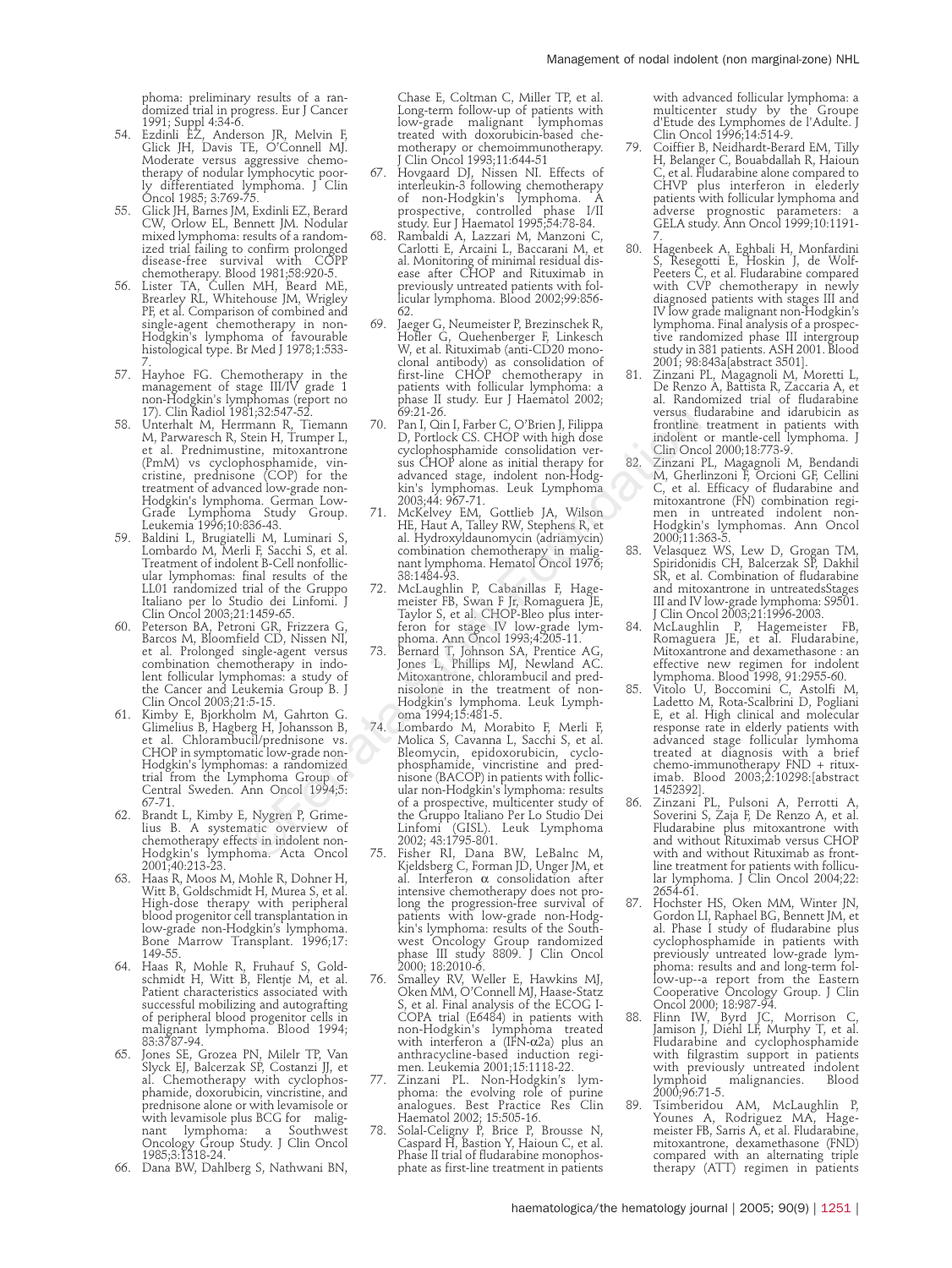with stage IV indolent lymphoma. Blood 2002; 100:4351-7

- Foussard C, Colombat P, Maisonneuve H, Berthou C, Gressin R, Rousselet MC, et al. Long-term follow-up of a randomized trial of fludarabine-mitoxantrone, compared with cyclophosphamide, doxorubicin, vindesine, prednisone 8CHVP), as first-line treatment of elderly patients with advanced, low-grade non-Hodgkin's lymphoma before the era of monoclonal antibodies. Ann Oncol 2005;16: 466-72.
- 91. Tam CS, Wolf MM, Januszewicz EH, Grigg AP, Prince HM, Westerman D, Seymour JF. A new model for predicting infectious complications during fludarabine-based combination chemotherapy among patients with indolent lymphoid malignancies. Cancer 2004;101:2042-9.
- 92. Byrd JC, Hargis JB, Kester KE, Hospenthal DR, Knutson SW, Diehl' LF. Opportunistic pulmonary infections with fludarabine in previously treated patients with low-grade lymphoid malignancies: a role for Pneumocystis carinii pneumonia prophylaxis. Am J Hematol 1995;49:135-42.
- 93. Visani G, Lemoli RM, Tosi P, Martinelli G, Testoni N, Ricci P, et al. Fludarabine-containing regimens severely impair peripheral blood stem cells mobilization and collection in acute myeloid leukaemia patients. Br J Hae-
- matol 1999; 105:775-9. 94. Tournilhac O, Cazin B, Lepretre S, Divine M, Maloum K, Delmer A, et al. Impact of frontline fludarabine and cyclophosphamide combined treat-ment on peripheral blood stem cell mobilization in B-cell chronic lymphocytic leukemia. Blood 2004;103:363-5.
- 95. Morgan SJ, Seymour JF, Grigg A, Matthews JP, Prince HM, Wolf MM, et al. Predictive factors for successful stem cell mobilization in patients with indolent lymphoproliferative disorders previously treated with fludarabine. Leukemia 2004;18:1034-8.
- Rohatiner A, Radford J, Deakin D, Earl H, Love SB, Price O, et al. A random-ized controlled trial to evacuate the role of intereferon as initial and maintenance therapy in patients with follic-ular lymphoma. Br J Cancer 2001;85: 29-35.
- 97. Peterson BA, Petroni GR, Oken MM, Johnson JL, Barcos M, Copper MR. Cyclophosphamide versus cyclophosphamide plus interferon a-2b in follicular low-grade lymphomas: an intergroup phase III trial (CALGB 8691 and EST 7486). J Clin Oncol 1997;16 Suppl 1:14.
- 98. Arranz R, Garcia-Alonso P, Sobrino P, Zamora P, Carrion R, Garcia-Larana J, et al. Role of interferon a-2b in the induction and maintenance treatment of low-grade non-Hodgkin's lymphoma: results from a prospective, multicenter trial with double randomi-
- sation. J Clin Oncol 1998;16:1538-46. 99. Smalley RV, Andersen JW, Hawkins MJ, Bhide V, O'Connell MJ, Oken MM, et al. Interferon a combined with cytotoxic chemotherapy for patients with non-Hodgkin's lymphoma. N Engl J Med 1992;327:1336-41.
- 100. Allen IE, Ross SD, Borden SP, Monroe MW, Kupelnick B, Connelly JE, et al. Meta-analysis to assess the efficacy of interferon- $\alpha$  in patients with follicular non-Hodgkin's lymphoma. J Immunother 2001;24:58-65.
- 101. Rohatiner W, Gregory B, Peterson B, Smalley R, Solal-Celigny P, Hagenbeek A, et al. A meta-analysis (MA) of randomised trials evaluating the role of interferon (IFN) as treatment for follicular lymphoma. J Clin Oncol 1998;17 Suppl 1:4.
- 102. Rohatiner AZ, Gregory WM, Peterson B, Borden E, Solal-Celigny P, Hagenbeek A, et al. Meta-analysis to evaluate the role of interferon in follicular lym-
- phoma. J Clin Oncol 2005;23:2215-23. 103. Cole BF, Solal-Celigny P, Gelber RD, Lepage E, Gisselbrecht C, Reyes F , et al. Quality-of-life-adjusted survival analysis of interferon  $\alpha$ -2b treatment for advanced follicular lymphoma: an aid to clinical decision making. J Clin Oncol 1998;16:2339-44.
- 104. Wirt DP, Giles FJ, Oken MM, Solal-Celigny P, Beck JR. Cost-Effectiveness of interferon  $\alpha$ -2b added to chemotherapy for high-tumor-burden follicular non- Hodgkin's lymphoma. Leuk Lymphoma 2001;40:565-79.
- 105. Ghielmini M, Schmitz S-F H, Cogliatti S, Pichert G, Fey M, Betticher D, et al. Prolonged treatment with rituximab significantly improves event free survival and duration of response in patients with follicular Lymphoma: a randomised SAKK Trial. Blood 2002;
- 100:161a[Abstract 604]. 106. Solal-Céligny P, Salles G, Brousse P, Soubeyran P, Delwail V, Deconninck E, et al. Updated results of Rituximab as single first-line therapy for patients with follicular lymphoma (FL) and a low tumor burden: clinical and molec-ular evaluation. Ann Oncol 2002;13
- Suppl [Abstract 506]. 107. Witzig TE, Vukov AM, Habermann TM, Geyer S, Kurtin PJ, Friedenberg WR, et al. Rituximab therapy for patients with newly diagnosed, advanced-stage, follicular grade I non-Hodgkin's lymphoma: a phase II trial in the North Central Cancer Treatment
- Group. J Clin Oncol 2005;23:1103-8. 108. Baltazar S, Tripp G, Baez E, Rivas S, Solis L, Ignacio G, et al. CNOP vs. CNOP-rituximab vs. rituximab alone as first-line therapy for indolent non-Hodgkin lymphoma (INHL): preliminary diseasefree/overall survival analy-sis. Hematol J 2004;5: Suppl 10 [abstract 028]. evivolisy traced 100. Shirimin M, Schmitz N. Straiting (mathemole mathemole and denoted trace in the Mindole and Front and The storting in the Mindole (trace in the Mindole 12.<br>1. Straiting and the storting of the minimal
	- 109. Marcus R, Imrie K, Belch A, Cun-ningham D, Flores E, Catalano J, et al. CVP chemotherapy plus Rituximab compared with CVP as first-line treatment for advanced follicular lymphoma. Blood 2005;105:1417-23
	- 110. Hiddemann W, Dreyling MH, Forstpointner R, Kneba M, Woermann B, Lengfelder E, et al. Combined<br>Immuno-Chemotherapy (R-CHOP) Immuno-Chemotherapy dignificantly improves time to treatment failure in first line therapy of follicular lymphoma. Results of prospective randomized Trial of the German Low Grade Lymphoma Study Group (GLSG). Blood 2003; 102:104a abstract 352.
	- 111. Salles GA, Foussard C, Nicolas M, Franck M, Chantal D, Thierry L, et al. Rituximab added to aIFN+CHVP improves the outcome of follicular lymphoma patients with a high tumor burden: first analysis of the GELA-GOELAMS FL-2000 randomized trial in 359 patients. ASH 2004[abstract 160].
	- 112. Herold M, Pasold R, Srock S, Neser S, Niederwieser D, Neubauer A, et al. Results of a prospective randomised

open label phase III study comparing rituximab plus mitoxantrone, chlorambucile, prednisolone chemotherapy (R-MCP) versus MCP alone in untreated advanced indolent non-Hodgkin's lymphoma (NHL) and mantle-celllymphoma (MCL). ASH 2004 (abstract 584)

- 113. Czuczman MS, Weaver R, Alkuzweny B, Berlfein J, Grillo-Lopez AJ. Prolonged clinical and molecular remission in patients with low-grade or follicular non-Hodgkin's lymphoma treated with rituximab plus CHOP chemo-therapy: 9-year follow-up. J Clin Oncol 2004; 22:4711-6.
- 114. Czuczman MS, Koryzna A, Mohr A, Stewart C, Donohue K, Blumenson I et al. Rituximab in combination with fludarabine chemotherapy in lowgrade or follicular lymphoma. J Clin Oncol 2005; 23:694-704.
- 115. Hainsworth JD, Litchy S, Shaffer DW, Lackey VL, Grimaldi M, Greco FA. Maximizing therapeutic benefit of rituximab: maintenance therapy versus re-treatment at progression in patients with indolent non-Hodgkin's lymphoma--a randomized phase II trial of the Minnie Pearl Cancer Research Network. J Clin Oncol 2005;23:1088- 95.
- 116. Kaminski MS, Tuck M, Estes J, Kolstad A, Ross CW, Zasadny K, et al. 131Itositumomab therapy as initial treatment for follicular lymphoma. N Engl J Med 2005;352:441-9.
- 117. Leonard JP, Coleman M, Kostakoglu L, Chadburn A, Fiore JM, Furman RR, et al. Durable remissions from fludarabine followed by the iodine I-131 tositumomab Bexxar therapeutic regimen for patients with previously untreated follicular non-Hodgkin's lymphoma
- (NHL).[Abstract 6518]. 118. Link B, Kaminski MS, Coleman M, Leonard JP. Phase II study of CVP followed by tositumomab and iodine I 131 tositumomab (Bexxar therapeutic regimen) in patients with untreated follicular non-Hodgkin's lymphoma (NHL). ASCO 2004[Abstract 6520].
- 119. Shipley DL, Spigel DR, Carrell DL, Dannaher C, Greco FA, Hainsworth DJ. Phase II trial of Rituximab and short duration chemotherapy followed by 90Y-ibritumomab tiuxetan as firstline treatment for patients with follicular lymphoma: a Minnie Pearl Cancer Research Network phase II trial. ASCO 2004[Abstract 6519].
- 120. Sebban C, Belanger C, Brousse N, Mounier N, Brice P, Haioun C, et al. Comparison of CHVP + interferon with CHOP followed by autologous stem cell transplantation with a TBI conditioning regimen in untreated patients with high tumor burden follicular lymphoma: results of the randomized GELF94 trial (G.E.L.A. Study Group). Blood 2003 [Abstract 354].
- 121. Deconinck E, Foussard C, Milpied N, Bertrand PP, Michenet P, Cornillet-LeFebvre P, et al. High-dose therapy followed by autologous purged stemcell transplantation and doxorubicinbased chemotherapy in patients with advanced follicular lymphoma: a randomized multicenter study by the GOELAMS. Blood 2005;105:3817-23
- 122. Lenz G, Dreyling M, Schiegnitz E, Forstpointner R, Wandt H, Freund M, Hess G, et al. Myeloablative radio-chemotherapy followed by autologous stem cell transplantation in first remission prolongs progression-free survival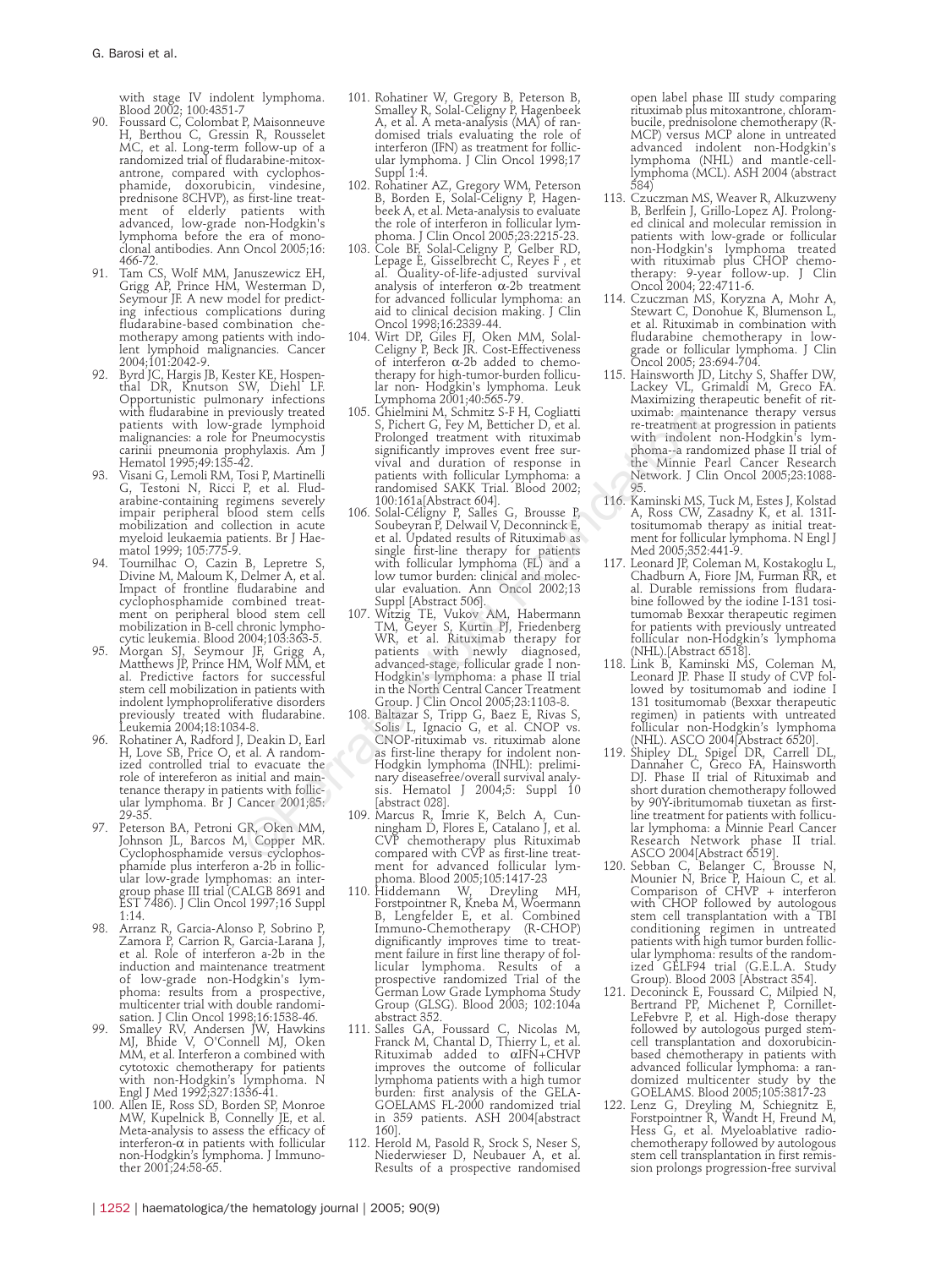in follicular lymphoma - results of a prospective randomized trial of the German low grade lymphoma study group (GLSG). Blood 2004 ;104:2667- 74.

- 123. Rambaldi A, Carlotti E, Oldani E, Della Starza I, Baccarani M, Cortelazzo S, et Quantitative PCR of bone marrow BCL2/IgH positive cells at diagnosis predicts treatment response and long-term outcome in follicular non Hodgkin's lymphoma. Blood 2005; 105: 3428-33.
- 124. Mandigers CM, Meijerink JP, Mensink EJ, Tonnissen EL, Hebeda KM, Bogman MJ, et al. Lack of correlation between numbers of circulating t(14;18)-positive cells and response to first-line treatment in follicular lymphoma. Blood 2001;98:940-4.
- 125. Hagenbeek A, Carde P, Meerwaldt JH, Somers R, Thomas J, De Bock R, et al. Maintenance of remission with human recombinant interferon  $\alpha$ -2a patients with stages III and IV lowgrade malignant non-Hodgkin's lymphoma. J Clin Oncol 1998<u>;</u>16:41-7
- 126. Aviles A, Duque G, Talavera A, Guzamn R. Interferon a2b as maintenance therapy in low grade malignant lymphoma improves duration of remission and survival. Leuk Lymph-
- oma 1996;20:495-9. 127. Unterhalt M, Hermann R, Koch P, Trümper L, Bodenstein H, Dietzfelbinger H et al. Long term interferon alpha maintenance prolongs remission duration in advanced low grade lymphomas and is related to the efficacy of initial cytoreductive chemotherapy. Blood 1996;88:453a [Abstract 1801].
- 128. Unterhalt M, Herrmann R, Nahler M, Trümper L, Bodenstein H, Landys K et al. Significant prolongation of disease free survival in advanced low grade non Hodgkin lymphomas (NHL) by interferon alpha maintenance. Blood 1995;86:439[Abstract 1744].
- 129. Dana BW, Unger J, Fisher RI. A ran-domized study of a-interferon consolidation in patients with low-grade lymphoma who have responded to PRO-MACE-MOPP (day 1-8) (SWOG 8809). Proc Am Soc Clin Oncol 1998;17:3a abstract 10.
- 130. Piro LD, White CA, Grillo-Lopez AJ, Janakiraman N, Saven A, Beck TM, et al. Extended rituximab (anti-CD20 monoclonal antibody) therapy for relapsed or refractory low-grade or fol-licular non-Hodgkin's lymphoma. Ann Oncol 1999;10:655-61.
- 131. Hainsworth JD, Litchy S, Barton JH, Houston GA, Hermann RC, Bradof JE, et al. Single-agent Rituximab as firstline and maintenance treatment for patients with chronic lymphocytic leukemia or small lymphocytic lymphoma: a phase II trial of the Minnie Pearl Cancer Research Network. J Clin Oncol 2003; 21:1746-51.
- 132. Ghielmini M, Schmitz SF, Cogliatti SB, Pichert G, Hummerjohann J, Waltzer U, et al. Prolonged treatment with Rituximab in patients with follicular lymphoma significantly increases event-free survival and response duration compared with the standard weekly x4 schedule. Blood 2004;103: 4416-23.
- 133. Hochster HS, Weller E, Ryan T, Habermann TM, Gascoyne R, Frankel SR, et al. Results of E1496: a phase III trial of CVP with or without maintenance rituximab in advanced indolent lym-phoma (NHL). J Clin Oncol 2004

ASCO Annual Meeting Proceedings (Post-Meeting Edition). Vol 22 Tisco<br>(Post-Meeting<br>[abstract 6502]

- 134. Davis TA, Maloney DG, Grillo-Lopez AJ, White CA, Williams ME, Weiner GJ, et al. Combination immunotherapy of relapsed or refractory low-grade or follicular non-Hodgkin's lymphoma with Rituximab and interferon- $\alpha$ -2a. Clin Cancer Res 2000;6:2644-52.
- 135. Sacchi S, Federico M, Vitolo U, Bocco-mini C, Vallisa D, Baldini, et al. Clinical activity and safety of combination immunotherapy with IFN- $\alpha$  2a and Rituximab in patients with relapsed low grade non-Hodgkin's lymphoma. Haematologica 2001;86: 951-8.
- 136. Morschhauser F, Recher C, Galoin S, Milpied N, Gressin R, Salles G, et al. Morschhauser2002ASCO Multicenter, phase II trial to evaluate the efficacy and safety of Rituximab in patients suffering from follicular non-Hodgkin's lymphoma (FNHL) with residual minimal disease after autologous transplantation of hematopoietic stem cell (M39012 trial). ASCO 38th Annual Meeting Orlando, Fl., abstract 1066.
- 137. Arcaini L, Orlandi E, Alessandrino EP, Iacona I, Brusamolino E, Bonfichi M, et al. A model of in vivo purging with rituximab and high-dose AraC in follicular and mantle cell lymphoma. Bone Marrow Transplant 2004;34:175-9.
- 138. Ezdinli EZ, Harrington DP, Kucuk O, Silverstein MW, Anderson J, O'Connell MJ. The effect of intensive inter-mittent maintenance therapy in advanced low-grade non-Hodgkin's lymphoma. Cancer 1987;60:156-60.
- 139. Steward WP, Crowther D, McWilliam LJ, Jones JM, Deakin DP, Todd ID, et al. Maintenance chlorambucil after CVP in the management of advanced stage, low-grade histologic type non-Hodgkin's lymphoma. A randomized prospective study with an assessment of prognostic factor. Cancer 1988;61: 441-7. 1001<br>Find Strains Storting (ESP) and minimal disease atter autologic conference and the conclogion<br>Fig. (13199;16:41-7 gous tansplantation of hematopoietic concloge<br>from ozlogic metropoietic concloge minimal Meeting Orland
	- 140. Cabanillas F, Hagemeister FB, Bodey GP, Freireich EJ. IMVP-16: an effective regimen for patients with lymphoma who have relapsed after initial combination chemotherapy. Blood 1982;60: 693-7.
	- 141. McLaughlin P, Hagemeister FB, Romaguera JE, Sarris AH, Pate O, Younes A, et al. Fludarabine, mitoxantrone, and dexamethasone: an effective new regimen for indolent lymphoma. J Clin Oncol 1996;14:1262-8.
	- 142. Rodriguez-Monge EJ, Cabanillas F. Long-term follow-up of platinumbased lymphoma salvage regimens. The M.D. Anderson Cancer Center experience. Hematol Oncol Clin North Am 1997; 11:937-47.
	- 143. Cohen A, Polliack A, Ben-Bassat I, Avigdor A, Bennett M, Berkowicz M, et al. Results of a phase II study employing a combination of fludarabine, cyclophosphamide and Ruximab (FCR) as primary therapy for patients with advanced follicular lymphoma (FL): The Israel Cooperative Lymphoma Group. Blood 2002;100: 360a [abstract 1393].
	- 144. Gregory SA, Venugopal P, Adler S, Enschede S, Yunus F, O'Brien T, et al. Combined fludarabine, mitoxantrone, and Ruximab achieves a high response as initial treatment for advanced low grade non-Hodgkin's lymphoma (LGNHL). Blood 2002; 100:362a

- [abstract 1401]. 145. Vitolo U, Boccomini C, Astolfi M, La-detto M, Rota-Scalbrini D, Pogliani E, et al. High clinical and molecular response rate in elderly patients with advanced stage follicular lymhoma treated at diagnosis with a brief chemo-immunotherapy FND + ritux-imab. Blood 2002;100:359a [abstract 1392].
- 146. Lenz G, Unterhalt M, Haferlach T, Hiddeman W, Dreyling MH. Significant increase of secondary myelodysplasia and acute myeloid leukemia after myeloablative radiochemotherapy followed by autologous stem cell transplantation in indolent lymphoma patients. Results of a prospective randomized study for the GLSG. Blood 2003;102:986a [Abstract 3671].
- 147. Press OW, Unger JM, Braziel RM, Maloney DG, Miller TP, LeBlanc M, et al. A Phase II Trial of CHOP chemotherapy followed by tositumomab/iodine I131 tositumomab for previously untreated follicular non-Hodgkin's lymphoma: Southwest Oncology Group protocol S9911. Blood 2003;102:1606-12.
- 148. Witzig TE, Gordon LI, Cabanillas F, Czuczman MS, Emmanouilides C, Joyce R, Randomized controlled trial of yttrium-90-labeled ibritumomab tiuxetan radioimmunotherapy versus Rituximab immunotherapy for patients with relapsed or refractory low-grade, follicular, or transformed B-cell non-Hodgkin's lymphoma. J Clin Oncol 2002;15;20:2453-63.
- 149. Foran JM, Gupta RK, Cunningham D, Popescu RA, Goldstone AH, Sweeten-ham JW, et al. A UK multicentre phase II study of Rituximab (chimaeric anti-CD20 monoclonal antibody) in patients with follicular lymphoma, with PCR monitoring of molecular response. Br J Haematol 2000; 109:81-
- 8 150. Czuczman MS, Grillo-Lopez AJ, White CA, Saleh M, Gordon L, Lo Buglio AF, et al. Treatment of patients with low-grade B-cell lymphoma with the combination of chimeric anti-CD20 monoclonal antibody and CHOP chemotherapy. J Clin Oncol 1999; 17:268-76. 151. Forstpointner R, Dreyling M, Repp R,
- Hermann S, Haenel A, Metzner B, et al. The addition of Rituximab to a combination of fludarabine, cyclophophamide, mitoxantrone (FCM) significantly increases the response rate and prolongs survival as compared to FCM alone in patients with relapsed and refractory follicualr and mantle cell lymphomas - results of a prospec-tive randomized study of the German low grade lymphoma study group (GLSG). Blood 2004;104:3064-71.
- 152. Herold M, Fiedler F, Pasold R, Srock S, Knauf W, Freund M, Naumann R, et al. Efficacy and toxicity of Rituximab plus MCP versus MCP alone in advanced indolent NHL - Interim results of a clinical phase III study of the East German Study Group Hematol-ogy/Oncology (OSHO). ICML 2002
- (abstract 511). 153. Magni M, Di Nicola M, Devizzi L, Matteucci P, Lombardi F, Gandola L, et al. Successful in vivo purging of CD34 containing peripheral blood harvests in mantle cell and indolent lymphoma: evidence for a role of both chemotherapy and Rituximab infusion. Blood 2000; 96:864-9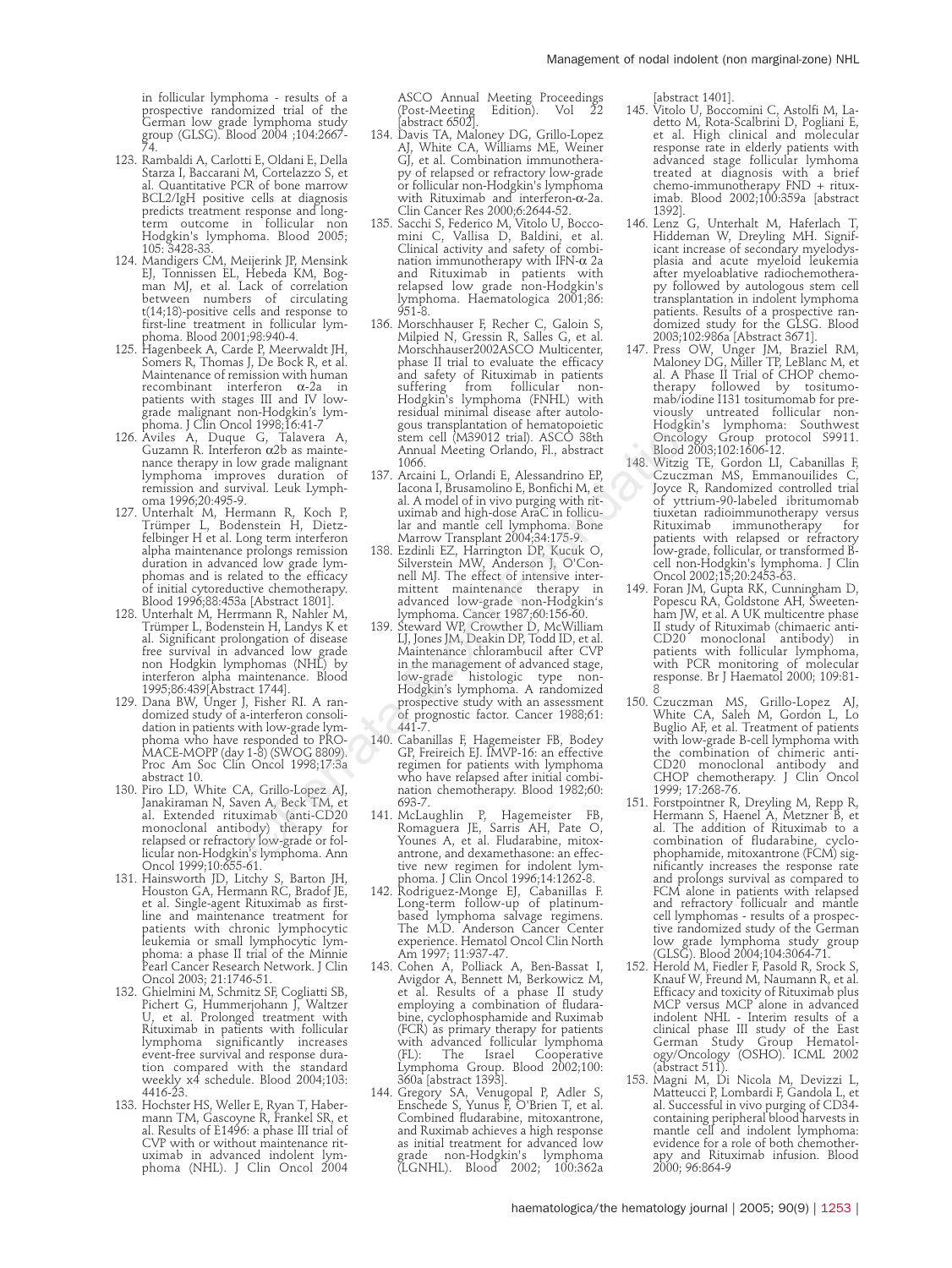- 154. Perry AR, Watts MJ, Peniket AJ, Gold-stone AH, Linch DC. Progenitor cell yields are frequently poor in patients with histologically indolent lymphomas especially when mobilized within 6 months of previous chemotherapy. Bone Marrow Transplant 1998;21:1201-5.
- 155. McQuaker IG, Haynes AP, Anderson S, Stainer C, Owen RG, Morgan GJ, et al. Engraftment and molecular monitoring of CD34+ peripheral-blood stem-cell transplants for follicular lymphoma: a pilot study. J Clin Oncol 1997;15:2288-95.
- 156. Bensinger W, Appelbaum F, Rowley S, Storb R, Sanders J, Lilleby K, et al. Factors that influence collection and engraftment of autologous peripheralblood stem cells. J Clin Oncol 1995; 13: 2547-55.
- 157. Vantelon JM, Koscielny S, Brault P, Bourhis JH, Ribrag V, Pico J, et al. Scoring system for the prediction of successful peripheral blood stem cell (PBSC) collection in non-Hodgkin's lymphoma (NHL): application in clinical practice. Bone Marrow Transplant 2000;25:495-9.
- 158. Bastion Y, Brice P, Haioun C, Sonet A, Salles G, Marolleau JP, et al. Intensive therapy with peripheral blood progenitor cell transplantation in 60 patients with poor-prognosis follicular lym-
- phoma. Blood 1995;86:3257-62. 159. Voso MT, Martin S, Hohaus S, Abdallah A, Schlenk RF, Ho AD, et al. Prognostic factors for the clinical outcome of patients with follicular lym-phoma following high-dose therapy and peripheral blood stem cell trans-plantation (PBSCT). Bone Marrow
- Transplant 2000;25:957-64. 160. Bierman PJ, Vose JM, Anderson JR, Bishop MR, Kessinger A, Armitage JO. High-dose therapy with autologous
- hematopoietic rescue for follicular<br>
low-grade non-Hodgkin's lymphoma.<br>
J Clin Oncol 1997;15:445-50.<br>
161. Cervantes F, Shu XO, McGlave PB,<br>
Ramsay NK, Miller WJ, Kersey JH, et<br>
al. Autologous bone marrow transplantation for non-transformed lowgrade non-Hodgkin's lymphoma. Bone Marrow Transplant 1995;16:387-92.
- 162. Conde E, Sierra J, Iriondo A, Domingo A, Garcia Larana J, Marin J, et al. Prognostic factors in patients who received autologous bone marrow transplantation for non-Hodgkin's lymphoma. Report of 104 patients from the Spanish Cooperative Group GEL/TAMO. Bone Marrow Transplant 1994;14:279-86.
- 163. Vaishampayan U, Karanes C, Du W, Varterasian M, al Katib A. Outcome of relapsed non-Hodgkin's lymphoma patients after allogeneic and autologous transplantation. Cancer Invest 2002; 20:303-10.
- 164. Pettengell R. Autologous stem cell transplantation in follicular non-Hodgkin's lymphoma. Bone Marrow Transplant. 2002;29 Suppl 1:S1-4.
- 165. Carella AM, Cavaliere M, Lerma E Ferrara R, Tedeschi L, Romanelli A, et al. Autografting followed by nonmyeloablative immunosuppressive chemotherapy and allogeneic peripheralblood hematopoietic stem-cell transplantation as treatment of resistant Hodgkin's disease and non-Hodgkin's lymphoma. J Clin Oncol 2000;18: 3918-24.
- 166. Dreger P, Glass B, Seyfarth B, Humpe A, Claviez A, von Neuhoff N, et al.

Reduced-intensity allogeneic stem cell transplantation as salvage treatment for patients with indolent lymphoma or CLL after failure of autologous SCT. Bone Marrow Transplant. 2000; 26: 1361-2.

- 167. Bernard M, Dauriac C, Drenou B, Leberre C, Branger B, Fauchet R, et al. Long-term follow-up of allogeneic bone marrow transplantation in patients with poor prognosis non-Hodgkin's lymphoma. Bone Marrow Transplant. 1999; 23:329-33.
- 168. Forrest DL, Thompson K, Nevill TJ, Couban S, Fernandez LA. Allogeneic hematopoietic stem cell transplantation for progressive follicular lym-phoma. Bone Marrow Transplant 2002; 29:973-8.
- 169. Giralt S, Estey E, Albitar M, van Besien K, Rondon G, Anderlini P, et al. Engraftment of allogeneic hematopoietic progenitor cells with purine analog-containing chemotherapy: harnessing graft-versus-leukemia without myeloablative therapy. Blood 1997;89: 4531-6.
- 170. Khouri IF, Saliba RM, Giralt SA, Lee MS, Okoroji GJ, Hagemeister FB, et al. Nonablative allogeneic hematopoietic transplantation as adoptive immunotherapy for indolent lymphoma: low incidence of toxicity, acute graft-versus-host disease, and treatment-related mortality. Blood 2001; 98:3595-9.
- 171. Kottaridis PD, Milligan DW, Chopra R, Chakraverty RK, Chakrabarti S, Robinson S, et al. In vivo CAMPATH-1H prevents graft-versus-host disease following nonmyeloablative stem cell transplantation. Blood 2000;96:2419- 25.
- 172. van Besien K, Sobocinski KA, Rowlings PA, Murphy SC, Armitage JO, Bishop MR, et al. Allogeneic bone marrow transplantation for low-grade
- lymphoma. Blood. 1998;92:1832-6. 173. Robinson SP, Goldstone AH, Mac-kinnon S, Carella A, Russell N, de Elvira CR, et al. Chemoresistant or aggressive lymphoma predicts for a poor outcome following reducedintensity allogeneic progenitor cell transplantation: an analysis from the Lymphoma Working Party of the European Group for Blood and Bone Marrow Transplantation. Blood 2002; 100:4310-6. non-Hodgatn's myelolohisin film, Salish RM, Collinsin Foundation in thin-<br>
ileadinon in diini-<br>
film and ASJ. (Film Ralish RM, Giralt SA, Lee comparing the<br>
mates MS, Okoroji GJ, Hagemeister FB, et al. 1331 tositum<br>
out C
	- 174. Del Canizo M, Amigo M, Hernandez JM, Sanz G, Nunez R, Carreras E, et al. Incidence and characterization of secondary myelodysplastic syndromes following autologous transplantation.
	- Haematologica 2000;85:403-9. 175. van Besien K, Loberiza FR Jr, Bajorunaite R, Armitage JO, Bashey A, Burns LJ, et al. Comparison of autologous and allogeneic hematopoietic stem cell transplantation for follicular lymphoma. Blood 2003;102:3521-9. 176. Bierman PJ, Sweetenham JW, Loberiza
	- FR Jr, Taghipour G, Lazarus HM, Rizzo JD, et al. Syngeneic hematopoietic stem-cell transplantation for non-Hodgkin's lymphoma: a comparison with allogeneic and autologous trans-plantation--The Lymphoma Working Committee of the International Bone Marrow Transplant Registry and the European Group for Blood and Marrow Transplantation. J Clin Oncol 2003; 21:3744-53.
	- 177. Berdeja JG, Jones RJ, Zahurak ML, Piantadosi S, Abrams RA, Borowitz MJ, et al. Allogeneic bone marrow transplantation in patients with sensi-

tive low-grade lymphoma or mantle cell lymphoma. Biol Blood Marrow Transplant 2001;7:561-7

- 178. Ho AY, Devereux S, Mufti GJ, Pagliuca Reduced-intensity Rituximab-BEAM-CAMPATH allogeneic haematopoietic stem cell transplantation for follicular lymphoma is feasible and induces durable molecular remissions. Bone Marrow Transplant 2003; 31: 551-7.
- 179. Mitterbauer M, Neumeister P, Kalhs P, Brugger S, Fischer G, Dieckmann K, et al. Long-term clinical and molecular remission after allogeneic stem cell transplantation (SCT) in patients with poor prognosis non-Hodgkin's lymphoma. Leukemia 2001;15:635-41.
- 180. Toze CL, Shepherd JD, Connors JM, Voss NJ, Gascoyne RD, Hogge DE, et al. Allogeneic bone marrow transplantation for low-grade lymphoma and chronic lymphocytic leukemia. Bone Marrow Transplant. 2000;25:605-12.
- 181. Davis T, Kaminski MS, Leonard JP, Hsu FJ, Wilkinson M, Wahl R, et al. Long-term results of a rrandomized trial comparing tositumomab and Iodine-131 tositumomab (BEXXAR) with tositumomab alone in patients with relapsed or refractory low-grade (LG) or transformed (T-LG) non-Hodgkin's lymphoma (NHL). Blood 2003;102: 405a-6a[abstract 1474].
- 182. Kaminski MS, Estes J, Zasadry KR, Francis IR, Ross CW, Tuck M, et al. Radioimmunotherapy with iodine 131 tositumomab for relapsed or refractory B-cell non-Hodgkin lymphoma: updat-ed results and long-term follow-up of the University of Michigan experience. Blood 2000;96:1259-66.
- 183. Kaminski M, Leonard J, Zelenetz A, Vose J, Coleman M. Bexxar induces durable complete response in patients with relapsed (REL) and refractory (REF) low-grade (LG) or transformed (LG) non-Hodgkins lymphoma (NHL) confirmed by masked indipendent review. Ann Oncol 2002; 13[abstract 297].
- 184. Kaminski MS, Zelenetz AD, Press OW, Saleh M, Leonard J, Fehrenbacher L, et al. Pivotal study of Bexxar (iodine I 131 tositumomab) for chemotherapy-refractory low-grade or transformed low-grade B-cell non-Hodgkin's lymphomas. J Clin Oncol 2001;19:3918-
- 28. 185. Witzig TE, White CA, Gordon LI, Wi-seman GA, Emmanouilides C, Murray JL, et al. Safety of yttrium-90 ibritumomab tiuxetan radioimmunotherapy for relapsed low-grade, follicular, or transformed non-Hodgkin's lymphoma. J Clin Oncol 2003;21:1263-70.
- 186. Emmanouilides CE, Witzig TE, Molina A, Gordon LE, Multani P, Wiseman GA, et al. Improved safety and efficacy of yttrium-90 ibritumomab tiuxetan radioimmunotherapy when administered as 2nd or 3rd line therapy for relapsed low-grade, follicular, and transformed B-cell non-Hodgkin's lymphoma (NHL). Proc Am Soc Clin
- Oncol 2003;22595[Abstract 2392]. 187. Flinn IW, Witzig TE, White CA, Gordon L, Emmanouilides C, Cripe LD, et al. The Zevalin radioimmunotherapy (RIT) regimen is active in heavily pretreated, bulky, Rituximab refractory NHL. J Clin Oncol 2001;20: 286a[abstract].
- 188. Armitage JO, Leonard JP, Gregory SJ, Horning AD, Zelenetz AD, Kaminski MS, et al. The effectiveness of tositu-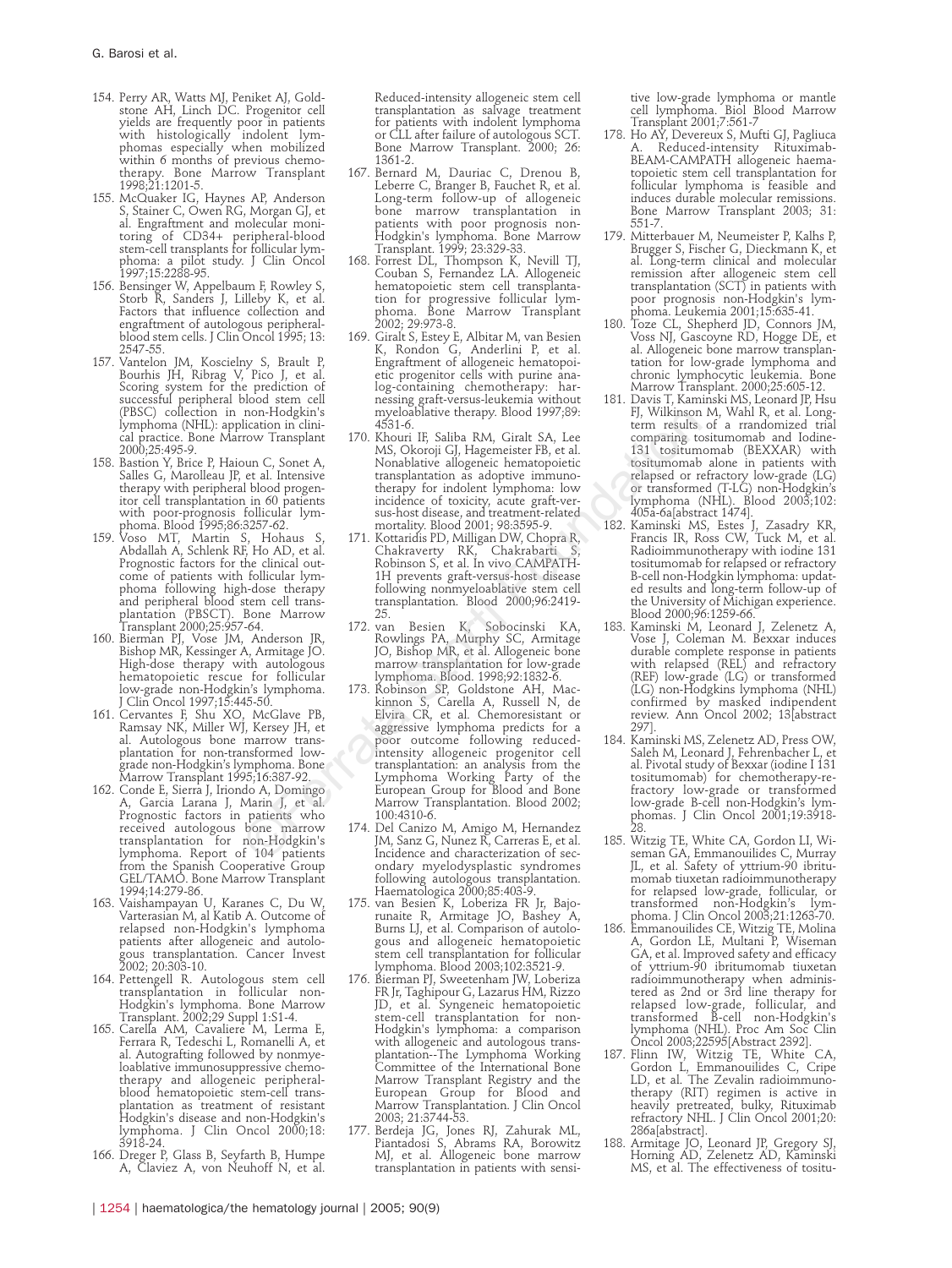momab and iodine I 131 tositumomab in relapsed/refractory follicular grade 1/2 and small lymphocytic non-Hodgkin's lymphoma (NHL). ASCO

- 2004 6573 [Abstract]. 189. Gordon LI, Witzig TE, Murray JL, Czuczman MS, Emmanouilides C, Joyce RM, et al. Yttrium-90 ibritumomab tiuxetan radioimmunotherapy produces high response rates and durable remissions in patients with relapsed or refractory low grade, follic-ular or transformed B-cell NHL: Final results of a randomized controlled trial. ASCO 2004. 39<sup>th</sup> Annual Meeting
- Chicago Illinois [Abstract 2315]. 190. Emmanouilides C, Witzig TE, White CA, Gordon LI, Wisemn GA, Murray JL, et al. Zevalin™ radioimmunotherapy is associated with a low infection risk. Blood 2001;98:227b-8b.
- 191. Bennett JM, Zelenetz AD, Press OW, Vose JM, Radford JA, Knox SJ, et al. Incidence of myelodysplastic syn-dromes (tMDS) and acute myeloid leukemia (tAML) in patients with lowgrade non-Hodgkin's lymphoma (LG-NHL) treated with Bexxar™. Blood 2001;98:335a[Abstract].
- 192. Bennett JM, Kaminski MS, Leonard JP, Vose JM, Zelenetz AD, Knox SJ, et al. Assessment of treatment-related myelodysplastic syndromes and acute myeloid leukemia in patients with non-Hodgkin's lymphoma treated with Tositumomab and Iodine I 131 Tositumomab (BEXXAR(R). Blood 2005;105:4576-82.
- 193. Bastion Y, Sebban C, Berger F, Felman P, Salles G, Dumontet C, et al. Incidence, predictive factors, and out-come of lymphoma transformation in follicular lymphoma patients. J Clin Oncol 1997; 15:1587-94.
- 194. Alsabeh R. Transformation of follicular lymphoma into CD30-large cell lymphoma with anaplastic cytologic fea-tures. Am J Surg Pathol 1997;21:528-36
- 195. Acker B, Hoppe RT, Colby TV, Cox RS, Kaplan HS, Rosenberg SA. Histologic conversion in the non-Hodgkin's lymphomas. J Clin Oncol 1983;1:11-6.
- 196. Yuen AR, Kamel OW, Halpern J, Horning SJ. Long-term survival after histologic transformation of low-grade follicular lymphoma. J Clin Oncol 1995; 13:1726-33.
- 197. Matolcsy A. High-grade transforma-tion of low-grade non-Hodgkin's lymphomas: mechanisms of tumor progression. Leuk Lymphoma 1999;34: 251-9.
- 198. Williams CD, Harrison CN, Lister TA, Norton AJ, Blystad AK, Coiffier B, et al. High-dose therapy and autologous stem-cell support for chemosensitive transformed low-grade follicular non-Hodgkin's lymphoma: a case-matched study from the European Bone Marrow Transplant Registry. J Clin Oncol 2001; 19:727-35.
- 199. Jantunen E, Mahlamaki E, Nousiainen T. Feasibility and toxicity of high-dose chemotherapy supported by peripheral blood stem cell transplantation in elderly patients (≥60 years) with non-Hodgkin's lymphoma: comparison with patients <60 years treated within the same protocol. Bone Marrow
- Transplant 2000;26:737-41. 200. Mazza P, Palazzo G, Amurri B, Cervellera M, Manna N, Fellini G, et al. Analysis of feasibility of myeloablative therapy and autologous peripheral stem cell (PBSC) transplantation in the elderly: an interim report. Bone

Marrow Transplant 1999;23:1273-8.

- 201. Moreau P, Milpied N, Voillat L, Colombat P, Mahe B, Rapp MJ, et al. Peripheral blood stem cell transplantation as front-line therapy in patients aged 61 to 65 years: a pilot study. Bone Marrow Transplant 1998;21:1193-6.
- 202. Guba SC, Vesole DH, Jagannath S, Bracy D, Barlogie B, Tricot G. Peripheral stem cell mobilization and engraftment in patients over age 60. Bone Marrow Transplant. 1997;20:1-3
- 203. Gopal AK, Gooley TA, Golden JB<br>Maloney DG, Bensinger WI Maloney DG, Bensinger WI, Petersdorf SH, et al. Efficacy of highdose therapy and autologous hematopoietic stem cell transplantation for non-Hodgkin's lymphoma in adults 60 years of age and older. Bone Marrow Transplant 2001; 27:593-9
- 204. Brenner M, Rill D, Moen R, et al. Gene-marking to trace origin of relapse after autologous bone marrow transplantation. Lancet 1993;341:85- 86.
- 205. Apostolidis J, Gupta RK, Grenzelias D, Maloney DG, Bensinger WI, Peters-dorf SH, et al. High-dose therapy with autologous bone marrow support as consolidation of remission in follicular lymphoma: long-term clinical and molecular follow-up. J Clin Oncol 2000; 18:527-36
- 206. Rohatiner A, Johnson P, Price C, Arnott SJ, Amess JA, Norton AJ, et al. Myeloablative therapy with autologous bone marrow transplantation as consolidation therapy for recurrent fol-licular lymphoma. J Clin Oncol 1994; 12:1177-84.
- 207. Brown JR, Yeckes H, Friedberg JW, Neuberg D, Kim H, Nadler LM, et al. Increasing incidence of late second malignancies After Conditioning with cyclophosphamide and total-body irradiation and autologous bone marrow transplantation for non-Hodgkin's lymphoma. J Clin Oncol 2005;23: 2208-14.
- 208. Darrington DL, Vose JM, Anderson JR, Bierman PJ, Bishop MR, Chan WC, et al. Incidence and characterization of secondary myelodysplastic syndrome and acute myelogenous leukemia following high-dose chemoradiotherapy and autologous stem-cell transplantation for lymphoid malignancies. J Clin Oncol 1994;12:2527-34. n patients with low-<br>
200. Apostoidisi J. Gupta RK, Grenziens J. 2003;<br>101 Reduces and dot Srl, et al. High-dose tenapy with Christian<br>
In Skynpam (LG-<br>
antologous bone marrow support as<br>
act al. High-dose the<br>approximati
	- 209. Anderson JR, Vose J, Kessinger A. Myelodysplastic syndrome after autologous transplant for lymphoma. Blood 1994;84:3988-9.
	- 210. Milligan DW, Ruiz-de-Elvira MC, Kolb HJ, Goldstone AH, Meloni G, Roha-tiner AZ, et al. Secondary leukaemia and myelodysplasia after autografting for lymphoma: results from the EBMT. EBMT Lymphoma and Late Effects Working Parties. European Group for Blood and Marrow Transplantation. Br J Haematol 1999;106:1020-6.
	- 211. Conde E, Insunza A, Lahuerta JJ, Sureda A, Caballero D, Arranz R, et al. Autologous stem cell transplantation (ASCT) in 419 patients with follicular lymphoma (FL). Blood 2002; 100:642a[Abstract 2528].
	- 212. Wheeler C, Khurshid A, Ibrahim J, Elias A, Mauch P, Ault K, Antin J. Incidence of post transplant myelodysplasia/acute leukemia in non-Hodgkin's lymphoma patients compared with Hodgkin's disease patients undergoing autologous transplantation following cyclophosphamide, carmus-tine, and etoposide (CBV). Leuk

Lymphoma 2001;40:499-509.

- 213. Lenz G, Dreyling M, Schiegnitz E, Haferlach T, Hasford J, Unterhalt M, et al. Moderate increase of secondary hematologic malignancies after myeloablative radiochemotherapy and autologous stem-cell transplantation in patients with indolent lymphoma: results of a prospective randomized trial of the German Low Grade Lymphoma Study Group. J Clin Oncol 2004; 22:4926-33.
- 214. Stein RS, Greer JP, Goodman S, Brandt SJ, Morgan DS, Macon WR, et al. Limited efficacy of intensified preparative regimens and autologous transplantation as salvage therapy in high grade non-Hodgkin's lymphoma. Leuk Lymphoma 2001;40:521-8.
- 215. Metayer C, Curtis RE, Vose J, Sobo-cinski KA, Horowitz MM, Bhatia S, et al. Myelodysplastic syndrome and acute myeloid leukemia after autotransplantation for lymphoma: a multicenter case-control study. Blood 2003;101:2015-23.
- 216. Pedersen-Bjergaard J, Andersen MK, Christiansen DH. Therapy-related acute myeloid leukaemia and myelodysplasia after high-dose chemotherapy and autologous stem cell transplan-tation. Blood 2000;95:3273-9.
- 217. Harrison CN, Gregory W, Hudson GV, Devereux S, Goldstone AH, Hancock B, et al. High-dose BEAM chemothera-py with autologous haemopoietic stem cell transplantation for Hodgkin's disease is unlikely to be associated with a major increased risk of second-ary MDS/AML. Br J Cancer 1999;81: 476-83.
- 218. Traweek ST, Slovak ML, Nademanee AP, Brynes RK, Niland JC, Forman S. Clonal karyotypic hematopoietic cell abnormalities occurring after autologous bone marrow transplantation for Hodgkin's disease and non-Hodgkin's lymphoma. Blood 1994;84:957-63.
- 219. Abruzzese E, Radford JE, Miller JS, Vredenburgh JJ, Rao PN, Pettenati MJ, et al. Detection of abnormal pretransplant clones in progenitor cells of patients who developed myelodyspla-sia after autologous transplantation. Blood 1999; 94:1814-9.
- 220. Lillington DM, Micallef IN, Carpenter E, Neat MJ, Amess JA, Matthews J, et al. Detection of chromosome abnormalities pre-highdose treatment in patients developing therapyrelated myelodysplasia and secondary acute myelogenous leukemia after treatment for non- Hodgkin's lymphoma. J Clin Oncol 2001;19:2472-81.
- 221. Horning S, Cherry A, Bangs D, Negrin R, Blume K. Serial assessment of marrow cytogenetics after autologous transplantation of follicular lym-phoma. Blood. 2000;96:406a[Abstract].
- 222. Apostolidis J, Foran JM, Johnson PW, Norton A, Amess J, Matthews J, et al. Patterns of outcome following recurrence after myeloablative therapy with autologous bone marrow transplantation for follicular lymphoma. J Clin
- Oncol 1999;17:216-21. 223. Hosing C, Saliba RM, McLaughlin P, Andersson B, Rodriguez MA, Fayad L, et al. Long-term results favor allogeneic over autologous hematopoietic stem cell transplantation in patients with refractory or recurrent indolent non-Hodgkin's lymphoma. Ann Oncol 2003; 14:737-44
- 224. Verdonck LF. Allogeneic versus autologous bone marrow transplantation for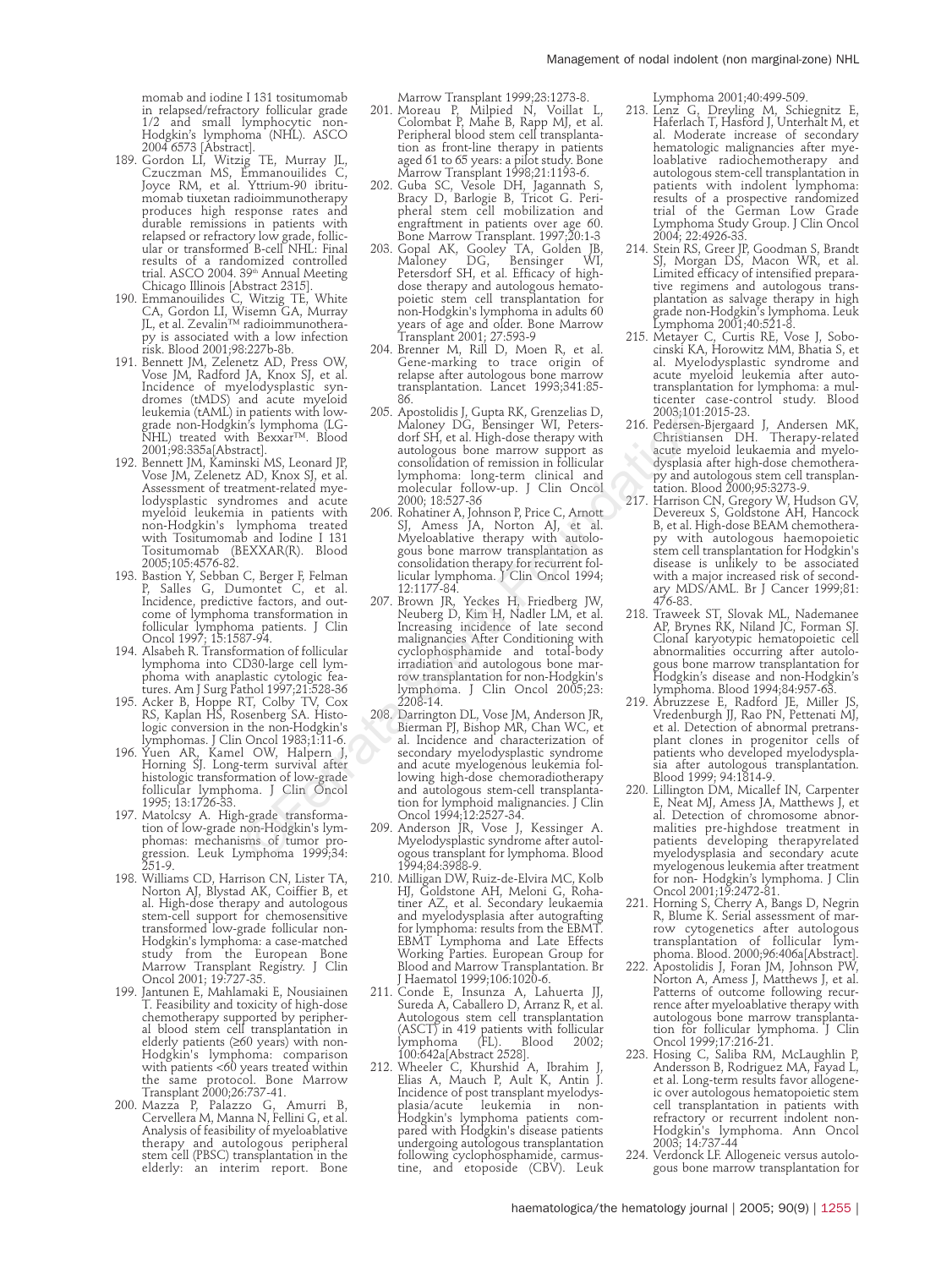refractory and recurrent low-grade non-Hodgkin's lymphoma: updated results of the Utrecht experience. Leuk Lymphoma 1999;34:129-36.

- 225. Verdonck L, Dekker A, Lokhorst H, Petersen E, Nieuwenhuis H. Allogeneic versus autologous bone marrow transplantation for refractory and recurrent low-grade non-Hodgkin's lymphoma. Blood 1997;90:4201-5.
- 226. Brice P, Simon D, Bouabdallah R, Belanger C, Haioun C, Thieblemont C, et al. High-dose therapy with autologous stem-cell transplantation (ASCT) after first progression prolonged survival of follicular lymphoma patients included in the prospective GELF 86 protocol. Ann Oncol 2000;11:1585-90
- 227. Freedman AS, Neuberg D, Mauch P, Soiffer RJ, Anderson KC, Fisher DC, et al. Long-term follow-up of autologous bone marrow transplantation in patients with relapsed follicular lymphoma. Blood 1999;94:3325-33.
- 228. Horning SJ, Negrin RS, Hoppe RT, Rosenberg SA, Chao NJ, Long GD, et al. Highdose therapy and autologous bone marrow transplantation for follicular lymphoma in first complete or partial remission: results of a phase II clinical trial. Blood 2001;97:404-9. 229. Schouten HC. High-dose therapy
- improves progression-free survival and survival in relapsed follicular non-Hodgkin's lymphoma: results from the randomized European CUP Trial. J
- Clin Oncol 2003;21:3918-27. 230. Philip T, Guglielmi C, Hagenbeek A, Somers R, Van der Lelie H, Bron D, et al. Autologous bone marrow transplantation as compared with salvage chemotherapy in relapses of chemotherapy-sensitive non-Hodgkin's lym-phoma. N Engl J Med 1995;333:1540-
- 5. 231. Salles G, Moullet I, Charlot C, Thieblemont C, Bouafia F, Dumunet C, et al. In vivo purging with rituximab before autologous peripheral blood progenitor cell 8PBPC) transplantation in lymphoma patients. Blood 1999;94 Suppl 1:141a[Abstract].
- 232. Krishnan A, Bhatia S, Arber DA, Arber DA, Niland JC, Nademanee A, et al. Predictors of therapy-related leukemia and myelodysplasia following autologous transplantation for lymphoma: an assessment of risk factors. Blood 2000; 95:1588-93.
- 233. Williams C, Goldstone A, Pearce R, Philip T, Hartmann O, Colombat P, et al. Purging of bone marrow in autologous bone marrow transplantation for non-Hodgkin's lymphoma: a casematched comparison with unpurged cases by the European Blood and Marrow Transplant Lymphoma Reg-
- istry. J Clin Oncol 1996; 14:2454-64. 234. Cao TM, Horning S, Negrin RS, Hu WW, Johnston LJ, Taylor TL, et al. High-dose therapy and autologous hematopoietic-cell transplantation for follicular lymphoma beyond first remission: the Stanford University experience. Biol Blood Marrow Trans-
- plant 2001;7:294-301. 235. Stockerl-Goldstein KE, Horning SJ, Negrin RS, Chao NJ, Hu WW, Long GD, et al. Influence of preparatory regimen and source of hematopoietic cells on outcome of autotransplantation for non-Hodgkin's lymphoma. Biol Blood Marrow Transplant 1996;2:76-85.
- 236. Seyfarth B, Kuse R, Sonnen R, Glass B, Schmitz N, Dreger P. Autologous stem cell transplantation for follicular lym-

phoma: no benefit for early transplant? Ann Hematol 2001;80:398-405.

- 237. Gutierrez-Delgado F, Maloney DG, Press OW, Golden J, Holmberg LA, Maziarz RT, et al. Autologous stem cell transplantation for non-Hodgkin's lymphoma: comparison of radiationbased and chemotherapy-only preparative regimens. Bone Marrow Transplant 2001;28:455-61.
- 238. Winter JN, Inwards D, Erwin W. Phase I trial combining 90Y Zevalin and high-dose BEAM chemotherapy with hematopoietic progenitor cell transplant in relapsed or refractory B-Cell NHL Blood 2001;98:677a-8a[Abstract].
- 239. Gopal AK, Gooley TA, Maloney DG, Petersdorf SH, Eary JF, Rajendran JG, et al. High-dose radioimmunotherapy versus conventional high-dose therapy and autologous hematopoietic stem cell transplantation for relapsed follicular non-Hodgkin's lymphoma: a multivariable cohort analysis. Blood 2003; 102:2351-7.
- 240. Liu SY, Eary JF, Petersdorf SH, Martin PJ, Maloney DG, Appelbaum FR, et al. Follow-up of relapsed B-cell lymphoma patients treated with iodine-131-labeled anti-CD20 antibody and autologous stem-cell rescue. J Clin Oncol 1998;16: 3270-8.
- 241. Flinn IW, Diehl LF, Garrett E, Goodrich A, Carter-Brookins D, Jones RJ, et al. Rituximab and peripheral blood stem cell transplantation produces durable remissions in patients with low grade and mantle cell lymphoma. Session Type. Blood 2003;102:247a-8a[abstract  $369$ ]. NJ, Long GD, et 240. Liu $\tt Y$  Exergentent Sth, Martin tue regimentation from Foundation from the and autologous FJ, Maloney DG, Appelbaum FR, et al. tation and potential transferred Book and CD20 antibox and conconnection
	- 242. Brugger W. Improving outcomes in transplantation. Semin Oncol 2002; 29: 23-26
	- 243. Benekli M, Hahn T, Shafi F, Qureshi A, Alam AR, Czuczman MS, et al. Effect of Rituximab on peripheral blood stem cell mobilization and engraftment kinetics in non-Hodgkin's lymphoma patients. Bone Marrow Transplant 2003;32:139-43.
	- 244. Buckstein RJ, Imrie KR, Spaner D, Mangel J, Tomkins K, Crump M, et al. Autologous stem cell transplant combined with Rituximab for relapsed follicular lymphoma achieve prolonged clinical and molecular remission. Blood 2001;98:680a[Abstract].
	- 245. Buckstein R, Imrie K, Spaner D, Potichnyj A, Robinson JB, Nanji S, et al. Stem cell function and engraftment is not affected by "in vivo purging" with Rituximab for autologous stem cell treatment for patients with lowgrade non-Hodgkin's lymphoma. Semin Oncol 1999;26 Suppl 14:115-22.
	- 246. Flinn IW, O'Donnell PV, Goodrich A, Vogelsang G, Abrams R, Noga S , et al. Immunotherapy with Rituximab dur-ing peripheral blood stem cell transplantation for non-Hodgkin's lymphoma. Biol Blood Marrow Transplant 2000;6:628-32.
	- 247. Voso MT, Pantel G, Weis M, Schmidt P, Martin S, Moos M, et al. In vivo depletion of B cells using a combination of high-dose cytosine arabinoside/mitoxantrone and rituximab for autografting in patients with non-Hodgkin's lymphoma. Br J Haematol 2000;109:729-35.
	- 248. Hirt C, Dolken G. Quantitative detection of t(14;18)-positive cells in patients with follicular lymphoma before and after autologous bone mar-row transplantation. Bone Marrow Transplant 2000;25:419-26.
- 249. Johnson P, Price C, Smith T, Cotter FE, Meerabux J, Rohatiner AZ, et al. Detection of cells bearing the t(14;18) translocation following myeloablative treatment and autologous bone marrow transplantation for follicular lym-
- phoma. J Clin Oncol 1994;12:798-805. 250. Ladetto M, Corradini P, Vallet S, Benedetti F, Vitolo U, Martelli M, et al. High rate of clinical and molecular remissions in follicular lymphoma patients receiving high-dose sequential chemotherapy and autografting at diagnosis: a multicenter, prospective study by the Gruppo Italiano Trapianto Midollo Osseo (GITMO). Blood; 2002;100:1559-65.
- 251. Darby AJ, Johnson PWM. Molecular remission and non-Hodgkin's lym-Best Practice Haematol 2002;15:549-62.
- 252. Michallet M, Bilger K, Garban F, Attal M, Huyn A, Blaise D, et al. Allogeneic hematopoietic stem-cell transplantation after nonmyeloablative preparative regimens: impact of pretransplantation and posttransplantation factors on outcome. J Clin Oncol 2001;19: 3340-9.
- 253. Martino R, Caballero MD, Canals C, Simon JA, Solano C, Urbano-Ispizua A, et al. Allogeneic peripheral blood stem cell transplantation with reduced-intensity conditioning: results of a prospective multicentre study. Br J Haematol 2001;115:653-9.
- 254. Korbling M, Anderlini P. Peripheral blood stem cell versus bone marrow allotransplantation: does the source of hematopoietic stem cells matter?
- Blood 2001;98:2900-8. 255. Kyriakou CA, Milligan D, Chopra R, Craddock C, Chakraverty R, Mahen-dra P, et al. Outcome of non-myeloablative stem cell transplantation for NHL Is dependent on histology: good for Patients with low grade disease and poor for those with high grade lymphoma. Blood 2001;98:414a [abstract 1737].
- 256. Perez-Simon JA, Kottaridis PD, Marti-no R, Craddock C, Caballero D, Chopra R, et al. Nonmyeloablative transplantation with or without alemtuzumab: comparison between 2 prospective studies in patients with lymphoproliferative disorders. Blood 2002; 100:3121-7.
- 257. Gregory SA, Leonard JP, Knox SJ, Zelenetz AD, Armitage J, Kaminski M. The iodine I-131 tositumomab therapeutic regimen: Summary of safety in 995 patients with relapsed/refractory low grade (LG) and transformed LG non-Hodgkin's lymphoma (NHL). ASCO 2004; [Abstract 6732].
- 258. Vose JM, Wahl, Saleh M, Rohatiner AZ, Knox SJ, Radford JA, et al. Multicenter phase II study of iodine-131 tositumomab for chemotherapyrelapsed/refractory low-grade and transformed low-grade B-cell non-Hodgkin's lymphomas. J Clin Oncol 2000;18:1316-23.
- 259. Leonard JP, Zelenetz AD, Vose JM, Radford JA, Wahl RL, Rohatiner A, et al. Iodine 131 tositumomab for patients with low-grade or trans-formed low-grade NHL: complete response data. Blood 2000;96:728a [abstract].
- 260. Horning SJ, Younes A, Jain V, Kroll S, Lucas J, Podoloff D, Goris M. Efficacy and safety of tositumomab and iodine-131 tositumomab (Bexxar) in B-cell lymphoma, progressive after ritux-